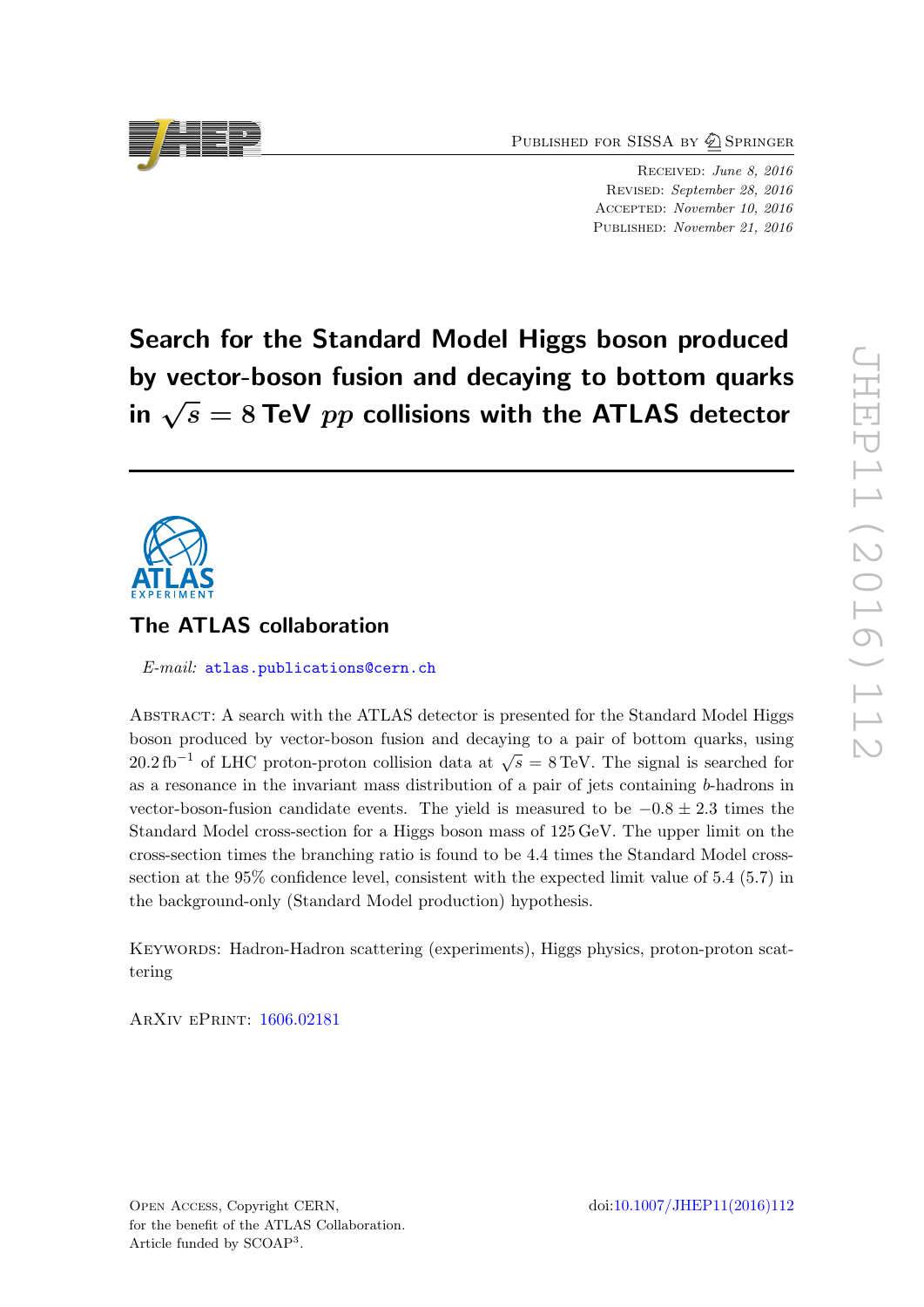# Contents

|             | 1 Introduction                                                                                                       | $\mathbf{1}$           |  |  |
|-------------|----------------------------------------------------------------------------------------------------------------------|------------------------|--|--|
|             | 2 The ATLAS detector                                                                                                 |                        |  |  |
|             | 3 Data and simulation samples                                                                                        |                        |  |  |
|             | 4 Object reconstruction                                                                                              |                        |  |  |
| $5^{\circ}$ | Event pre-selection                                                                                                  |                        |  |  |
| 6           | Multivariate analysis                                                                                                | $\overline{5}$         |  |  |
| 7           | Invariant mass spectrum of the two b-jets                                                                            | $\bf{6}$               |  |  |
| 8           | Sources of systematic uncertainty<br>Experimental uncertainties<br>8.1                                               | $\boldsymbol{9}$<br>10 |  |  |
|             | Modelling uncertainties on the $m_{bb}$ shape of the non-resonant background<br>8.2<br>8.3 Theoretical uncertainties | 10<br>10               |  |  |
|             | 9 Statistical procedure and results                                                                                  | 11                     |  |  |
|             | 10 Cut-based analysis                                                                                                | 13                     |  |  |
|             | 11 Summary                                                                                                           | 15                     |  |  |
|             | The ATLAS collaboration                                                                                              | 20                     |  |  |

# <span id="page-1-0"></span>1 Introduction

Since the ATLAS and CMS collaborations reported the observation [\[1,](#page-16-0) [2\]](#page-16-1) of a new particle with a mass of about 125 GeV and with properties consistent with those expected for the Higgs boson in the Standard Model (SM) [\[3–](#page-16-2)[5\]](#page-16-3), more precise measurements have strengthened the hypothesis that the new particle is indeed the Higgs boson  $[6-9]$  $[6-9]$ . These measurements were performed primarily in the bosonic decay modes of the new particle:  $H \to \gamma \gamma$ , ZZ,  $W^+W^-$ . It is essential to study whether it also directly decays into fermions as predicted by the SM. Recently CMS and ATLAS reported evidence for the  $H \to \tau^+\tau^$ decay mode at a significance level of 3.4 and 4.5 standard deviations, respectively  $[10-12]$  $[10-12]$ , and the combination of these results qualifies as an observation [\[13\]](#page-17-0). However, the  $H \to b\bar{b}$ decay mode has not yet been observed [\[14](#page-17-1)[–19\]](#page-17-2), and the only direct evidence of its existence so far has been obtained by the CDF and D0 collaborations [\[14\]](#page-17-1) at the Tevatron collider.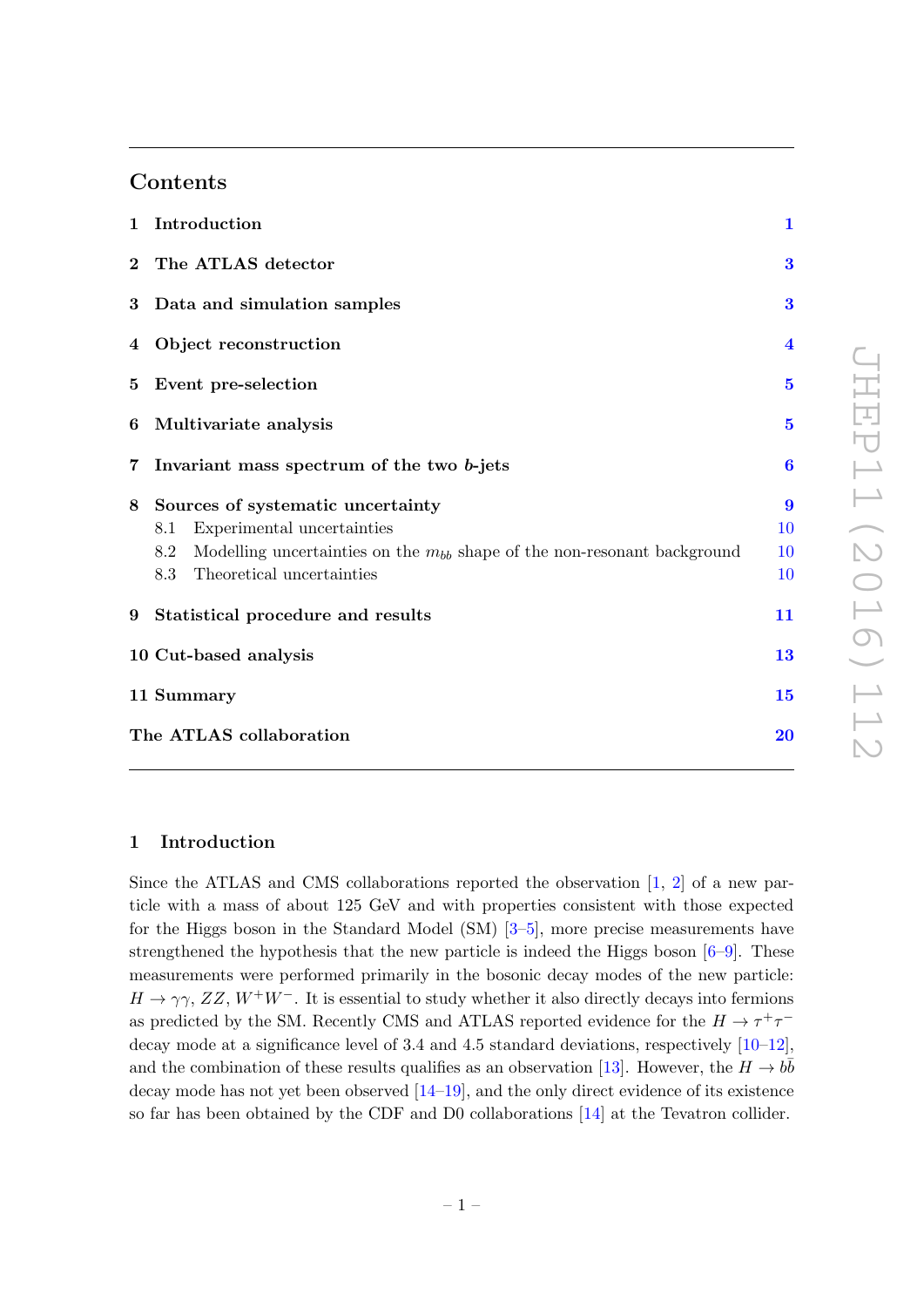<span id="page-2-0"></span>

Figure 1. An example Feynman diagram illustrating vector-boson-fusion production of the Higgs boson and its decay to a  $b\bar{b}$  pair.

The production processes of Higgs bosons at the LHC include gluon fusion  $(gq \rightarrow H,$ denoted ggF), vector-boson fusion  $(qq \rightarrow qqH,$  denoted VBF), Higgs-strahlung  $(q\bar{q}' \rightarrow$  $WH, ZH,$  denoted  $WH/ZH$  or jointly  $VH$ ), and production in association with a topquark pair ( $gg \to t\bar{t}H$ , denoted  $t\bar{t}H$ ). While an inclusive observation of the SM Higgs boson decaying to a  $b\bar{b}$  pair is difficult in hadron collisions because of the overwhelming background from multijet production, the VH, VBF, and  $t\bar{t}H$  processes offer viable options for the observation of the  $b\bar{b}$  decay channel. As reported in refs. [\[15](#page-17-3)[–19\]](#page-17-2), the leptonic decays of vector bosons, the kinematic properties of the production process, and the identification of top quarks are used to reduce the background for  $VH$ , VBF, and  $t\bar{t}H$ , respectively.

This article presents a search for VBF production of the SM Higgs boson in the  $b\bar{b}$  decay mode (VBF signal or VBF Higgs hereafter) using data recorded with the ATLAS detector in proton-proton collisions at a centre-of-mass energy  $\sqrt{s} = 8$  TeV. The signal is searched for as a resonance in the invariant mass distribution  $(m_{bb})$  of a pair of jets containing b-hadrons (b-jets) in vector-boson-fusion candidates. Events are selected by requiring four energetic jets generated from the  $qqH \rightarrow qqbb$  process as illustrated in figure [1:](#page-2-0) two lightquark jets (VBF jets) at a small angle with respect to the beam line and two b-jets from the Higgs boson decay in more central regions. Higgs bosons are colour singlets with no colour line to the bottom quarks; thus little QCD radiation and hadronic activity is expected between the two VBF jets, creating a rapidity gap between them. This feature is used to distinguish signal events from multijet events, which form the dominant background with a non-resonant contribution to the  $m_{bb}$  distribution. Another relevant background source arises from the decay of a Z boson to  $b\bar{b}$  in association with two jets  $(Z \to b\bar{b})$  or Z hereafter). This results in a resonant contribution to the  $m_{bb}$  distribution.

To improve the sensitivity, a multivariate analysis (MVA) is used to exploit the topology of the VBF Higgs final state. An alternative analysis is performed using kinematic cuts and the  $m_{bb}$  distribution. The selected sample contains a minor contribution from Higgs boson events produced via the ggF process in association with two jets. These events exhibit an  $m_{bb}$  distribution similar to that of VBF Higgs events, and are treated as signal in this analysis. The possible contribution of  $V$  H production to the signal was also studied but found to be negligible compared to VBF and ggF Higgs production for this analysis.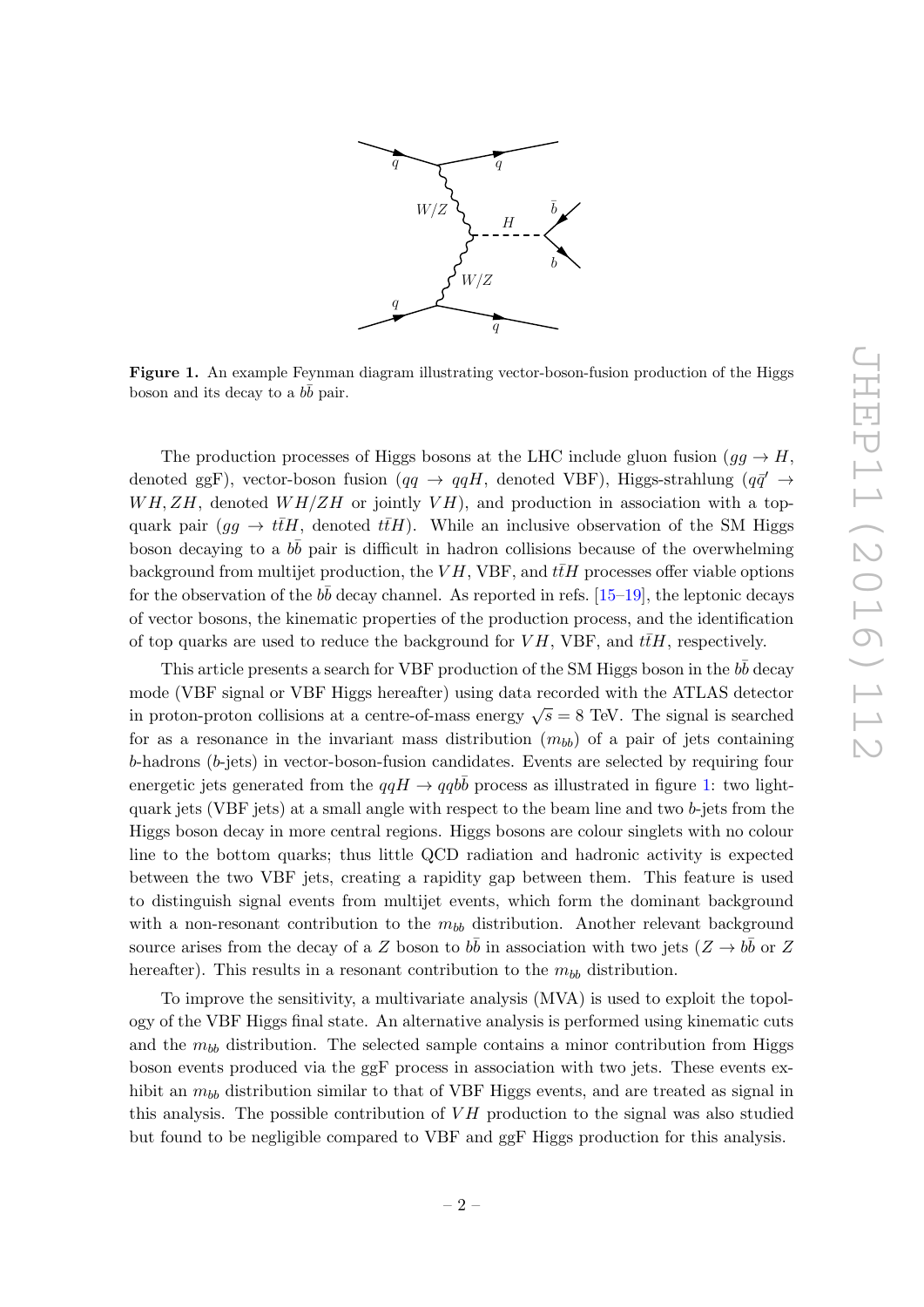## <span id="page-3-0"></span>2 The ATLAS detector

The ATLAS experiment uses a multi-purpose particle detector [\[20\]](#page-17-4) with a forwardbackward symmetric cylindrical geometry and a near  $4\pi$  coverage in solid angle.<sup>[1](#page-3-2)</sup> It consists of an inner tracking detector (ID) surrounded by a thin superconducting solenoid providing a 2 T magnetic field, electromagnetic and hadronic calorimeters, and a muon spectrometer (MS). The ID consists of silicon pixel and microstrip tracking detectors covering the pseudorapidity range  $|\eta| < 2.5$ , and a transition radiation detector in the region  $|\eta| < 2.0$ . Lead/liquid-argon (LAr) sampling calorimeters in the region  $|\eta| < 3.2$  provide electromagnetic energy measurements with high granularity. A hadron (steel/scintillator-tile) calorimeter covers the range  $|\eta| < 1.7$ . The end-cap and forward regions are instrumented with LAr calorimeters for both the electromagnetic and hadronic energy measurements up to  $|\eta| = 4.9$ . The MS surrounds the calorimeters and is based on three large air-core toroid superconducting magnets with eight coils each. It includes a system of tracking chambers covering  $|\eta| < 2.7$  and fast detectors for triggering in the range  $|\eta| < 2.4$ . The ATLAS trigger system  $[21]$  consists of three levels: the first  $(L1)$  is a hardware-based system, and the second and third levels are software-based systems which are collectively referred to as the high-level trigger (HLT).

## <span id="page-3-1"></span>3 Data and simulation samples

The data used in this analysis were collected by the ATLAS experiment at a centre-ofmass energy of 8 TeV during 2012, and correspond to an integrated luminosity of 20.2 fb<sup>-1</sup> recorded in stable beam conditions and with all relevant sub-detectors providing highquality data.

Events are primarily selected by a trigger requiring four jets with transverse momentum  $p_{\rm T} > 15$  GeV at L1 and  $p_{\rm T} > 35$  GeV in the HLT, two of which must be identified as b-jets by a dedicated HLT b-tagging algorithm (HLT b-jets). This trigger was available during the entire 2012 data-taking period. Two triggers designed to enhance the acceptance for VBF  $H \to b\bar{b}$  events (VBF Higgs triggers) were added during the 2012 data-taking period. They require either three L1 jets with  $p_T > 15$  GeV where one jet is in the forward region  $(|\eta| > 3.2)$ , or two L1 jets in the forward region with  $p_T > 15$  GeV. These criteria are completed by the requirement of at least one HLT b-jet with  $p_T > 35$  GeV. The VBF Higgs triggers were used for a data sample corresponding to an integrated luminosity of  $4.4 \text{ fb}^{-1}$ , resulting in an approximately 25% increase of the signal acceptance.

VBF and ggF Higgs boson signal events and Z boson background events are modelled by Monte Carlo (MC) simulations. The signal samples with a Higgs boson mass of 125 GeV are generated by Powheg [\[22–](#page-17-6)[24\]](#page-17-7), which calculates the VBF and ggF Higgs production processes up to next-to-leading order (NLO) in  $\alpha_{\rm S}$ . Samples of Z boson + jets events

<span id="page-3-2"></span><sup>1</sup>ATLAS uses a right-handed coordinate system with its origin at the nominal interaction point (IP) in the centre of the detector and the  $z$ -axis along the beam pipe. The  $x$ -axis points from the IP to the centre of the LHC ring, and the y-axis points upwards. Cylindrical coordinates  $(r, \phi)$  are used in the transverse plane,  $\phi$  being the azimuthal angle around the z-axis. The pseudorapidity is defined in terms of the polar angle  $\theta$  as  $\eta = -\ln \tan(\theta/2)$ . Angular distance is measured in units of  $\Delta R \equiv \sqrt{(\Delta \eta)^2 + (\Delta \phi)^2}$ .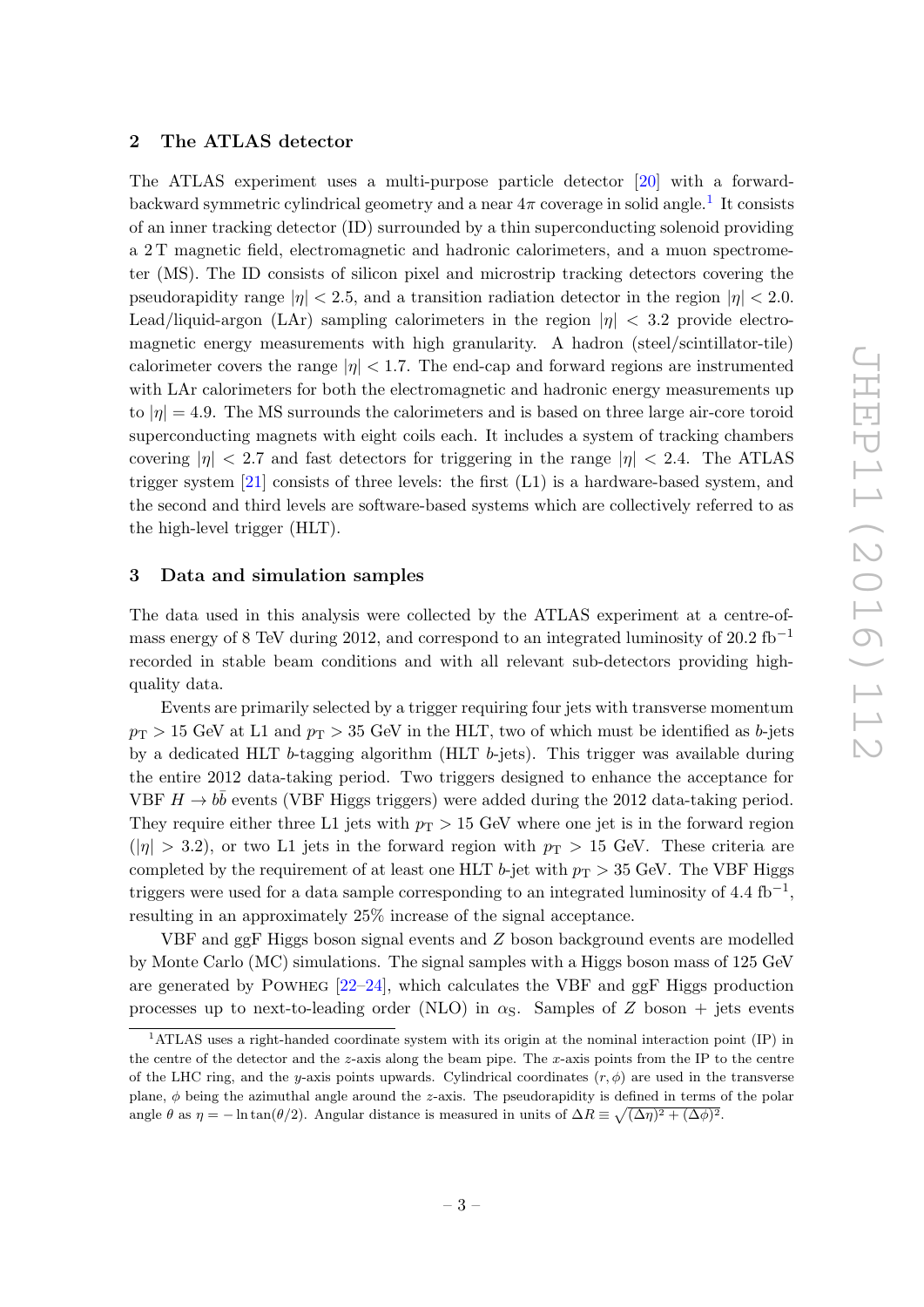are generated using MadGraph5 [\[25\]](#page-17-8), where the associated jets are produced via strong or electroweak (EW) processes including VBF, and the matrix elements are calculated for up to and including three partons at leading order. For all simulated samples, the NLO CT10 parton distribution functions (PDF) [\[26\]](#page-17-9) are used. The parton shower and the hadronisation are modelled by PYTHIA8 [\[27\]](#page-17-10), with the AU2 set of tuned parameters [\[28,](#page-17-11) [29\]](#page-18-0) for the underlying event.

The VBF Higgs predictions are normalised to a cross-section calculation that includes full NLO QCD and EW corrections and approximate next-to-next-to-leading-order (NNLO) QCD corrections [\[30\]](#page-18-1). The NLO EW corrections also affect the  $p_T$  shape of the Higgs boson [\[31\]](#page-18-2). The  $p_T$  shape is reweighted, based on the shape difference between HAWK calculations without and with NLO EW corrections included [\[32,](#page-18-3) [33\]](#page-18-4).

The overall normalisation of the ggF process is taken from a calculation at NNLO in QCD that includes soft-gluon resummation up to next-to-next-to-leading logarithmic terms (NNLL) [\[30\]](#page-18-1). Corrections to the shape of the generated  $p<sub>T</sub>$  distribution of Higgs bosons are applied to match the distribution from the NNLO calculation with the NNLL corrections provided by the Hres program [\[34,](#page-18-5) [35\]](#page-18-6). In this calculation, the effects of finite masses of the top and bottom quarks are included and dynamic renormalisation and factorisation scales are used. A reweighting is derived such that the inclusive Higgs  $p<sub>T</sub>$  spectrum matches the HRES prediction, and the Higgs  $p<sub>T</sub>$  spectrum of events with at least two jets matches the the MINLO HJJ  $[36]$  prediction, the most recent calculation in this phase space.

The ATLAS simulation [\[37\]](#page-18-8) of the detector is used for all MC events based on the Geant4 program [\[38\]](#page-18-9) except for the response of the calorimeters, for which a parameterised simulation [\[39\]](#page-18-10) is used. All simulated events are generated with a range of minimum-bias interactions overlaid on the hard-scattering interaction to account for multiple pp interactions that occur in the same or neighbouring bunch crossings (pile-up). The simulated events are processed with the same reconstruction algorithms as the data. Corrections are applied to the simulated samples to account for differences between data and simulation in the trigger and reconstruction efficiencies and in pile-up contributions.

#### <span id="page-4-0"></span>4 Object reconstruction

Charged-particle tracks are reconstructed with a  $p<sub>T</sub>$  threshold of 400 MeV. Event vertices are formed from these tracks and are required to have at least three tracks. The primary vertex is chosen as the vertex with the largest  $\Sigma$   $p_{\rm T}^2$  of the associated tracks.

Jets are reconstructed from topological clusters of energy deposits, after noise sup-pression, in the calorimeters [\[40\]](#page-18-11) using the anti- $k_t$  algorithm [\[41\]](#page-18-12) with a radius parameter  $R = 0.4$ . Jet energies are corrected for the contribution of pile-up interactions using a jet-area-based technique [\[42\]](#page-18-13), and calibrated using  $p_T$ - and  $\eta$ -dependent correction factors determined from MC simulations and in-situ data measurements of  $Z+$ jet,  $\gamma$ +jet and multijet events [\[43,](#page-18-14) [44\]](#page-18-15). To suppress jets from pile-up interactions, which are mainly at low  $p_{\rm T}$ , a jet vertex tagger [\[45\]](#page-18-16), based on tracking and vertexing information, is applied to jets with  $p_T < 50$  GeV and  $|\eta| < 2.4$ .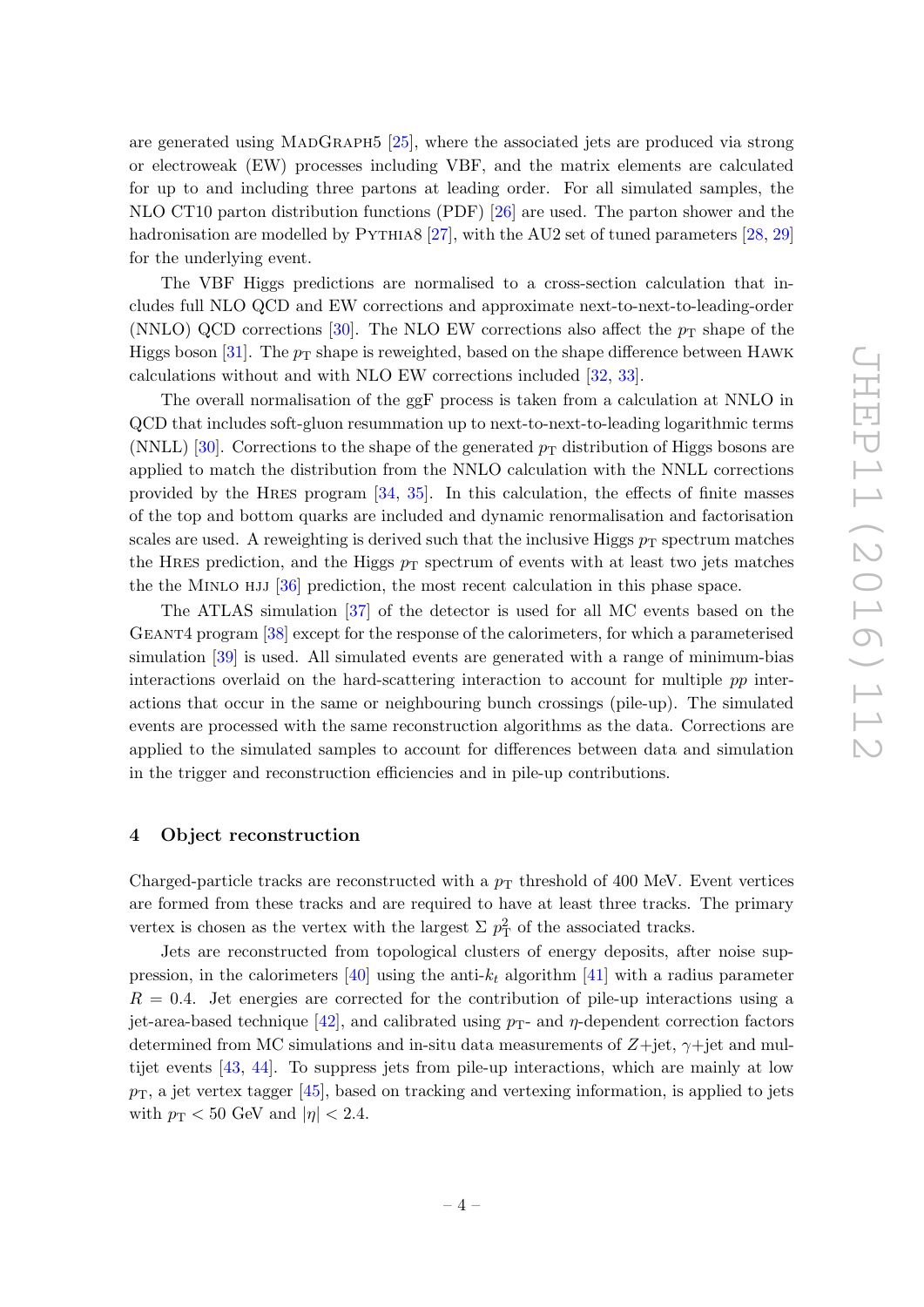<span id="page-5-2"></span>

| Process                                        | $Cross\text{-section} \times \text{BR}$ [pb] | Acceptance           |
|------------------------------------------------|----------------------------------------------|----------------------|
| VBF $H \rightarrow bb$                         | 0.9                                          | $6.9 \times 10^{-3}$ |
| $ggF$ $H \rightarrow bb$                       | 11 1                                         | $4.2 \times 10^{-4}$ |
| $Z \rightarrow b\bar{b} + 1, 2$ , or 3 partons | $5.9 \times 10^{2}$                          | $3.1 \times 10^{-4}$ |

**Table 1.** Cross-sections times branching ratios (BRs) used for the VBF and ggF  $H \to b\bar{b}$  and  $Z \rightarrow b\bar{b}$  MC generation, and acceptances of the pre-selection criteria for simulated samples.

The b-jets are identified (b-tagged) by exploiting the relatively long lifetime and large mass of b-hadrons. The b-tagging methods are based on the presence of tracks with a large impact parameter with respect to the primary vertex, and secondary decay vertices. This information is combined into a single neural-network discriminant [\[46\]](#page-18-17). This analysis uses a b-tagging criterion that, in simulated  $t\bar{t}$  events, provides an average efficiency of 70% for b-jets and a c-jet (light-jet) mis-tag rate less than  $20\%$  (1%).

# <span id="page-5-0"></span>5 Event pre-selection

Events with exactly four jets, each with  $p_T > 50$  GeV and  $|\eta| < 4.5$ , are retained. The four jets are ordered in  $\eta$  such that  $\eta_1 < \eta_2 < \eta_3 < \eta_4$ . The jets associated with  $\eta_1$  and  $\eta_4$  are labelled as VBF jets (or J1 and J2). The other two jets associated with  $\eta_2$  and  $\eta_3$ (Higgs jets or b1 and b2) are required to be within the tracker acceptance ( $|\eta| < 2.5$ ), and to be identified as  $b$ -jets. The two Higgs jets must be matched to the HLT  $b$ -jets for events satisfying the primary trigger; for events satisfying the VBF Higgs triggers, one of the two Higgs jets is required to be matched to an HLT b-jet. The 50 GeV cut on jet  $p_T$  shapes the  $m_{bb}$  distribution for non-resonant backgrounds, creating a peak near 130 GeV, which makes the extraction of a signal difficult. This shaping is removed by requiring the  $p<sub>T</sub>$  of the  $b\bar{b}$  system to exceed [1](#page-5-2)00 GeV. Table 1 summarises the acceptances of these pre-selection criteria, for the VBF and ggF Higgs MC events  $[30, 47]$  $[30, 47]$  $[30, 47]$  and the Z MC events.

For the pre-selected events, corrections are applied to improve the b-jet energy measurements. If muons with  $p_T > 4$  GeV and  $|\eta| < 2.5$  are found within a b-jet, the fourmomentum of the muon closest to the jet axis is added to that of the jet (after correcting for the expected energy deposited by the muon in the calorimeter material). Such muons are reconstructed by combining measurements from the ID and MS systems, and are re-quired to satisfy tight muon identification quality criteria [\[48\]](#page-19-0). In addition, a  $p_T$ -dependent correction of up to 5% is applied to account for biases in the response due to resolution effects. This correction is determined from simulated  $WH/ZH$  events following ref. [\[15\]](#page-17-3).

# <span id="page-5-1"></span>6 Multivariate analysis

A Boosted Decision Tree [\[49,](#page-19-1) [50\]](#page-19-2) (BDT) method, as implemented in the Toolkit for Multivariate Data Analysis package [\[51\]](#page-19-3), is used to exploit the characteristics of VBF production. The BDT is trained to discriminate between VBF Higgs signal events and non-resonant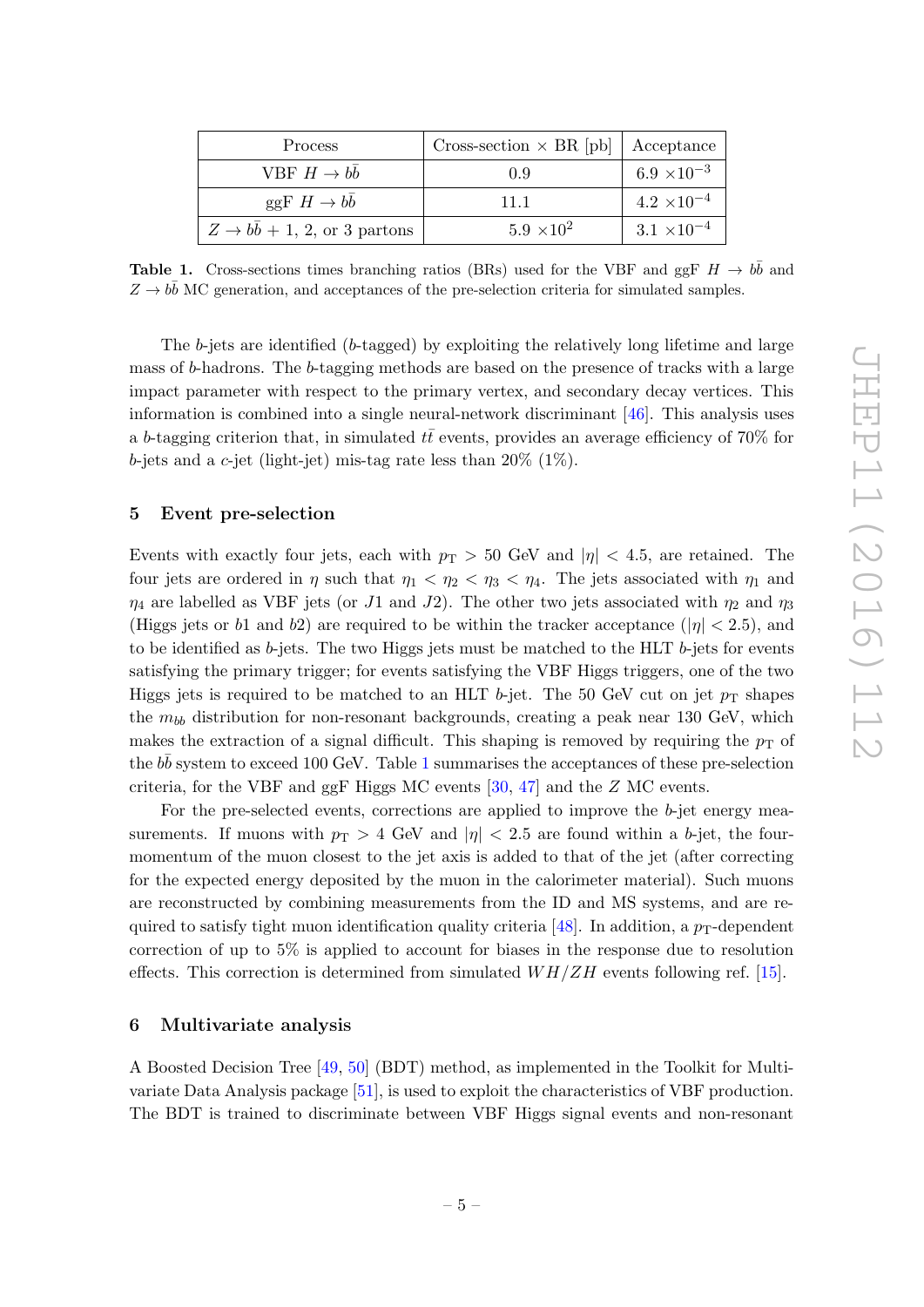background events modelled using the data in the sideband regions of the  $m_{bb}$  distribution  $(70 < m_{bb} < 90 \text{ GeV} \text{ and } 150 < m_{bb} < 190 \text{ GeV}).$ 

The input variables of the BDT are chosen to exploit the difference in topologies between signal events and background events while keeping them as uncorrelated as possible with  $m_{bb}$ , to ensure that the sideband regions provide a good description of the non-resonant background in the signal region. In order of decreasing discrimination power, which is determined by removing variables one by one from the analysis, the variables are: the jet widths of VBF jets having  $|\eta| < 2.1$  (the jet width is defined as the p<sub>T</sub>-weighted angular distance of the jet constituents from the jet axis, and is set to zero if  $|\eta| > 2.1$ , which differs on average for quark and gluon jets; the scalar sum of the  $p<sub>T</sub>$  of additional jets with  $p_T > 20$  GeV in the region  $|\eta| < 2.5$ ,  $\Sigma p_T^{\text{jets}}$  $T<sup>jets</sup>$ ; the invariant mass of the two VBF jets,  $m_{JJ}$ ; the  $\eta$  separation between the two VBF jets,  $\Delta \eta_{JJ}$ ; the maximum  $|\eta|$  of the two VBF jets,  $\max(|\eta_{J1}|, |\eta_{J2}|)$ ; the separation between the  $|\eta|$  average of the VBF jets and that of the Higgs jets,  $(|\eta_{J1}| + |\eta_{J2}|)/2 - (|\eta_{b1}| + |\eta_{b2}|)/2$ ; and the cosine of the polar angle of the cross product of the VBF jets momenta,  $\cos \theta$ , which is sensitive to the production mechanism.

Figures [2](#page-7-0) and [3](#page-8-0) show the distributions of the BDT input variables in the data and the simulated samples for the VBF  $H \to b\bar{b}$ , ggF  $H \to b\bar{b}$ , and  $Z \to b\bar{b}$  events that satisfy the pre-selection criteria. The BDT responses to the pre-selected data and simulated events are compared in figure [4.](#page-9-1) As expected, the BDT response to the VBF Higgs signal sample is significantly different from its response to the data, which are primarily multijet events, and also from its response to the Z and ggF Higgs samples.

# <span id="page-6-0"></span>7 Invariant mass spectrum of the two b-jets

The signal is estimated using a fit to the  $m_{bb}$  distribution in the range  $70 < m_{bb} < 300$  GeV. The contributions to the distribution include  $H \to b\bar{b}$  events, from either VBF or ggF production;  $Z \to b\bar{b}$  events produced in association with jets; and non-resonant processes such as multijet,  $t\bar{t}$ , single top, and W+jets production. In order to better exploit the MVA discrimination power, the fit is performed simultaneously in four categories based on the BDT output. The boundaries of the four categories, shown in table [2,](#page-7-1) were optimised by minimising the relative statistical uncertainties,  $\sqrt{N_{\text{sig}} + N_{\text{bg}}}/N_{\text{sig}}$ , where  $N_{\text{sig}}$  and  $N_{\text{bg}}$ are the expected numbers of signal and background events, respectively. Table [2](#page-7-1) shows, for each category, the total number of events observed in the data and the number of Higgs events expected from the VBF and ggF production processes, along with the number of Z events expected in the entire mass range. The categories in table [2](#page-7-1) are listed in order of increasing sensitivity.

The shapes of the  $m_{bb}$  distributions for Higgs and Z boson events are taken from simulation. Their shapes in the four categories are found to be comparable; therefore the inclusive shapes are used. The  $m_{bb}$  shapes for VBF and ggF Higgs boson events are similar, as expected. In order to minimise the effects of the limited MC sample size, the resulting  $m_{bb}$ histograms for Higgs and Z events are smoothed using the 353QH algorithm [\[52\]](#page-19-4). The  $m_{bb}$ distributions used in the fit are shown in figure [5.](#page-9-2) The Higgs yield is left free to vary. The Z yield is constrained to the SM prediction within its theoretical uncertainty (see section [8.3\)](#page-10-2).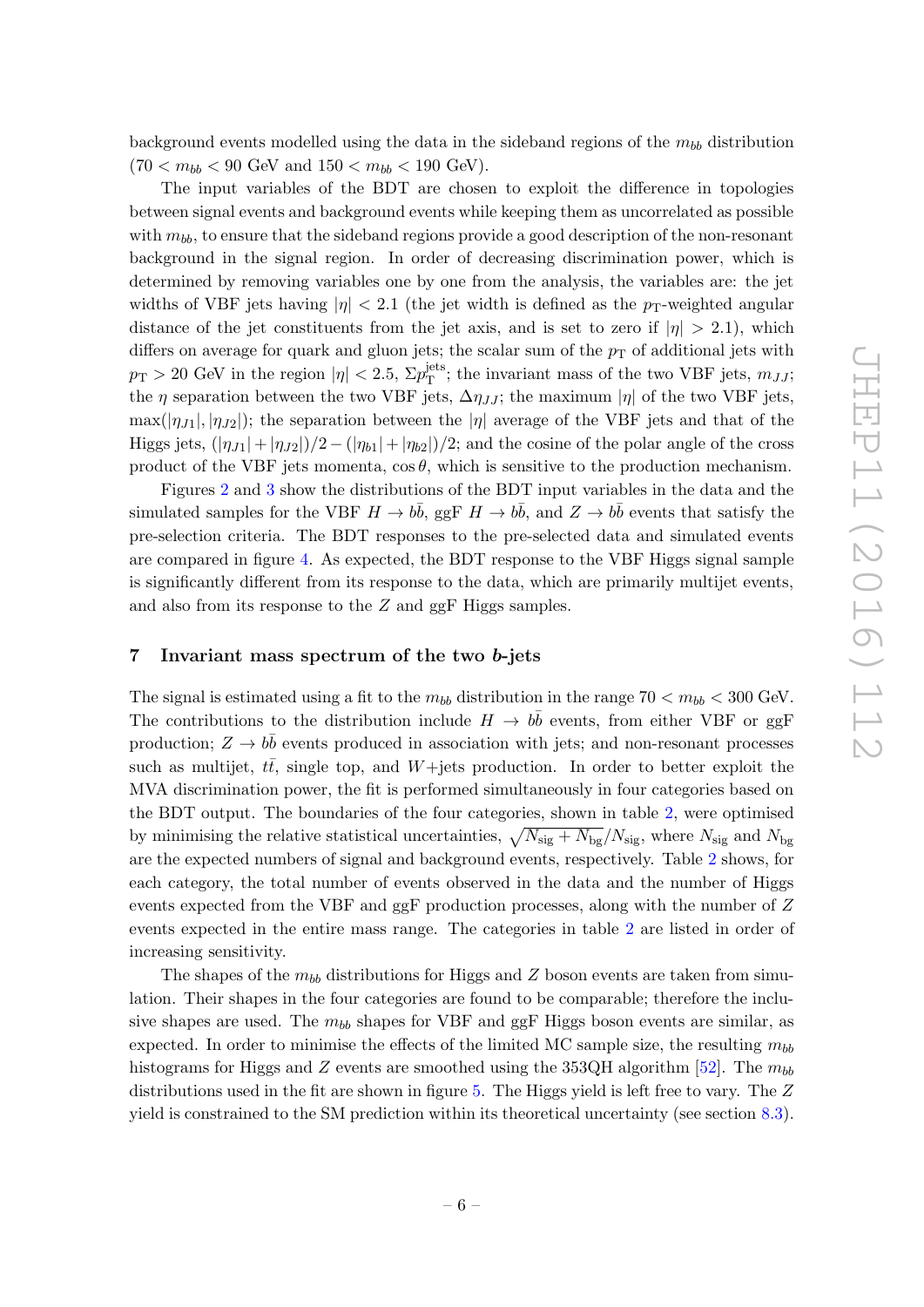<span id="page-7-0"></span>

Figure 2. Distributions of the BDT input variables from the data (points) and the simulated samples for VBF  $H \to b\bar{b}$  events (shaded histograms), ggF  $H \to b\bar{b}$  events (open dashed histograms) and  $Z \to b\bar{b}$  events (open solid histograms). The pre-selection criteria are applied to these samples. The variables are: (a) the jet widths for the VBF jets having  $|\eta| < 2.1$  (the jet width is set at zero if  $|\eta| > 2.1$ ); (b) the scalar sum of the  $p_T$  of additional jets with  $p_T > 20$  GeV in the region  $|\eta| < 2.5$ ,  $\Sigma p_{\rm T}^{\rm jets}$  (the peak at zero represents events without additional jets); and (c) the invariant mass of the two VBF jets,  $m_{JJ}$ .

<span id="page-7-1"></span>

| Process                   | Pre-selection | Category I                 | Category II               | Category III              | Category IV |
|---------------------------|---------------|----------------------------|---------------------------|---------------------------|-------------|
|                           |               | $(-0.08 \text{ to } 0.01)$ | $(0.01 \text{ to } 0.06)$ | $(0.06 \text{ to } 0.09)$ | (>0.09)     |
| VBF $H \rightarrow bb$    | 130           | 39                         | 33                        | 23                        | 19          |
| ggF $H \to b\overline{b}$ | 94            | 31                         | 8.5                       | 3.8                       | $1.6\,$     |
| $Z\to b\bar{b}$           | 3700          | 1100                       | 350                       | 97                        | 49          |
| Data                      | 554302        | 176073                     | 46912                     | 15015                     | 6493        |

**Table 2.** Expected numbers of events for VBF and ggF  $H \to b\bar{b}$  and  $Z \to b\bar{b}$  processes, and the observed numbers of events in data with  $70 < m_{bb} < 300$  GeV, after the pre-selection criteria are applied, in the four categories of the BDT response. The categories are listed in order of increasing sensitivity. The values in the parentheses represent the boundaries of each BDT category.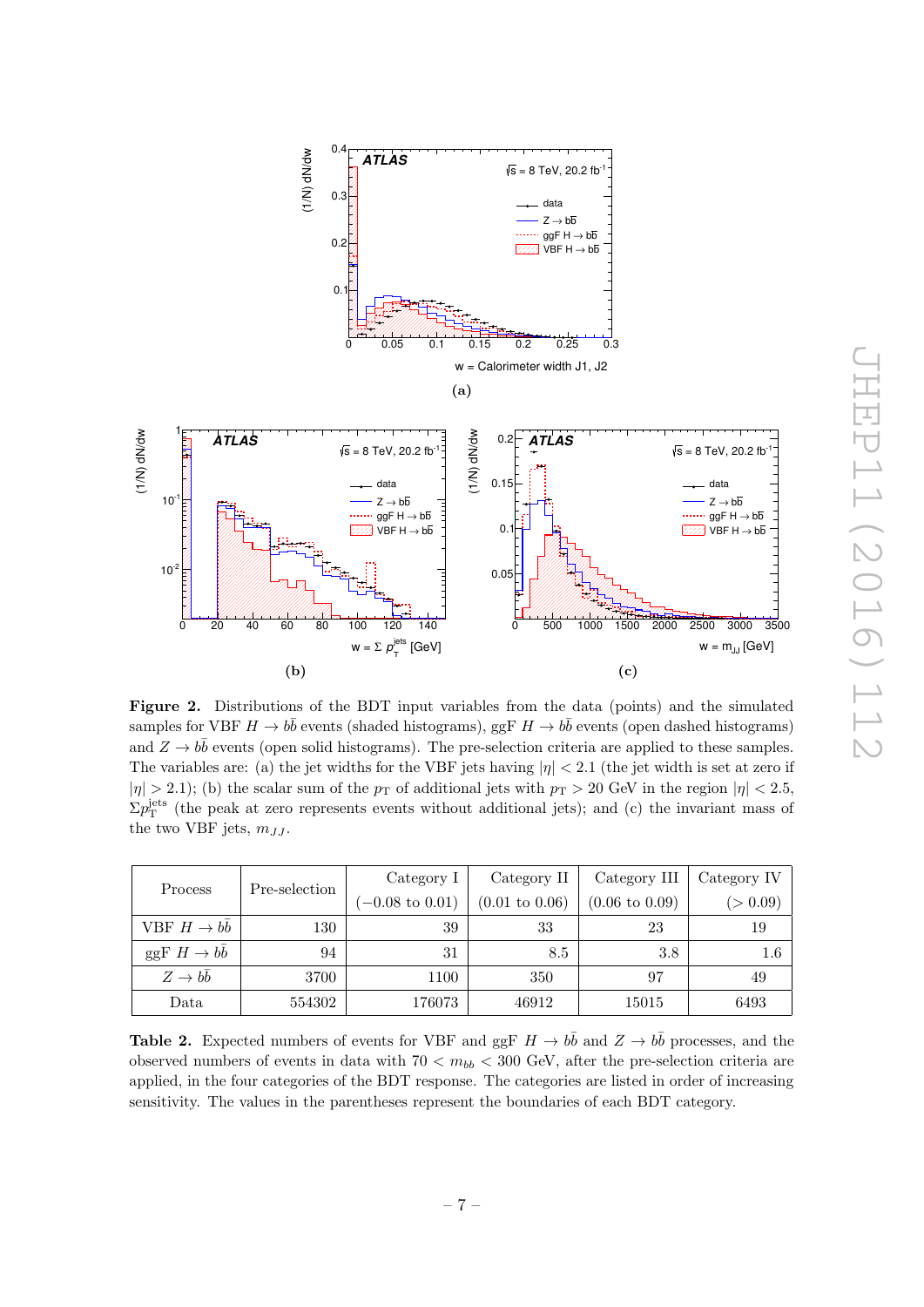<span id="page-8-0"></span>

Figure 3. Distributions of the BDT input variables from the data (points) and the simulated samples for VBF  $H \to b\bar{b}$  events (shaded histograms), ggF  $H \to b\bar{b}$  events (open dashed histograms) and  $Z \to b\bar{b}$  events (open solid histograms). The pre-selection criteria are applied to these samples. The variables are: (a) the  $\eta$  separation between the two VBF jets,  $\Delta \eta_{JJ}$ ; (b) the maximum  $|\eta|$  of the two VBF jets, max $(|\eta_{J1}|, |\eta_{J2}|)$ ; (c) the separation between the  $|\eta|$  average of the VBF jets and that of the Higgs jets,  $\eta_j^* = (|\eta_{J1}| + |\eta_{J2}|)/2 - (|\eta_{b1}| + |\eta_{b2}|)/2$ ; and (d) the cosine of the polar angle of the cross product of the VBF jets momenta,  $\cos \theta$ .

A data-driven method is used to model the  $m_{bb}$  distribution of the non-resonant background. Data in the sidebands of the  $m_{bb}$  distribution are fit simultaneously to a function which is then interpolated to the signal region. The analytic forms considered are Bernstein polynomials [\[53\]](#page-19-5), combinations of exponential functions, and combinations of Bernstein polynomials and exponential functions with various numbers of coefficients, and functions with a  $\chi^2$  probability greater than 0.05, that do not introduce a bias, are selected. For each form, the minimum number of coefficients is determined by performing an F-test, and the corresponding function is chosen as a candidate function. The fitted signal strength is measured for each candidate function using toy samples. The function giving the smallest bias is used as the nominal distribution. The function giving the second smallest bias is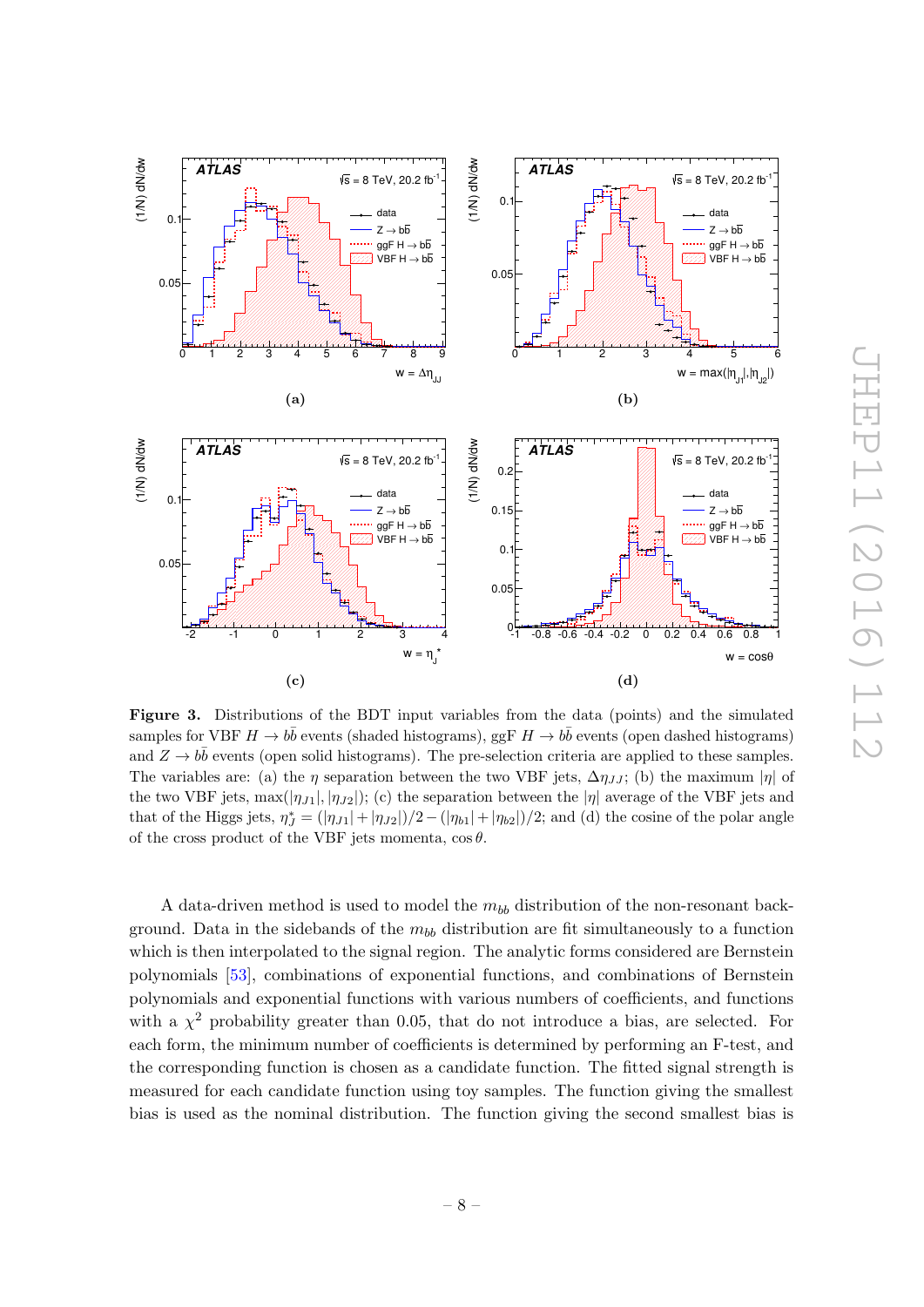<span id="page-9-1"></span>

<span id="page-9-2"></span>Figure 4. Distributions of the BDT response to the data (points) and to the simulated samples for VBF  $H \to b\bar{b}$  events (shaded histogram), ggF  $H \to b\bar{b}$  events (open dashed histogram) and  $Z \to b\bar{b}$ events (open solid histogram). The pre-selection criteria are applied to these samples.



Figure 5. Simulated invariant mass distributions of two b-jets from decays of Higgs bosons, summed for VBF (shaded histogram) and ggF (open dashed histogram) production, as well as from decays of Z bosons (open solid histogram), normalised to the expected contributions in category IV, which gives the highest sensitivity.

taken as an alternative distribution, and is used to estimate the systematic uncertainty due to the choice of analytic function. The shapes of the  $m_{bb}$  distributions are observed to be different in the four categories. Bernstein polynomials of different degrees, fourth-order in category I and third-order in the higher-sensitivity categories, are found to best describe the  $m_{bb}$  shape of the non-resonant background. The nominal and alternative functions are summarised in table [3.](#page-10-3)

# <span id="page-9-0"></span>8 Sources of systematic uncertainty

This section discusses sources of systematic uncertainty: experimental uncertainties, uncertainties on the modelling of the non-resonant background, and theoretical uncertainties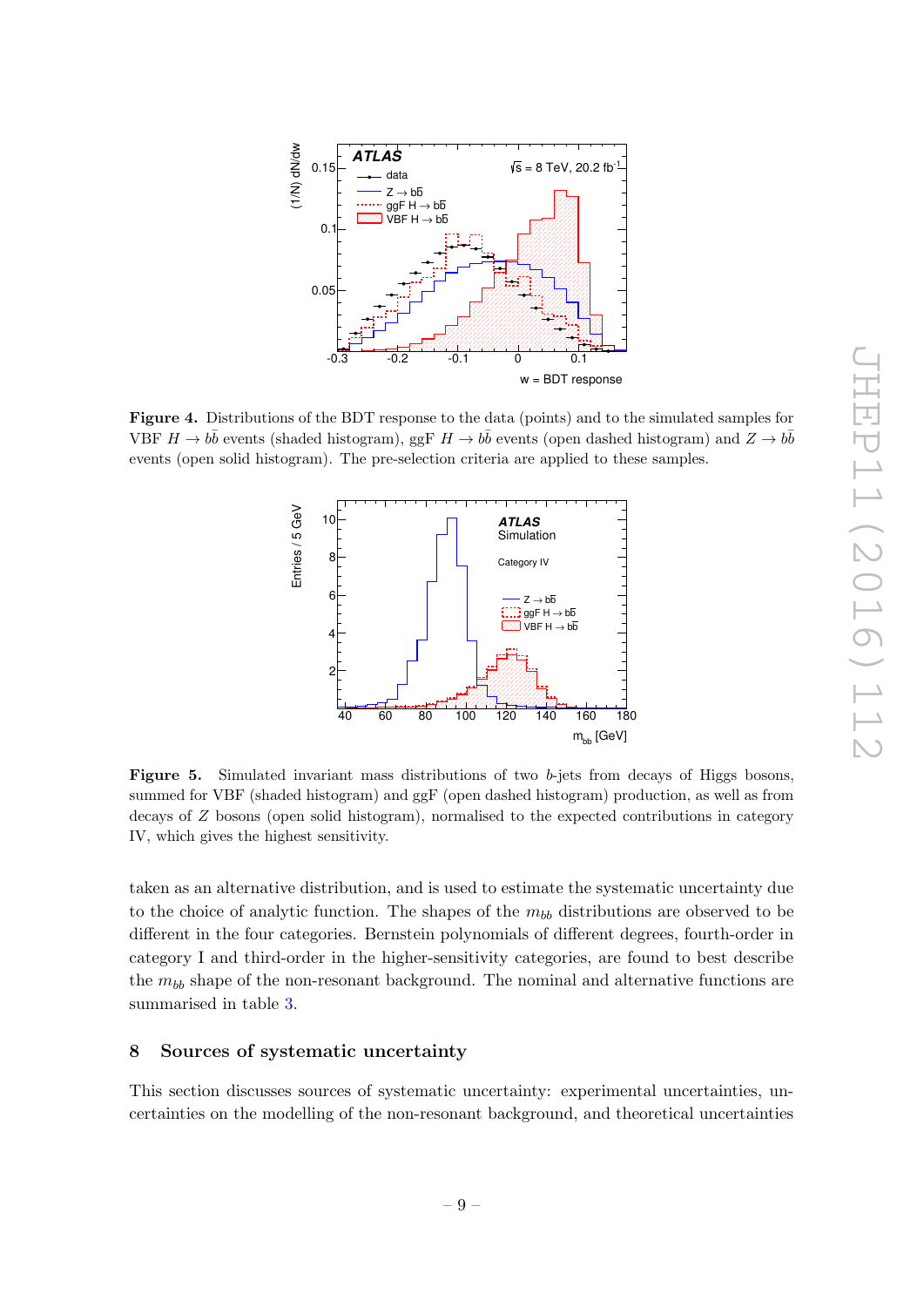<span id="page-10-3"></span>

|         | category I                                                                                                                      | category II       | category III      | category IV       |
|---------|---------------------------------------------------------------------------------------------------------------------------------|-------------------|-------------------|-------------------|
| Nominal | $4^{\text{th}}$ Pol.                                                                                                            | $3^{\rm rd}$ Pol. | $3^{\rm rd}$ Pol. | $3^{\rm rd}$ Pol. |
|         | Alternative $\vert$ 2 <sup>nd</sup> Pol. $\times$ exponential $\vert$ 3 exponentials $\vert$ 2 exponentials $\vert$ exponential |                   |                   |                   |

Table 3. Nominal and alternative functions describing the non-resonant background in the four BDT categories. The fourth-, third-, and second-order Bernstein polynomials are referred to as  $4<sup>th</sup>$ Pol., 3rd Pol., and 2nd Pol.

on the Higgs and Z processes. The uncertainties can affect the normalisation and the kinematic distributions individually or both together.

## <span id="page-10-0"></span>8.1 Experimental uncertainties

The dominant experimental uncertainties on the Higgs signal yield arise from the statistical uncertainty due to the finite size of the MC samples, the jet energy scale uncertainty, and the b-jet triggering and tagging, contributing  $15\%$ ,  $10-20\%$ , and  $10\%$  respectively, to the total uncertainty on the Higgs yield. Limited MC sizes affect the normalisation via the acceptance of the signal events and the shape of the signal  $m_{bb}$  distribution. Several sources contribute to the uncertainty on the jet energy scale [\[44\]](#page-18-15). They include the in situ jet calibration, pile-up-dependent corrections and the flavour composition of jets in different event classes. The shape of the  $m_{bb}$  distribution for the Higgs signal and the Z background is affected by the jet energy scale uncertainty. Moreover, the change in the jet energy modifies the value of the BDT output and can cause migration of events between BDT categories. The b-jet trigger and tagging efficiencies are another source of systematic uncertainty, contributing 10% to the total uncertainty. They are calibrated using multijet events containing a muon and  $t\bar{t}$  events, respectively [\[54\]](#page-19-6). The uncertainty on the jet energy resolution contributes about  $4\%$ . The uncertainty on the integrated luminosity,  $1.9\%$  [\[55\]](#page-19-7), is included, but is negligible compared to the other uncertainties mentioned above.

#### <span id="page-10-1"></span>8.2 Modelling uncertainties on the  $m_{bb}$  shape of the non-resonant background

The uncertainties on the shape of the  $m_{bb}$  distribution for the non-resonant background is the largest source of systematic uncertainty, contributing about 80% to the total uncertainty on the Higgs yield. The dominant contributions to this source come from the limited number of events in the  $m_{bb}$  sidebands of the data used for the fit to the nominal function, and from the choice of the function. For the latter, an alternative function is chosen for each BDT region, as described in section [7](#page-6-0) and listed in table [3.](#page-10-3) Pseudo-data are generated using the nominal functions and are fit simultaneously in the four BDT categories with nominal and alternative functions. The bin-by-bin differences in the background yield predicted by the two alternative descriptions are used to estimate, by means of an eigenvector decomposition, the corresponding systematic uncertainties.

# <span id="page-10-2"></span>8.3 Theoretical uncertainties

The uncertainties on the MC modelling of the Higgs signal events contribute about 10% to the total uncertainty on the Higgs yield. The sources for these uncertainties are higher order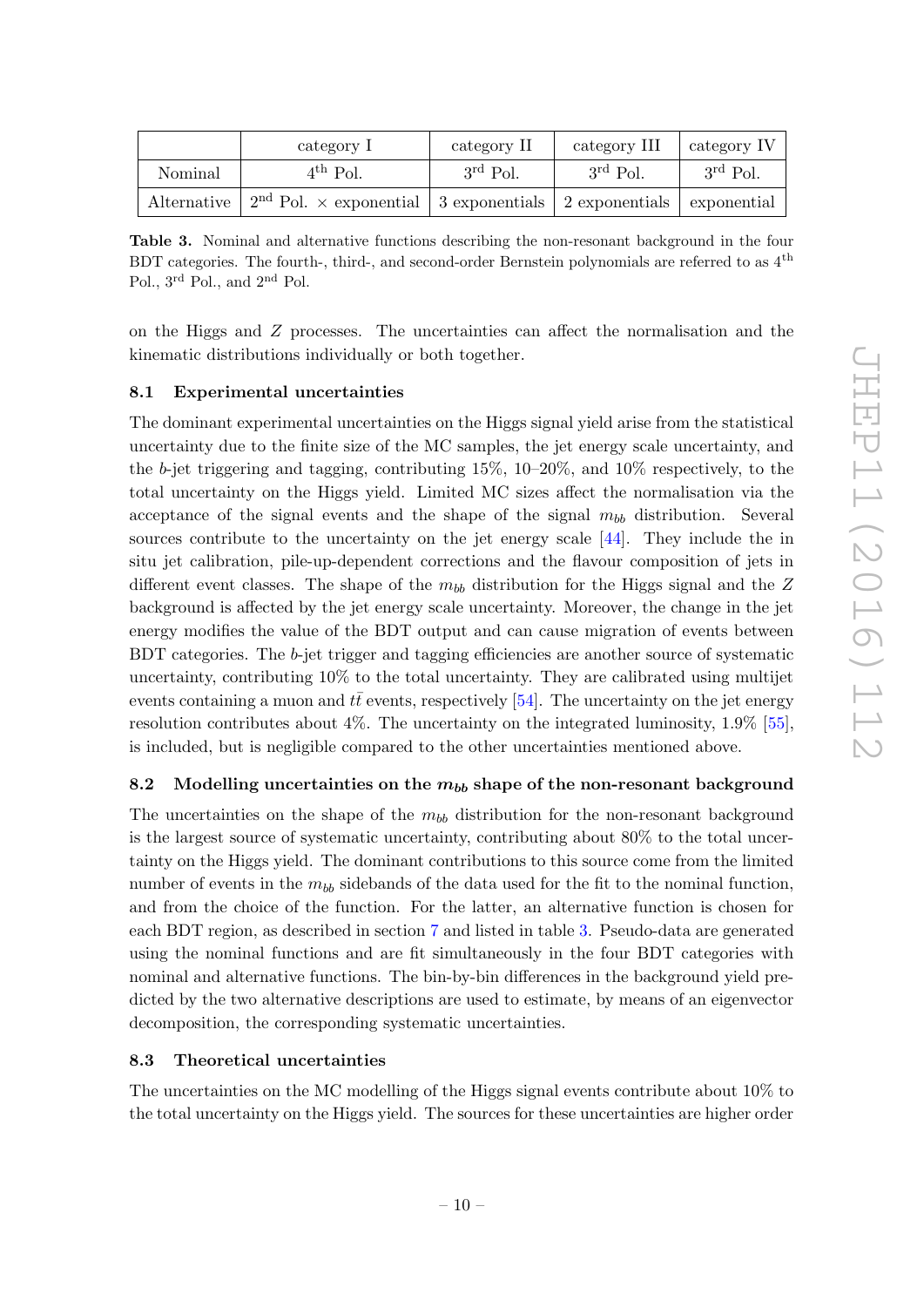QCD corrections, the modelling of the underlying event and the parton shower, the PDFs, and the  $H \to b\bar{b}$  branching ratio. An uncertainty on higher order QCD corrections for the cross-sections and acceptances is estimated by varying the factorisation and renormalisation scales,  $\mu_F$  and  $\mu_R$ , independently by a factor of two around the nominal values [\[31\]](#page-18-2) with the constraint  $0.5 \leq \mu$ <sub>F</sub>/ $\mu$ <sub>R</sub>  $\leq$  2. Higher order corrections to the  $p_T$  spectrum of the Higgs boson (described in section [3\)](#page-3-1) are an additional source of the modelling uncertainties. This uncertainty is estimated by comparing the results between LO and NLO calculations for VBF production and by varying the factorisation and renormalisation scales for ggF production. Uncertainties related to the simulation of the underlying event and the parton shower are estimated by comparing distributions obtained using POWHEG+PYTHIA8 and Powheg+Herwig [\[56\]](#page-19-8). The uncertainties on the acceptance due to uncertainties in the PDFs are estimated by studying the change in the acceptance when different PDF sets such as MSTW2008NLO [\[57\]](#page-19-9) and NNPDF2.3 [\[58\]](#page-19-10) are used or the CT10 PDF set parameters are varied within their uncertainties. The largest variation in acceptance is taken as a systematic uncertainty. The uncertainty on the  $H \to b\bar{b}$  branching ratio, 3.2% [\[47\]](#page-18-18), is also accounted for.

The uncertainty on higher order QCD corrections to the  $Z \to b\bar{b}$  yield is estimated by varying the factorisation and renormalisation scales around the nominal value in the manner described above. It is found to be about 40-50%, depending on the BDT category, out of which about 25% is correlated. These correlated and uncorrelated uncertainties are used to constrain the  $Z$  yield in the fit. This process results in about  $20-25\%$  to the total uncertainty on the Higgs yield.

# <span id="page-11-0"></span>9 Statistical procedure and results

A statistical fitting procedure based on the RooStats framework [\[59,](#page-19-11) [60\]](#page-19-12) is used to estimate the Higgs signal strength,  $\mu$ , from the data, where  $\mu$  is the ratio of the measured signal yield to the SM prediction. A binned likelihood function is constructed as the product of Poisson-probability terms of the bins in the  $m_{bb}$  distributions, and of the four different BDT categories.

The impact of systematic uncertainties on the signal and background expectations, presented in section [8,](#page-9-0) is described by a vector of nuisance parameters (NPs),  $\vec{\theta}$ . The expected numbers of signal and background events in each bin and category are functions of  $\vec{\theta}$ . For each NP with an a priori constraint, the prior is taken into account as a Gaussian constraint in the likelihood. The NPs associated with uncertainties in the shape and normalisation of the non-resonant background events, which do not have priors, are determined from the data.

The test statistic  $q_{\mu}$  is constructed according to the profile-likelihood ratio:

$$
q_{\mu} = 2\ln(\mathcal{L}(\mu, \vec{\theta}_{\mu}) / \mathcal{L}(\hat{\mu}, \vec{\hat{\theta}})), \tag{9.1}
$$

where  $\hat{\mu}$  and  $\vec{\hat{\theta}}$  are the parameters that maximise the likelihood, and  $\vec{\theta}_{\mu}$  are the nuisance parameter values that maximise the likelihood for a given  $\mu$ . This test statistic is used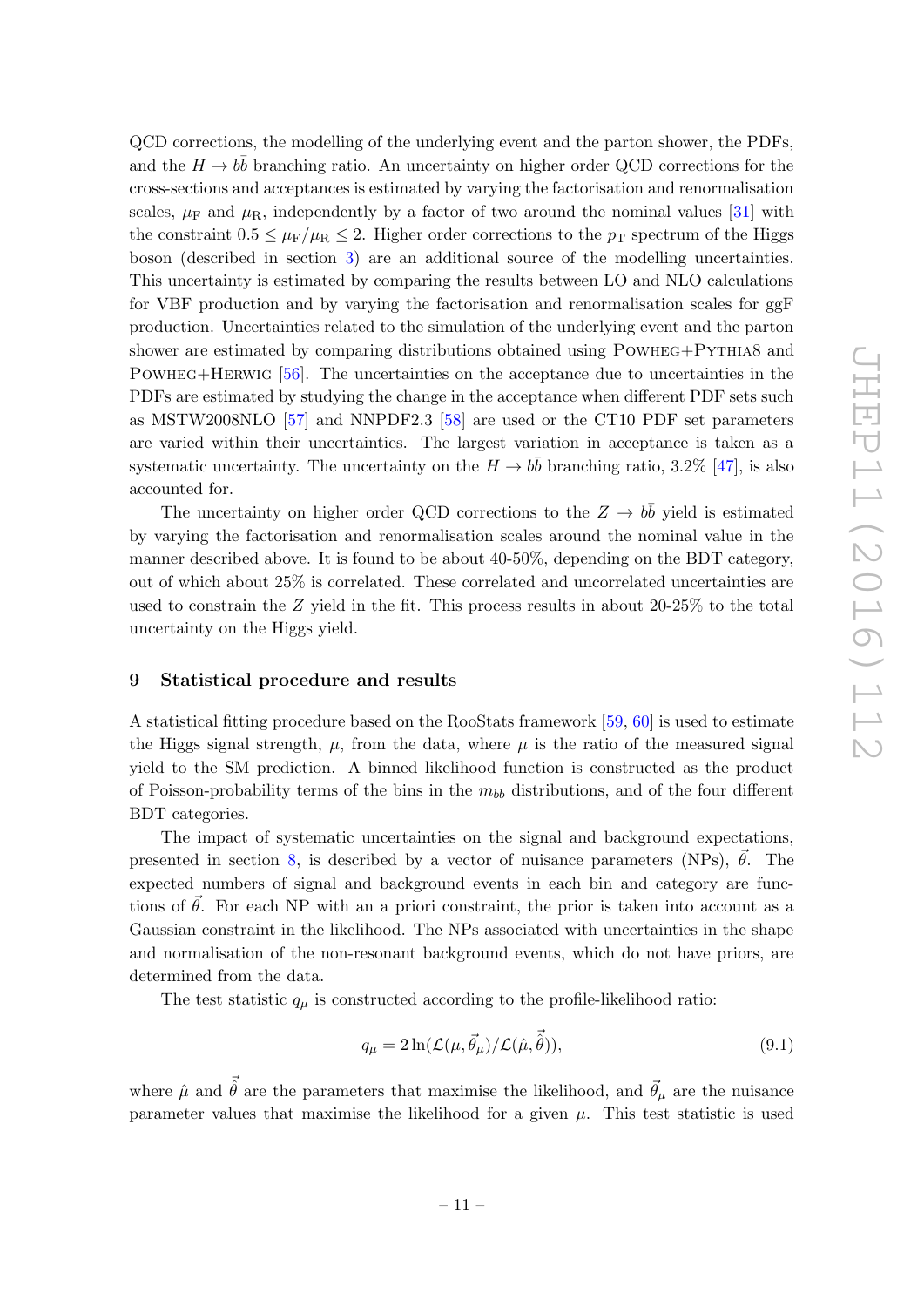<span id="page-12-0"></span>

| Source of uncertainty             | Uncertainty on $\mu$ |             |             |
|-----------------------------------|----------------------|-------------|-------------|
|                                   |                      | <b>MVA</b>  | Cut-based   |
| Experimental uncertainties        | Detector-related     | $+0.2/-0.3$ | $+1.6/-1.2$ |
|                                   | MC statistics        | $\pm 0.4$   | $\pm 0.1$   |
| Theoretical uncertainties         | MC signal modelling  | $\pm 0.1$   | $\pm 1.3$   |
|                                   | $Z$ yield            | $+0.6/-0.5$ | $\pm 1.4$   |
|                                   | Choice of function   | $\pm 1.0$   | $\pm 1.0$   |
| Non-resonant background modelling | Sideband statistics  | $\pm 1.7$   | $\pm 3.7$   |
| Statistical uncertainties         | $\pm 1.3$            |             |             |
| Total                             | $\pm 2.3$            | $+4.6/-4.4$ |             |

Table 4. Summary of uncertainties on the Higgs signal strength for the MVA analysis, and for the cut-based analysis. They are estimated at the central values of the signal strength,  $\mu = -0.8$ and −5.2 for the MVA and cut-based analyses, respectively. The two systematic uncertainties accounting for non-resonant background modelling are strongly correlated. Their combined value for the MVA analysis is 1.8.

both to measure the compatibility of the background-only model with the data, and to determine exclusion intervals using the  $CL<sub>S</sub>$  method [\[61,](#page-19-13) [62\]](#page-19-14).

The robustness of the fit is validated by generating pseudo-data and estimating the number of signal events for various values of  $\mu$ . The results of the fit in the four categories are shown in figure [6.](#page-13-1) The Z yield is constrained to the SM prediction within its theoretical uncertainty, using four independent constraints in the four BDT regions (uncorrelated terms) and a common constraint (correlated term) as described in section [8.3.](#page-10-2) The ratios of Z yields to the SM predictions  $(\mu_Z)$  are found to be compatible in all of the four BDT regions. Combined over the four categories, the fit further constrains  $\mu_Z$  to  $0.7 \pm 0.2$ .

The combined Higgs signal strength is  $-0.8 \pm 2.3$ , where the uncertainty includes both the statistical  $(\pm 1.3)$  and systematic  $(+1.8/-1.9)$  components. The breakdown of the systematic uncertainty on the estimated signal strength is given in table [4.](#page-12-0) The correlation coefficient between the combined  $\mu$  and the combined  $\mu_Z$  is found to be 0.22. In the absence of a signal, the limit on the Higgs signal strength at 95% confidence level (CL) is expected to be 5.4. When Standard Model production is assumed, the expected limit is found to be 5.7. The observed limit is 4.4.

The compatibility between the measured  $Z$  yield and its SM prediction is alternatively tested by removing its a priori constraint from the fit. In this case a value of  $\mu_Z = 0.3 \pm 0.3$ is extracted from the fit, to be compared to the theory prediction of  $1.0 \pm 0.4$ . The absence of the Z constraint modifies the combined Higgs signal strength slightly, to  $-0.5 \pm 2.3$ .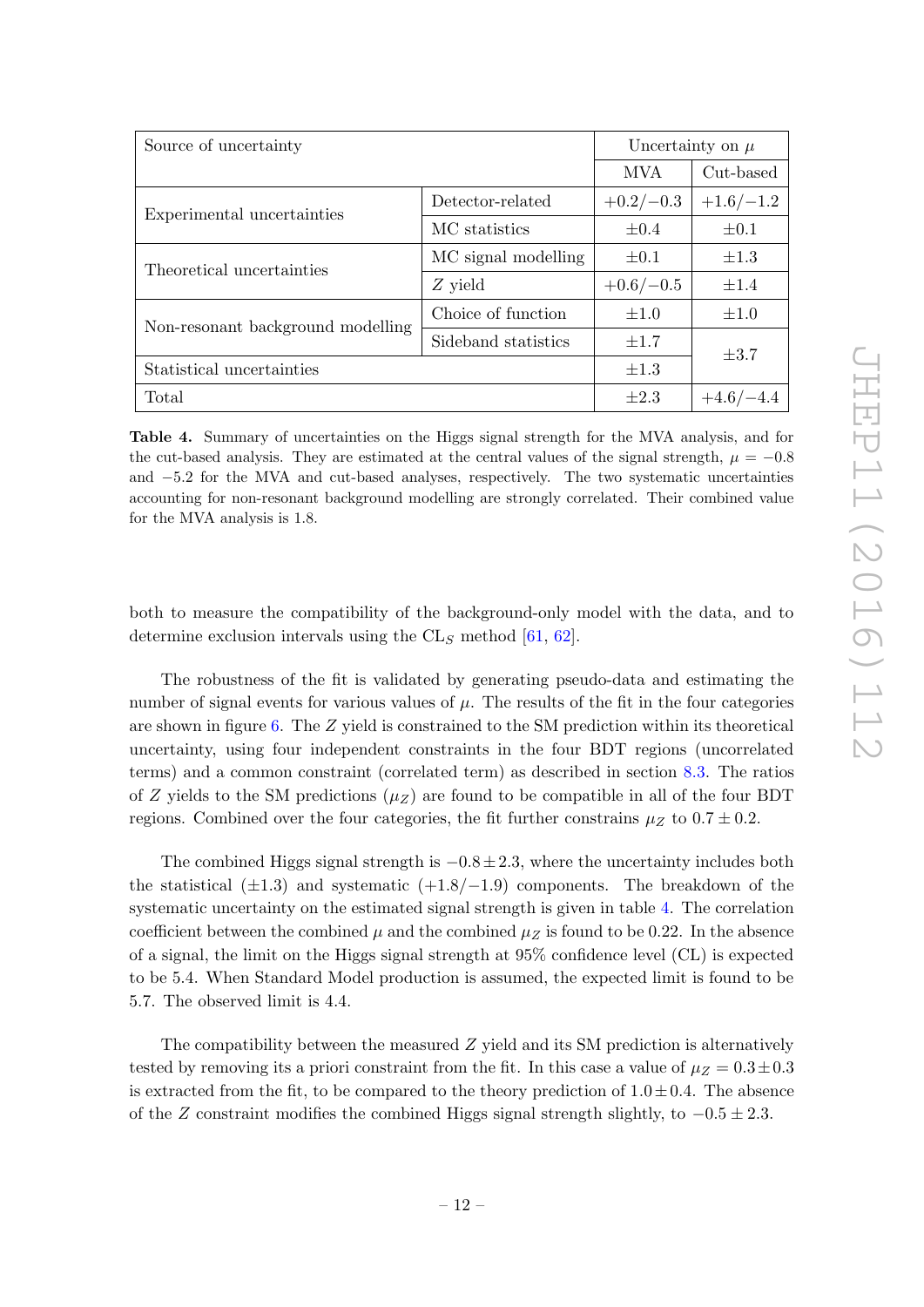<span id="page-13-1"></span>

Figure 6. Results of the profile-likelihood fit to the  $m_{bb}$  distributions in the four BDT categories. The points represent the data, and the histograms represent the non-resonant background, Z, and Higgs contributions. In the lower panels, the data after subtraction of the non-resonant background (points) are compared with the fit to the Z (open histogram) and Higgs (shaded histogram) contributions.

# <span id="page-13-0"></span>10 Cut-based analysis

An alternative analysis is performed based on kinematic cuts. While the MVA performs a simultaneous fit to the  $m_{bb}$  distributions of the four samples categorised by the BDT response, the cut-based analysis performs a fit to one  $m_{bb}$  distribution of the entire sample in the mass range between 70 GeV and 300 GeV. Events are required to satisfy kinematic criteria featuring the VBF Higgs final state. Events must not have any additional jet with  $p_T > 25$  GeV and  $|\eta| < 2.4$ , and must satisfy  $|\Delta \eta_{JJ}| > 3.0$  and  $m_{JJ} > 650$  GeV. Figure [7](#page-14-0) shows the  $m_{bb}$  distribution of 32906 events in the data that satisfy the selection criteria. The number of signal events in the data is expected to be 68.8, with about 15% coming from ggF production. This can be compared to 158.9 events in the MVA, as obtained by summing the corresponding numbers in table [2](#page-7-1) over the four categories, where about 28% comes from ggF production.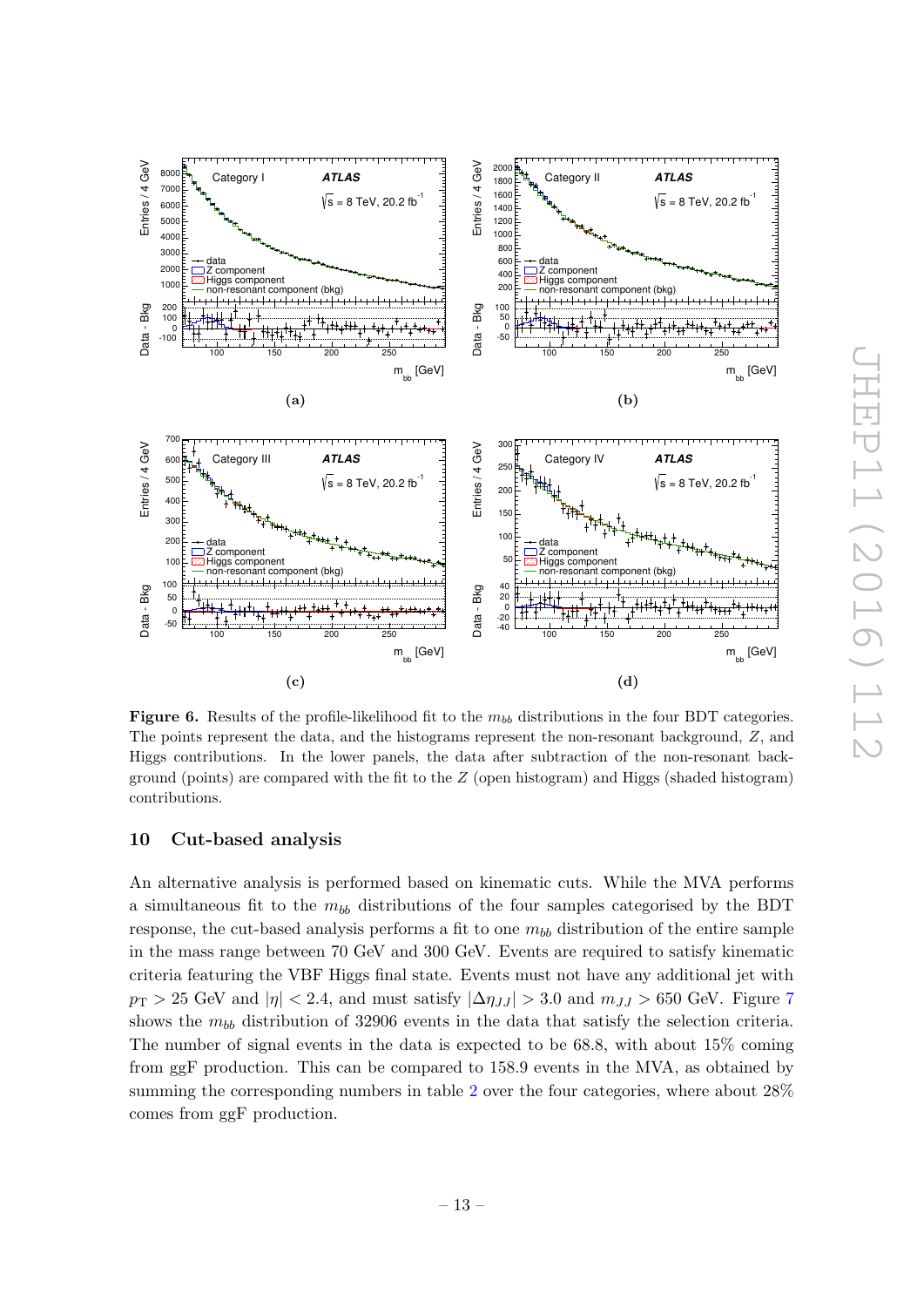<span id="page-14-0"></span>

Figure 7. Distribution of  $m_{bb}$  for events selected in the cut-based analysis. The points represent the data, and the histograms represent the non-resonant background, Z, and Higgs contributions. In the lower panel, the data after subtraction of the non-resonant background (points) are compared with the fit to the Z (open histogram) and Higgs (shaded histogram) contributions. The Higgs yield extracted from the fit is consistent with zero.

The cut-based analysis uses an unbinned maximum likelihood fit. The resonance shapes of the  $m_{bb}$  distributions for the Higgs and Z events are determined by a fit to a Bukin function [\[63\]](#page-19-15) using MC events. The analytic functions describing the non-resonant background are studied by using events that satisfy the pre-selection criteria described in section [5.](#page-5-0) A fourth-order polynomial is chosen as the nominal function and a fifth-order polynomial is chosen as the alternative function.

The Higgs yield is left free to vary, but the Z yield is fixed to its SM prediction. The robustness of the fit is validated by generating pseudo-data and constructing pulls of the estimated number of Higgs events for various values of  $\mu$ . The fit results are presented in figure [7.](#page-14-0) The Higgs signal strength is measured to be  $\mu = -5.2 \pm 3.7(\text{stat.})^{+2.7}_{-2.5}$  $^{+2.7}_{-2.5}$ (syst.), where the statistical uncertainty includes the statistical uncertainty on the non-resonant background modelling (see table [4\)](#page-12-0). The sources of systematic uncertainty are the same as those for the MVA analysis as described in section [8](#page-9-0) and are summarised in table [4.](#page-12-0) The uncertainties on  $\mu$  are estimated as the changes in  $\mu$  when the sources are varied within their uncertainties. Higher-order corrections to the  $Z$  samples and to the signal samples, the choice of function describing the non-resonant background, and the jet energy scale are the dominant sources of systematic uncertainty, each contributing about 40–50% to the total systematic uncertainty on the Higgs signal strength. The magnitudes of experimental and theoretical uncertianties are scaled with the central value of  $\mu$ , as illustrated in table [4](#page-12-0) except for the case of the MC statistical uncertainty. This is due to the fact that the MVA divides the MC samples into four categories, and uses the signal  $m_{bb}$  distribution directly in the fit as a template while the cut-based analysis uses an interpolated function. The upper limit on the strength is found to be 5.4 at the 95% CL, which can be compared to the expected limit values of 8.5 in the background-only hypothesis and 9.5 if Standard Model production is assumed. These results are consistent with those of the MVA. As expected, the cut-based analysis is less sensitive than the MVA.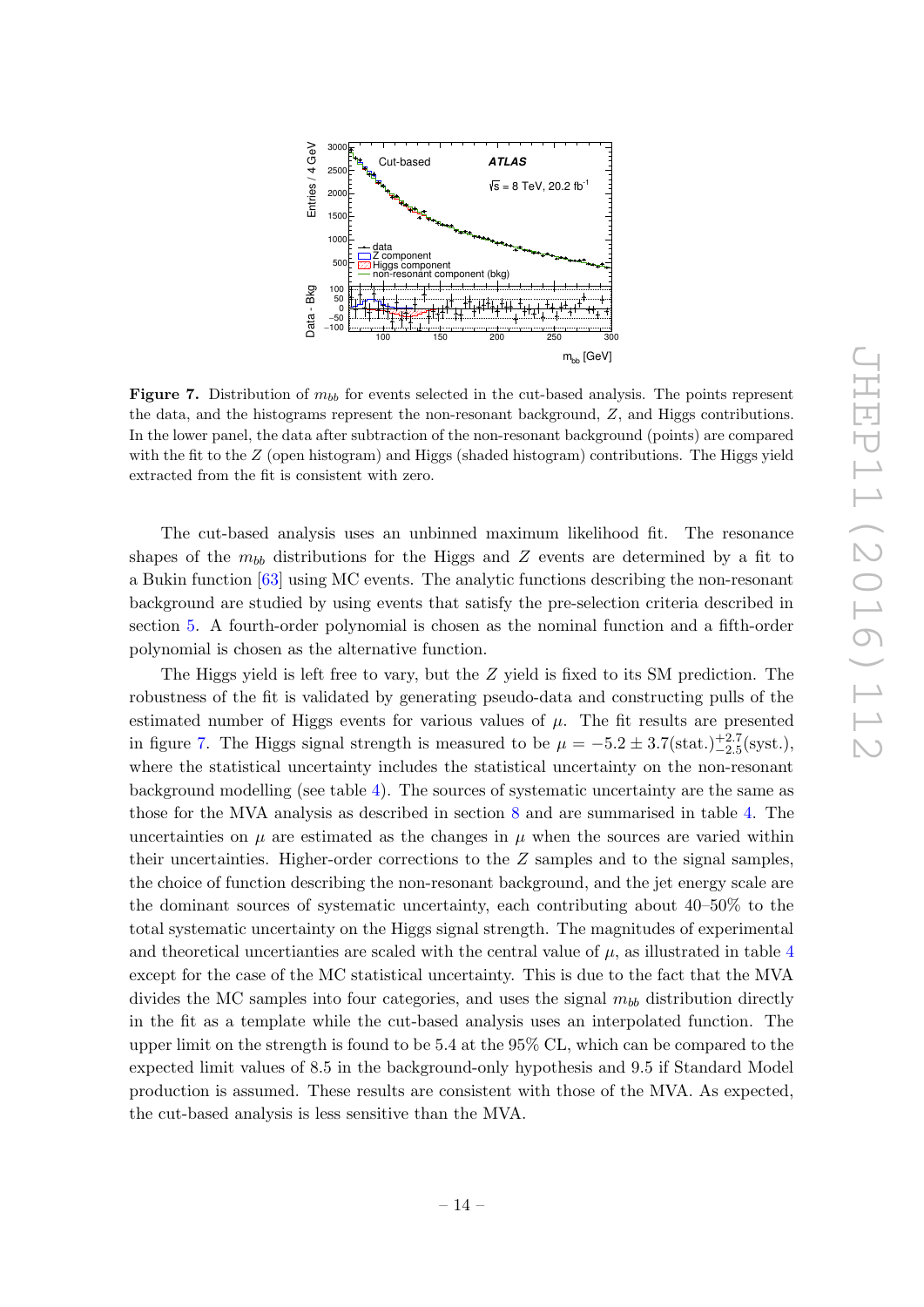#### <span id="page-15-0"></span>11 Summary

A search for the Standard Model Higgs boson produced by vector-boson fusion and decaying into a pair of bottom quarks is presented. The dataset analysed corresponds to an integrated luminosity of 20.2 fb<sup>-1</sup> from pp collisions at  $\sqrt{s} = 8$  TeV, recorded by the ATLAS experiment during Run 1 of the LHC. Events are selected using the distinct final state of the VBF  $H \to b\bar{b}$  signal, which is the presence of four energetic jets: two b-jets from the Higgs boson decay in the central region of the detector and two jets in the forward/backward region. To improve the sensitivity, a multivariate analysis is used, exploiting the topology of the VBF Higgs final state and the properties of jets. The signal yield is estimated by performing a fit to the invariant mass distribution of the two b-jets in the range  $70 < m_{bb} < 300$  GeV and assuming a Higgs boson mass of 125 GeV. The ratio of the Higgs signal yield to the SM prediction is measured to be  $\mu = -0.8 \pm 1.3 \text{(stat.)}^{+1.8}_{-1.9}$  $^{+1.8}_{-1.9}$ (syst.) = -0.8 ± 2.3. The upper limit on  $\mu$  is observed to be  $\mu = 4.4$  at the 95% CL, which should be compared to the expected limits of 5.4 in the background-only hypothesis and 5.7 if Standard Model production is assumed. An alternative analysis is performed using kinematic selection criteria and provides consistent results:  $\mu = -5.2^{+4.6}_{-4.4}$  and a 95% CL upper limit of 5.4.

# Acknowledgments

We thank CERN for the very successful operation of the LHC, as well as the support staff from our institutions without whom ATLAS could not be operated efficiently.

We acknowledge the support of ANPCyT, Argentina; YerPhI, Armenia; ARC, Australia; BMWFW and FWF, Austria; ANAS, Azerbaijan; SSTC, Belarus; CNPq and FAPESP, Brazil; NSERC, NRC and CFI, Canada; CERN; CONICYT, Chile; CAS, MOST and NSFC, China; COLCIENCIAS, Colombia; MSMT CR, MPO CR and VSC CR, Czech Republic; DNRF and DNSRC, Denmark; IN2P3-CNRS, CEA-DSM/IRFU, France; GNSF, Georgia; BMBF, HGF, and MPG, Germany; GSRT, Greece; RGC, Hong Kong SAR, China; ISF, I-CORE and Benoziyo Center, Israel; INFN, Italy; MEXT and JSPS, Japan; CNRST, Morocco; FOM and NWO, Netherlands; RCN, Norway; MNiSW and NCN, Poland; FCT, Portugal; MNE/IFA, Romania; MES of Russia and NRC KI, Russian Federation; JINR; MESTD, Serbia; MSSR, Slovakia; ARRS and MIZŠ, Slovenia; DST/NRF, South Africa; MINECO, Spain; SRC and Wallenberg Foundation, Sweden; SERI, SNSF and Cantons of Bern and Geneva, Switzerland; MOST, Taiwan; TAEK, Turkey; STFC, United Kingdom; DOE and NSF, United States of America. In addition, individual groups and members have received support from BCKDF, the Canada Council, CANARIE, CRC, Compute Canada, FQRNT, and the Ontario Innovation Trust, Canada; EPLANET, ERC, FP7, Horizon 2020 and Marie Skłodowska-Curie Actions, European Union; Investissements d'Avenir Labex and Idex, ANR, R´egion Auvergne and Fondation Partager le Savoir, France; DFG and AvH Foundation, Germany; Herakleitos, Thales and Aristeia programmes cofinanced by EU-ESF and the Greek NSRF; BSF, GIF and Minerva, Israel; BRF, Norway;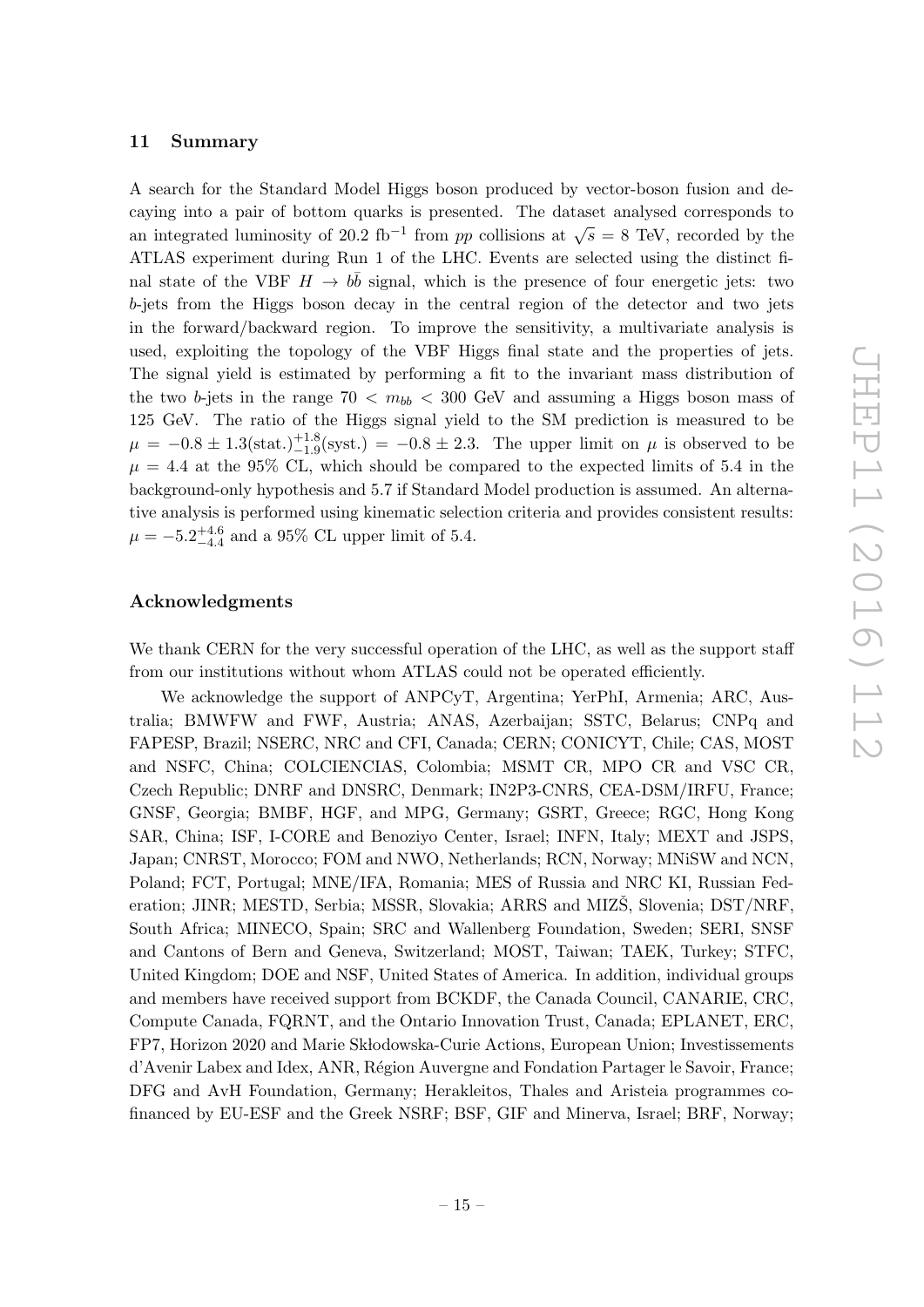Generalitat de Catalunya, Generalitat Valenciana, Spain; the Royal Society and Leverhulme Trust, United Kingdom.

The crucial computing support from all WLCG partners is acknowledged gratefully, in particular from CERN, the ATLAS Tier-1 facilities at TRIUMF (Canada), NDGF (Denmark, Norway, Sweden), CC-IN2P3 (France), KIT/GridKA (Germany), INFN-CNAF (Italy), NL-T1 (Netherlands), PIC (Spain), ASGC (Taiwan), RAL (U.K.) and BNL (U.S.A.), the Tier-2 facilities worldwide and large non-WLCG resource providers. Major contributors of computing resources are listed in ref. [\[64\]](#page-19-16).

Open Access. This article is distributed under the terms of the Creative Commons Attribution License [\(CC-BY 4.0\)](http://creativecommons.org/licenses/by/4.0/), which permits any use, distribution and reproduction in any medium, provided the original author(s) and source are credited.

# References

- <span id="page-16-0"></span>[1] ATLAS collaboration, Observation of a new particle in the search for the Standard Model Higgs boson with the ATLAS detector at the LHC, [Phys. Lett.](http://dx.doi.org/10.1016/j.physletb.2012.08.020)  $\bf{B}$  716 (2012) 1  $\left[$ [arXiv:1207.7214](https://arxiv.org/abs/1207.7214) $\right]$  $\left[$ IN[SPIRE](http://inspirehep.net/search?p=find+EPRINT+arXiv:1207.7214) $\right]$ .
- <span id="page-16-1"></span>[2] CMS collaboration, Observation of a new boson at a mass of 125 GeV with the CMS experiment at the LHC, [Phys. Lett.](http://dx.doi.org/10.1016/j.physletb.2012.08.021) **B** 716 (2012) 30  $\left[\text{arXiv:1207.7235}\right]$  $\left[\text{arXiv:1207.7235}\right]$  $\left[\text{arXiv:1207.7235}\right]$   $\left[\text{insPIRE}\right]$ .
- <span id="page-16-2"></span>[3] F. Englert and R. Brout, Broken symmetry and the mass of gauge vector mesons, [Phys. Rev.](http://dx.doi.org/10.1103/PhysRevLett.13.321) Lett. **13** [\(1964\) 321](http://dx.doi.org/10.1103/PhysRevLett.13.321) [IN[SPIRE](http://inspirehep.net/search?p=find+J+%22Phys.Rev.Lett.,13,321%22)].
- [4] P.W. Higgs, *Broken symmetries and the masses of gauge bosons, [Phys. Rev. Lett.](http://dx.doi.org/10.1103/PhysRevLett.13.508)* **13** (1964) [508](http://dx.doi.org/10.1103/PhysRevLett.13.508) [IN[SPIRE](http://inspirehep.net/search?p=find+J+%22Phys.Rev.Lett.,13,508%22)].
- <span id="page-16-3"></span>[5] P.W. Higgs, Broken symmetries, massless particles and gauge fields, [Phys. Lett.](http://dx.doi.org/10.1016/0031-9163(64)91136-9) 12 (1964) [132](http://dx.doi.org/10.1016/0031-9163(64)91136-9) [IN[SPIRE](http://inspirehep.net/search?p=find+J+%22Phys.Lett.,12,132%22)].
- <span id="page-16-4"></span>[6] ATLAS collaboration, Measurements of Higgs boson production and couplings in diboson final states with the ATLAS detector at the LHC, [Phys. Lett.](http://dx.doi.org/10.1016/j.physletb.2013.08.010) **B 726** (2013) 88 [[Erratum ibid.](http://dx.doi.org/10.1016/j.physletb.2014.05.011) B 734 [\(2014\) 406\]](http://dx.doi.org/10.1016/j.physletb.2014.05.011) [[arXiv:1307.1427](https://arxiv.org/abs/1307.1427)] [IN[SPIRE](http://inspirehep.net/search?p=find+EPRINT+arXiv:1307.1427)].
- [7] ATLAS collaboration, *Evidence for the spin-*0 nature of the Higgs boson using ATLAS data, [Phys. Lett.](http://dx.doi.org/10.1016/j.physletb.2013.08.026) **B 726** (2013) 120 [[arXiv:1307.1432](https://arxiv.org/abs/1307.1432)] [IN[SPIRE](http://inspirehep.net/search?p=find+EPRINT+arXiv:1307.1432)].
- [8] CMS collaboration, Precise determination of the mass of the Higgs boson and tests of compatibility of its couplings with the Standard Model predictions using proton collisions at 7 and 8 TeV, [Eur. Phys. J.](http://dx.doi.org/10.1140/epjc/s10052-015-3351-7) C 75 (2015) 212  $\text{arXiv:1412.8662}$  $\text{arXiv:1412.8662}$  $\text{arXiv:1412.8662}$  [IN[SPIRE](http://inspirehep.net/search?p=find+EPRINT+arXiv:1412.8662)].
- <span id="page-16-5"></span>[9] CMS collaboration, *Constraints on the spin-parity and anomalous HVV couplings of the* Higgs boson in proton collisions at 7 and 8 TeV, Phys. Rev.  $\bf{D}$  92 [\(2015\) 012004](http://dx.doi.org/10.1103/PhysRevD.92.012004) [[arXiv:1411.3441](https://arxiv.org/abs/1411.3441)] [IN[SPIRE](http://inspirehep.net/search?p=find+EPRINT+arXiv:1411.3441)].
- <span id="page-16-6"></span>[10] CMS collaboration, Evidence for the 125 GeV Higgs boson decaying to a pair of  $\tau$  leptons, JHEP 05 [\(2014\) 104](http://dx.doi.org/10.1007/JHEP05(2014)104) [[arXiv:1401.5041](https://arxiv.org/abs/1401.5041)] [IN[SPIRE](http://inspirehep.net/search?p=find+EPRINT+arXiv:1401.5041)].
- [11] CMS collaboration, *Evidence for the direct decay of the 125 GeV Higgs boson to fermions*, [Nature Phys.](http://dx.doi.org/10.1038/nphys3005) 10 (2014) 557 [[arXiv:1401.6527](https://arxiv.org/abs/1401.6527)] [IN[SPIRE](http://inspirehep.net/search?p=find+EPRINT+arXiv:1401.6527)].
- <span id="page-16-7"></span>[12] ATLAS collaboration, Evidence for the Higgs-boson Yukawa coupling to tau leptons with the ATLAS detector, JHEP 04 [\(2015\) 117](http://dx.doi.org/10.1007/JHEP04(2015)117) [[arXiv:1501.04943](https://arxiv.org/abs/1501.04943)] [IN[SPIRE](http://inspirehep.net/search?p=find+EPRINT+arXiv:1501.04943)].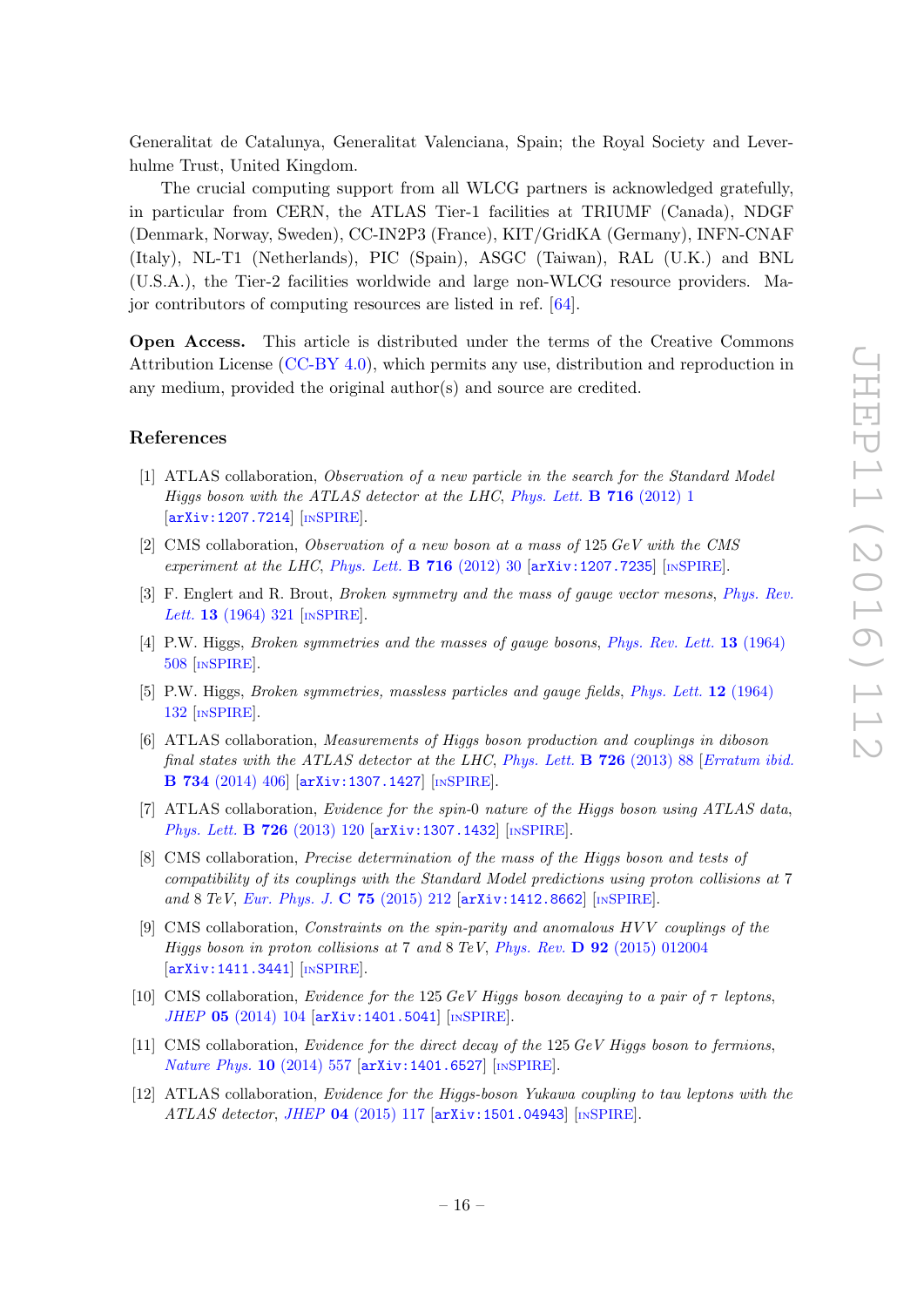- <span id="page-17-0"></span>[13] ATLAS and CMS collaborations, Measurements of the Higgs boson production and decay rates and constraints on its couplings from a combined ATLAS and CMS analysis of the LHC pp collision data at  $\sqrt{s} = 7$  and 8 TeV, [ATLAS-CONF-2015-044,](http://cds.cern.ch/record/2052552) CERN, Geneva Switzerland (2015) [CMS-PAS-HIG-15-002] [IN[SPIRE](http://inspirehep.net/search?p=find+R+ATLAS-CONF-2015-044)].
- <span id="page-17-1"></span>[14] CDF and D0 collaborations, T. Aaltonen et al., Evidence for a particle produced in association with weak bosons and decaying to a bottom-antibottom quark pair in Higgs boson searches at the Tevatron, *[Phys. Rev. Lett.](http://dx.doi.org/10.1103/PhysRevLett.109.071804)* **109** (2012) 071804 [[arXiv:1207.6436](https://arxiv.org/abs/1207.6436)] [IN[SPIRE](http://inspirehep.net/search?p=find+EPRINT+arXiv:1207.6436)].
- <span id="page-17-3"></span>[15] ATLAS collaboration, Search for the  $b\bar{b}$  decay of the Standard Model Higgs boson in associated  $(W/Z)H$  production with the ATLAS detector, JHEP 01 [\(2015\) 069](http://dx.doi.org/10.1007/JHEP01(2015)069) [[arXiv:1409.6212](https://arxiv.org/abs/1409.6212)] [IN[SPIRE](http://inspirehep.net/search?p=find+EPRINT+arXiv:1409.6212)].
- [16] CMS collaboration, Search for the Standard Model Higgs boson produced in association with a W or a Z boson and decaying to bottom quarks, Phys. Rev.  $\bf{D}$  89 [\(2014\) 012003](http://dx.doi.org/10.1103/PhysRevD.89.012003) [[arXiv:1310.3687](https://arxiv.org/abs/1310.3687)] [IN[SPIRE](http://inspirehep.net/search?p=find+EPRINT+arXiv:1310.3687)].
- [17] CMS collaboration, Search for the Standard Model Higgs boson produced through vector boson fusion and decaying to  $b\bar{b}$ , Phys. Rev. **D** 92 [\(2015\) 032008](http://dx.doi.org/10.1103/PhysRevD.92.032008) [[arXiv:1506.01010](https://arxiv.org/abs/1506.01010)] [IN[SPIRE](http://inspirehep.net/search?p=find+J+%22Phys.Rev.,D92,032008%22)].
- [18] CMS collaboration, Search for the associated production of the Higgs boson with a top-quark pair, JHEP 09 [\(2014\) 087](http://dx.doi.org/10.1007/JHEP09(2014)087) [Erratum ibid. 10 (2014) 106] [[arXiv:1408.1682](https://arxiv.org/abs/1408.1682)] [IN[SPIRE](http://inspirehep.net/search?p=find+EPRINT+arXiv:1408.1682)].
- <span id="page-17-2"></span>[19] ATLAS collaboration, Search for the Standard Model Higgs boson produced in association with top quarks and decaying into  $b\bar{b}$  in pp collisions at  $\sqrt{s} = 8 \text{ TeV}$  with the ATLAS detector, [Eur. Phys. J.](http://dx.doi.org/10.1140/epjc/s10052-015-3543-1) C 75 (2015) 349 [[arXiv:1503.05066](https://arxiv.org/abs/1503.05066)] [IN[SPIRE](http://inspirehep.net/search?p=find+EPRINT+arXiv:1503.05066)].
- <span id="page-17-4"></span>[20] ATLAS collaboration, The ATLAS experiment at the CERN Large Hadron Collider, [2008](http://dx.doi.org/10.1088/1748-0221/3/08/S08003) JINST 3 [S08003](http://dx.doi.org/10.1088/1748-0221/3/08/S08003) [IN[SPIRE](http://inspirehep.net/search?p=find+J+%22JINST,3,S08003%22)].
- <span id="page-17-5"></span>[21] ATLAS collaboration, Performance of the ATLAS trigger system in 2010, [Eur. Phys. J.](http://dx.doi.org/10.1140/epjc/s10052-011-1849-1) C 72 [\(2012\) 1849](http://dx.doi.org/10.1140/epjc/s10052-011-1849-1) [[arXiv:1110.1530](https://arxiv.org/abs/1110.1530)] [IN[SPIRE](http://inspirehep.net/search?p=find+EPRINT+arXiv:1110.1530)].
- <span id="page-17-6"></span>[22] P. Nason, A new method for combining NLO QCD with shower Monte Carlo algorithms, JHEP 11 [\(2004\) 040](http://dx.doi.org/10.1088/1126-6708/2004/11/040) [[hep-ph/0409146](https://arxiv.org/abs/hep-ph/0409146)] [IN[SPIRE](http://inspirehep.net/search?p=find+EPRINT+hep-ph/0409146)].
- [23] S. Frixione, P. Nason and C. Oleari, Matching NLO QCD computations with parton shower simulations: the POWHEG method, JHEP 11 [\(2007\) 070](http://dx.doi.org/10.1088/1126-6708/2007/11/070)  $\left[$ [arXiv:0709.2092](https://arxiv.org/abs/0709.2092) $\right]$   $\left[$ IN[SPIRE](http://inspirehep.net/search?p=find+EPRINT+arXiv:0709.2092) $\right]$ .
- <span id="page-17-7"></span>[24] S. Alioli, P. Nason, C. Oleari and E. Re, A general framework for implementing NLO calculations in shower Monte Carlo programs: the POWHEG BOX, JHEP 06 [\(2010\) 043](http://dx.doi.org/10.1007/JHEP06(2010)043) [[arXiv:1002.2581](https://arxiv.org/abs/1002.2581)] [IN[SPIRE](http://inspirehep.net/search?p=find+EPRINT+arXiv:1002.2581)].
- <span id="page-17-8"></span>[25] J. Alwall, R. Frederix, S. Frixione, V. Hirschi, F. Maltoni, O. Mattelaer et al., The automated computation of tree-level and next-to-leading order differential cross sections and their matching to parton shower simulations, JHEP  $07$  [\(2014\) 079](http://dx.doi.org/10.1007/JHEP07(2014)079) [[arXiv:1405.0301](https://arxiv.org/abs/1405.0301)] [IN[SPIRE](http://inspirehep.net/search?p=find+EPRINT+arXiv:1405.0301)].
- <span id="page-17-9"></span>[26] H.-L. Lai, M. Guzzi, J. Huston, Z. Li, P.M. Nadolsky, J. Pumplin et al., New parton distributions for collider physics, Phys. Rev. D 82 [\(2010\) 074024](http://dx.doi.org/10.1103/PhysRevD.82.074024) [[arXiv:1007.2241](https://arxiv.org/abs/1007.2241)] [IN[SPIRE](http://inspirehep.net/search?p=find+EPRINT+arXiv:1007.2241)].
- <span id="page-17-10"></span>[27] T. Sjöstrand, S. Mrenna and P.Z. Skands, A brief introduction to PYTHIA 8.1, [Comput.](http://dx.doi.org/10.1016/j.cpc.2008.01.036) [Phys. Commun.](http://dx.doi.org/10.1016/j.cpc.2008.01.036) 178 (2008) 852 [[arXiv:0710.3820](https://arxiv.org/abs/0710.3820)] [IN[SPIRE](http://inspirehep.net/search?p=find+EPRINT+arXiv:0710.3820)].
- <span id="page-17-11"></span>[28] ATLAS collaboration, ATLAS tunes of PYTHIA 6 and PYTHIA 8 for MC11, [ATL-PHYS-PUB-2011-009,](http://cds.cern.ch/record/1363300) CERN, Geneva Switzerland (2011).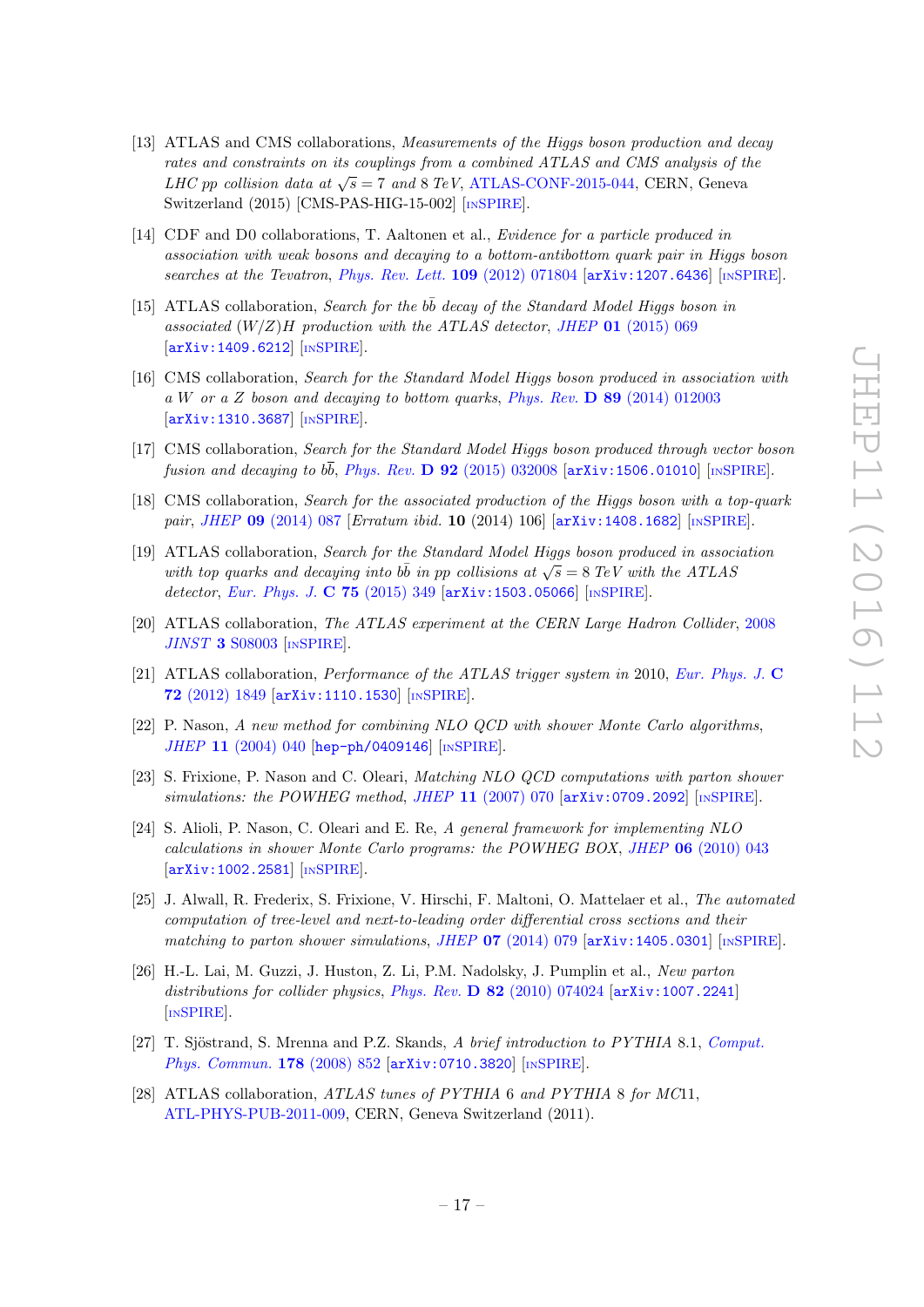- <span id="page-18-0"></span>[29] ATLAS collaboration, New ATLAS event generator tunes to 2010 data, [ATL-PHYS-PUB-2011-008,](http://cds.cern.ch/record/1345343) CERN, Geneva Switzerland (2011).
- <span id="page-18-1"></span>[30] LHC Higgs Cross section Working Group collaboration, J.R. Andersen et al., Handbook of LHC Higgs cross sections: 3. Higgs properties, [arXiv:1307.1347](https://arxiv.org/abs/1307.1347) [IN[SPIRE](http://inspirehep.net/search?p=find+EPRINT+arXiv:1307.1347)].
- <span id="page-18-2"></span>[31] S. Dittmaier et al., Handbook of LHC Higgs cross sections: 2. Differential distributions, [arXiv:1201.3084](https://arxiv.org/abs/1201.3084) [IN[SPIRE](http://inspirehep.net/search?p=find+EPRINT+arXiv:1201.3084)].
- <span id="page-18-3"></span>[32] M. Ciccolini, A. Denner and S. Dittmaier, *Strong and electroweak NLO corrections to* Higgs-boson production in vector-boson fusion at the LHC, [Nucl. Phys. Proc. Suppl.](http://dx.doi.org/10.1016/j.nuclphysBPS.2008.09.090) 183 [\(2008\) 103](http://dx.doi.org/10.1016/j.nuclphysBPS.2008.09.090) [[arXiv:0806.3624](https://arxiv.org/abs/0806.3624)] [IN[SPIRE](http://inspirehep.net/search?p=find+EPRINT+arXiv:0806.3624)].
- <span id="page-18-4"></span>[33] M. Ciccolini, A. Denner and S. Dittmaier, *Electroweak and QCD corrections to Higgs* production via vector-boson fusion at the LHC, Phys. Rev.  $\bf{D}$  77 [\(2008\) 013002](http://dx.doi.org/10.1103/PhysRevD.77.013002) [[arXiv:0710.4749](https://arxiv.org/abs/0710.4749)] [IN[SPIRE](http://inspirehep.net/search?p=find+EPRINT+arXiv:0710.4749)].
- <span id="page-18-5"></span>[34] D. de Florian, G. Ferrera, M. Grazzini and D. Tommasini, Higgs boson production at the LHC: transverse momentum resummation effects in the  $H \to \gamma \gamma$ ,  $H \to WW \to \ell \nu \ell \nu$  and  $H \rightarrow ZZ \rightarrow 4\ell$  decay modes, JHEP 06 [\(2012\) 132](http://dx.doi.org/10.1007/JHEP06(2012)132) [[arXiv:1203.6321](https://arxiv.org/abs/1203.6321)] [IN[SPIRE](http://inspirehep.net/search?p=find+EPRINT+arXiv:1203.6321)].
- <span id="page-18-6"></span>[35] M. Grazzini and H. Sargsyan, Heavy-quark mass effects in Higgs boson production at the LHC, JHEP 09 [\(2013\) 129](http://dx.doi.org/10.1007/JHEP09(2013)129) [[arXiv:1306.4581](https://arxiv.org/abs/1306.4581)] [IN[SPIRE](http://inspirehep.net/search?p=find+EPRINT+arXiv:1306.4581)].
- <span id="page-18-7"></span>[36] J.M. Campbell, R.K. Ellis and G. Zanderighi, Next-to-leading order Higgs + 2 jet production via gluon fusion, JHEP 10 [\(2006\) 028](http://dx.doi.org/10.1088/1126-6708/2006/10/028) [[hep-ph/0608194](https://arxiv.org/abs/hep-ph/0608194)] [IN[SPIRE](http://inspirehep.net/search?p=find+EPRINT+hep-ph/0608194)].
- <span id="page-18-8"></span>[37] ATLAS collaboration, The ATLAS simulation infrastructure, [Eur. Phys. J.](http://dx.doi.org/10.1140/epjc/s10052-010-1429-9) C 70 (2010) 823 [[arXiv:1005.4568](https://arxiv.org/abs/1005.4568)] [IN[SPIRE](http://inspirehep.net/search?p=find+EPRINT+arXiv:1005.4568)].
- <span id="page-18-9"></span>[38] GEANT4 collaboration, S. Agostinelli et al., GEANT4: a simulation toolkit, [Nucl. Instrum.](http://dx.doi.org/10.1016/S0168-9002(03)01368-8) Meth. A 506 [\(2003\) 250](http://dx.doi.org/10.1016/S0168-9002(03)01368-8) [IN[SPIRE](http://inspirehep.net/search?p=find+J+%22Nucl.Instrum.Meth.,A506,250%22)].
- <span id="page-18-10"></span>[39] ATLAS collaboration, The simulation principle and performance of the ATLAS fast calorimeter simulation FastCaloSim, [ATL-PHYS-PUB-2010-013,](http://cds.cern.ch/record/1300517) CERN, Geneva Switzerland (2010).
- <span id="page-18-11"></span>[40] ATLAS collaboration, Topological cell clustering in the ATLAS calorimeters and its performance in LHC Run 1,  $arXiv:1603.02934$  [IN[SPIRE](http://inspirehep.net/search?p=find+EPRINT+arXiv:1603.02934)].
- <span id="page-18-12"></span>[41] M. Cacciari, G.P. Salam and G. Soyez, The anti- $k_t$  jet clustering algorithm, JHEP 04 [\(2008\)](http://dx.doi.org/10.1088/1126-6708/2008/04/063) [063](http://dx.doi.org/10.1088/1126-6708/2008/04/063) [[arXiv:0802.1189](https://arxiv.org/abs/0802.1189)] [IN[SPIRE](http://inspirehep.net/search?p=find+EPRINT+arXiv:0802.1189)].
- <span id="page-18-13"></span>[42] M. Cacciari and G.P. Salam, Pileup subtraction using jet areas, [Phys. Lett.](http://dx.doi.org/10.1016/j.physletb.2007.09.077) B 659 (2008) 119 [[arXiv:0707.1378](https://arxiv.org/abs/0707.1378)] [IN[SPIRE](http://inspirehep.net/search?p=find+EPRINT+arXiv:0707.1378)].
- <span id="page-18-14"></span>[43] ATLAS collaboration, Jet energy measurement with the ATLAS detector in proton-proton collisions at  $\sqrt{s} = 7$  TeV, [Eur. Phys. J.](http://dx.doi.org/10.1140/epjc/s10052-013-2304-2) C 73 (2013) 2304 [[arXiv:1112.6426](https://arxiv.org/abs/1112.6426)] [IN[SPIRE](http://inspirehep.net/search?p=find+EPRINT+arXiv:1112.6426)].
- <span id="page-18-15"></span>[44] ATLAS collaboration, Jet energy measurement and its systematic uncertainty in proton-proton collisions at  $\sqrt{s} = 7$  TeV with the ATLAS detector, [Eur. Phys. J.](http://dx.doi.org/10.1140/epjc/s10052-014-3190-y) C 75 (2015) [17](http://dx.doi.org/10.1140/epjc/s10052-014-3190-y) [[arXiv:1406.0076](https://arxiv.org/abs/1406.0076)] [IN[SPIRE](http://inspirehep.net/search?p=find+EPRINT+arXiv:1406.0076)].
- <span id="page-18-16"></span>[45] ATLAS collaboration, Tagging and suppression of pileup jets with the ATLAS detector, [ATLAS-CONF-2014-018,](http://cds.cern.ch/record/1700870) CERN, Geneva Switzerland (2014).
- <span id="page-18-17"></span>[46] ATLAS collaboration, Performance of b-jet identification in the ATLAS experiment, [2016](http://dx.doi.org/10.1088/1748-0221/11/04/P04008) JINST 11 [P04008](http://dx.doi.org/10.1088/1748-0221/11/04/P04008) [[arXiv:1512.01094](https://arxiv.org/abs/1512.01094)] [IN[SPIRE](http://inspirehep.net/search?p=find+EPRINT+arXiv:1512.01094)].
- <span id="page-18-18"></span>[47] A. Djouadi, J. Kalinowski and M. Spira, HDECAY: a program for Higgs boson decays in the Standard Model and its supersymmetric extension, [Comput. Phys. Commun.](http://dx.doi.org/10.1016/S0010-4655(97)00123-9) 108 (1998) 56 [[hep-ph/9704448](https://arxiv.org/abs/hep-ph/9704448)] [IN[SPIRE](http://inspirehep.net/search?p=find+EPRINT+hep-ph/9704448)].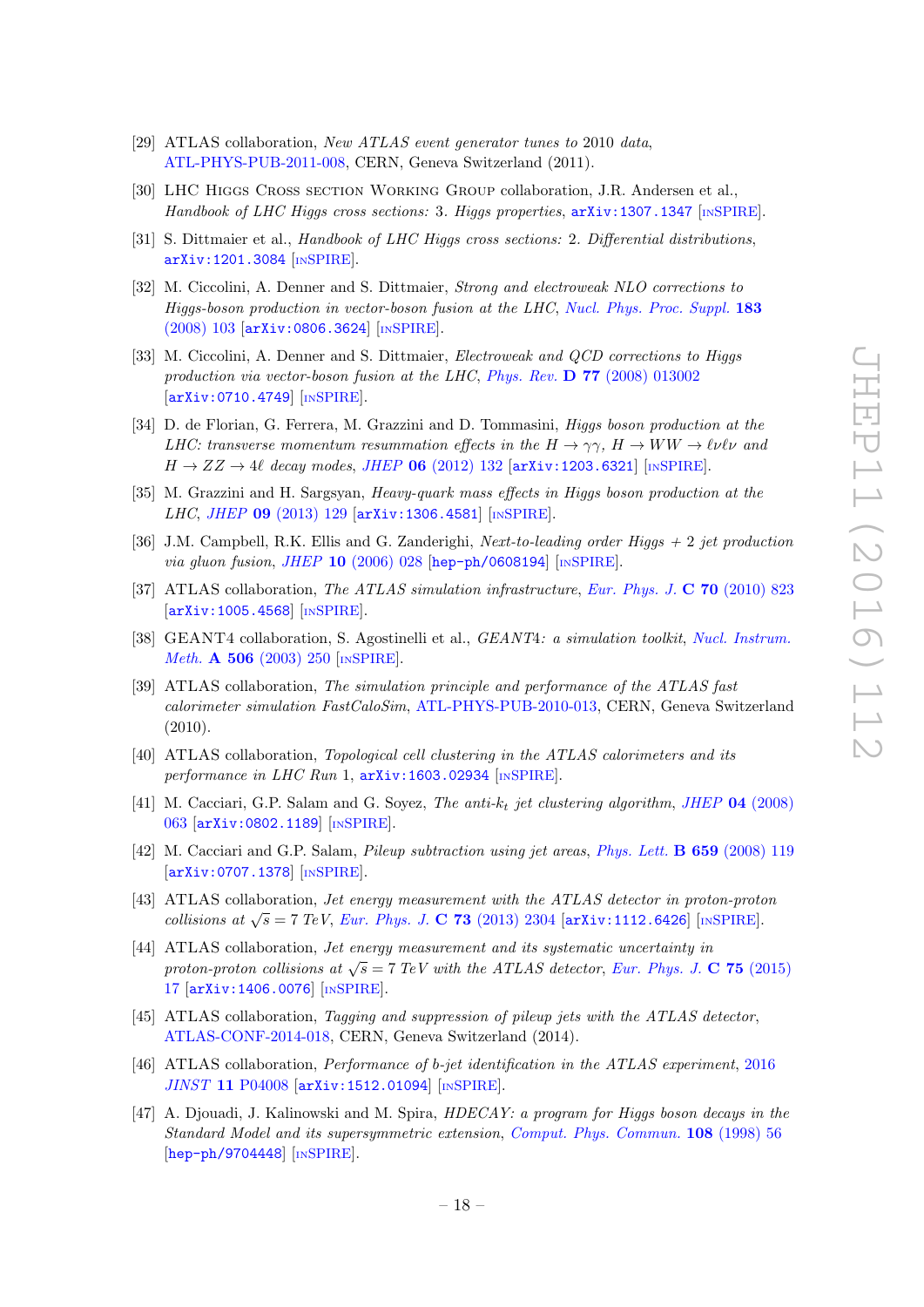- <span id="page-19-0"></span>[48] ATLAS collaboration, Measurement of the muon reconstruction performance of the ATLAS detector using 2011 and 2012 LHC proton-proton collision data, [Eur. Phys. J.](http://dx.doi.org/10.1140/epjc/s10052-014-3130-x) C 74 (2014) [3130](http://dx.doi.org/10.1140/epjc/s10052-014-3130-x) [[arXiv:1407.3935](https://arxiv.org/abs/1407.3935)] [IN[SPIRE](http://inspirehep.net/search?p=find+EPRINT+arXiv:1407.3935)].
- <span id="page-19-1"></span>[49] L. Breiman, J. Friedman, R.A. Olshen and C.J. Stone, Classification and regression trees, Chapman and Hall/CRC, U.K. and U.S.A. (1984) [IN[SPIRE](http://inspirehep.net/search?p=find+recid+1382689)].
- <span id="page-19-2"></span>[50] Y. Freund and R.E. Schapire, Experiments with a new boosting algorithm, in Machine Learning, Proceedings of the Thirteenth International Conference (ICML), Morgan Kaufmann, U.S.A. (1996).
- <span id="page-19-3"></span>[51] A. Hocker et al.,  $TMVA - toolkit$  for multivariate data analysis, [PoS\(ACAT\)040](http://pos.sissa.it/cgi-bin/reader/contribution.cgi?id=PoS(ACAT)040) [[physics/0703039](https://arxiv.org/abs/physics/0703039)] [IN[SPIRE](http://inspirehep.net/search?p=find+EPRINT+physics/0703039)].
- <span id="page-19-4"></span>[52] J.H. Friedman, Data analysis techniques for high energy particle physics, SLAC-0176, (1974) [IN[SPIRE](http://inspirehep.net/search?p=find+R+SLAC-0176)].
- <span id="page-19-5"></span>[53] B. Bernstein, Démonstration du théorème de Weierstrass fondée sur le calcul des probabilités (in French), Comm. Soc. Math. Kharkov 13 (1912) 1.
- <span id="page-19-6"></span>[54] ATLAS collaboration, *Calibration of b-tagging using dileptonic top pair events in a* combinatorial likelihood approach with the ATLAS experiment, [ATLAS-CONF-2014-004,](http://cds.cern.ch/record/1664335) CERN, Geneva Switzerland (2014).
- <span id="page-19-7"></span>[55] ATLAS collaboration, Luminosity determination in pp collisions at  $\sqrt{s} = 8$  TeV using the ATLAS detector at the LHC,  $arXiv:1608.03953$  [IN[SPIRE](http://inspirehep.net/search?p=find+EPRINT+arXiv:1608.03953)].
- <span id="page-19-8"></span>[56] G. Corcella, I.G. Knowles, G. Marchesini, S. Moretti, K. Odagiri, P. Richardson et al., HERWIG 6: an event generator for hadron emission reactions with interfering gluons (including supersymmetric processes), JHEP  $01$  [\(2001\) 010](http://dx.doi.org/10.1088/1126-6708/2001/01/010) [[hep-ph/0011363](https://arxiv.org/abs/hep-ph/0011363)] [IN[SPIRE](http://inspirehep.net/search?p=find+EPRINT+hep-ph/0011363)].
- <span id="page-19-9"></span>[57] A. Sherstnev and R.S. Thorne, *Parton distributions for LO generators, [Eur. Phys. J.](http://dx.doi.org/10.1140/epjc/s10052-008-0610-x)* C 55 [\(2008\) 553](http://dx.doi.org/10.1140/epjc/s10052-008-0610-x) [[arXiv:0711.2473](https://arxiv.org/abs/0711.2473)] [IN[SPIRE](http://inspirehep.net/search?p=find+EPRINT+arXiv:0711.2473)].
- <span id="page-19-10"></span>[58] R.D. Ball et al., Parton distributions with LHC data, [Nucl. Phys.](http://dx.doi.org/10.1016/j.nuclphysb.2012.10.003) B 867 (2013) 244 [[arXiv:1207.1303](https://arxiv.org/abs/1207.1303)] [IN[SPIRE](http://inspirehep.net/search?p=find+EPRINT+arXiv:1207.1303)].
- <span id="page-19-11"></span>[59] L. Moneta, K. Belasco, K.S. Cranmer, S. Kreiss, A. Lazzaro, D. Piparo et al., The RooStats project, [PoS\(ACAT2010\)057](http://pos.sissa.it/cgi-bin/reader/contribution.cgi?id=PoS(ACAT2010)057) [[arXiv:1009.1003](https://arxiv.org/abs/1009.1003)] [IN[SPIRE](http://inspirehep.net/search?p=find+EPRINT+arXiv:1009.1003)].
- <span id="page-19-12"></span>[60] W. Verkerke and D.P. Kirkby, The RooFit toolkit for data modeling, in Statistical problems in particle physics, astrophysics and cosmology. Proceedings, Conference, PHYSTAT05, Oxford U.K. September 12–15 2005 [eConf C 0303241 (2003) MOLT007] [[physics/0306116](https://arxiv.org/abs/physics/0306116)] [IN[SPIRE](http://inspirehep.net/search?p=find+EPRINT+physics/0306116)].
- <span id="page-19-13"></span>[61] A.L. Read, Presentation of search results: the  $CL<sub>s</sub>$  technique, J. Phys. **G 28** [\(2002\) 2693](http://dx.doi.org/10.1088/0954-3899/28/10/313) [IN[SPIRE](http://inspirehep.net/search?p=find+J+%22J.Phys.,G28,2693%22)].
- <span id="page-19-14"></span>[62] G. Cowan, K. Cranmer, E. Gross and O. Vitells, Asymptotic formulae for likelihood-based tests of new physics, [Eur. Phys. J.](http://dx.doi.org/10.1140/epjc/s10052-011-1554-0) C 71 (2011) 1554 [Erratum ibid. C 73 (2013) 2501] [[arXiv:1007.1727](https://arxiv.org/abs/1007.1727)] [IN[SPIRE](http://inspirehep.net/search?p=find+EPRINT+arXiv:1007.1727)].
- <span id="page-19-15"></span>[63] A.D. Bukin, Fitting function for asymmetric peaks, [arXiv:0711.4449](https://arxiv.org/abs/0711.4449).
- <span id="page-19-16"></span>[64] ATLAS collaboration, *ATLAS computing acknowledgements* 2016–2017, [ATL-GEN-PUB-2016-002,](http://cds.cern.ch/record/2202407) CERN, Geneva Switzerland (2016).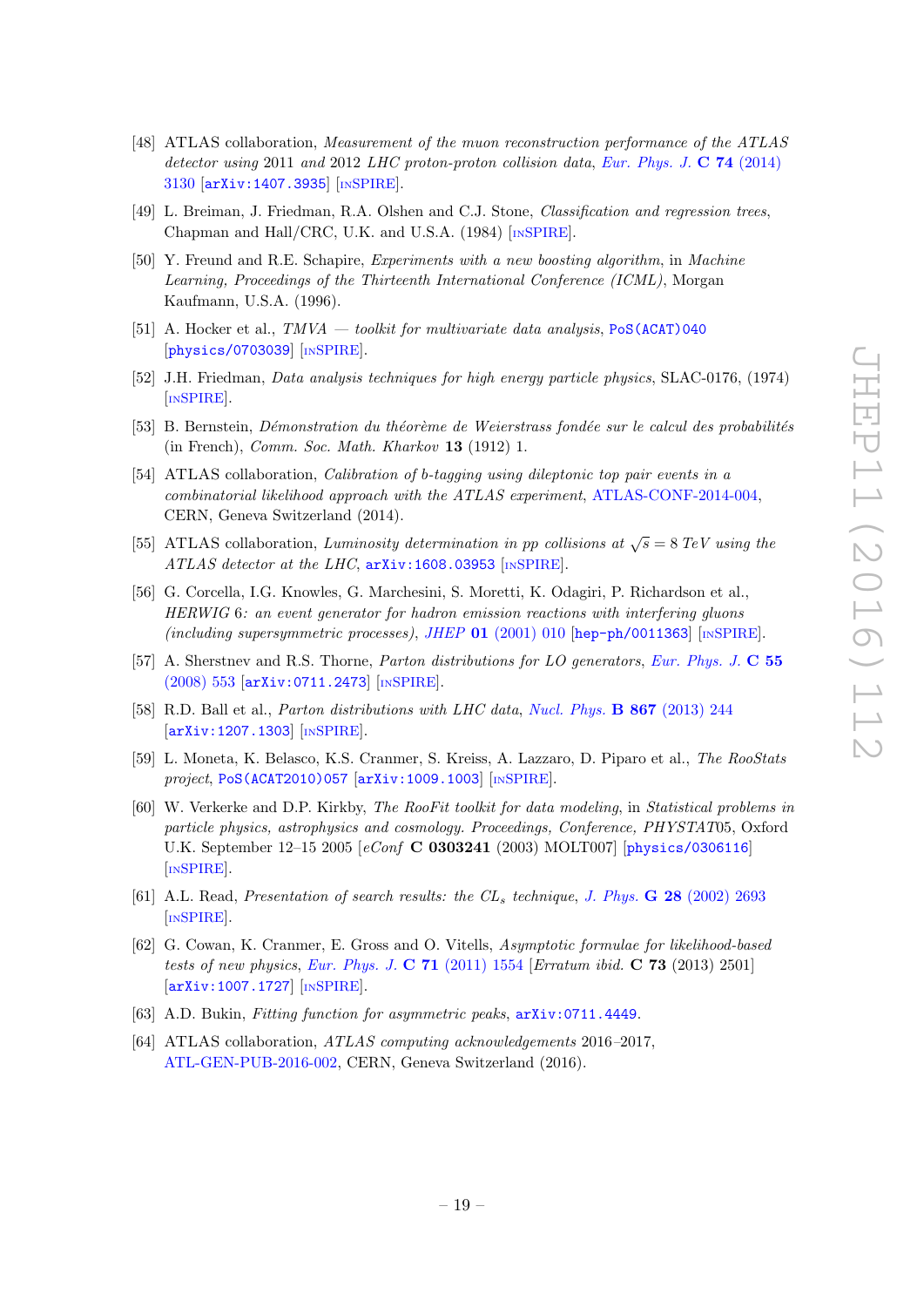# The ATLAS collaboration

<span id="page-20-0"></span>M. Aaboud<sup>136d</sup>, G. Aad<sup>87</sup>, B. Abbott<sup>114</sup>, J. Abdallah<sup>65</sup>, O. Abdinov<sup>12</sup>, B. Abeloos<sup>118</sup>, R. Aben<sup>108</sup>, O.S. AbouZeid<sup>138</sup>, N.L. Abraham<sup>150</sup>, H. Abramowicz<sup>154</sup>, H. Abreu<sup>153</sup>, R. Abreu<sup>117</sup>, Y. Abulaiti<sup>147a,147b</sup>, B.S. Acharya<sup>164a,164b,a</sup>, L. Adamczyk<sup>40a</sup>, D.L. Adams<sup>27</sup>, J. Adelman<sup>109</sup>, S. Adomeit<sup>101</sup>, T. Adye<sup>132</sup>, A.A. Affolder<sup>76</sup>, T. Agatonovic-Jovin<sup>14</sup>, J. Agricola<sup>56</sup>, J.A. Aguilar-Saavedra<sup>127a,127f</sup>, S.P. Ahlen<sup>24</sup>, F. Ahmadov<sup>67,b</sup>, G. Aielli<sup>134a,134b</sup>, H. Akerstedt<sup>147a,147b</sup>, T.P.A. Åkesson<sup>83</sup>, A.V. Akimov<sup>97</sup>, G.L. Alberghi<sup>22a,22b</sup>, J. Albert<sup>169</sup>, S. Albrand<sup>57</sup>, M.J. Alconada Verzini<sup>73</sup>, M. Aleksa<sup>32</sup>, I.N. Aleksandrov<sup>67</sup>, C. Alexa<sup>28b</sup>, G. Alexander<sup>154</sup>, T. Alexopoulos<sup>10</sup>, M. Alhroob<sup>114</sup>, M. Aliev<sup>75a,75b</sup>, G. Alimonti<sup>93a</sup>, J. Alison<sup>33</sup>, S.P. Alkire<sup>37</sup>, B.M.M. Allbrooke<sup>150</sup>, B.W. Allen<sup>117</sup>, P.P. Allport<sup>19</sup>, A. Aloisio<sup>105a,105b</sup>, A. Alonso<sup>38</sup>, F. Alonso<sup>73</sup>, C. Alpigiani<sup>139</sup>, M. Alstaty<sup>87</sup>, B. Alvarez Gonzalez<sup>32</sup>, D. Álvarez Piqueras<sup>167</sup>, M.G. Alviggi<sup>105a,105b</sup>, B.T. Amadio<sup>16</sup>, K. Amako<sup>68</sup>, Y. Amaral Coutinho<sup>26a</sup>, C. Amelung<sup>25</sup>, D. Amidei<sup>91</sup>, S.P. Amor Dos Santos<sup>127a,127c</sup>, A. Amorim<sup>127a,127b</sup>, S. Amoroso<sup>32</sup>, G. Amundsen<sup>25</sup>, C. Anastopoulos<sup>140</sup>, L.S. Ancu<sup>51</sup>, N. Andari<sup>109</sup>, T. Andeen<sup>11</sup>, C.F. Anders<sup>60b</sup>, G. Anders<sup>32</sup>, J.K. Anders<sup>76</sup>, K.J. Anderson<sup>33</sup>, A. Andreazza<sup>93a,93b</sup>, V. Andrei<sup>60a</sup>, S. Angelidakis<sup>9</sup>, I. Angelozzi<sup>108</sup>, P. Anger<sup>46</sup>, A. Angerami<sup>37</sup>, F. Anghinolfi<sup>32</sup>, A.V. Anisenkov<sup>110,*c*</sup>, N. Anjos<sup>13</sup>, A. Annovi<sup>125a,125b</sup>, M. Antonelli<sup>49</sup>, A. Antonov<sup>99</sup>, F. Anulli<sup>133a</sup>, M. Aoki<sup>68</sup>, L. Aperio Bella<sup>19</sup>, G. Arabidze<sup>92</sup>, Y. Arai<sup>68</sup>, J.P. Araque<sup>127a</sup>, A.T.H. Arce<sup>47</sup>, F.A. Arduh<sup>73</sup>, J-F. Arguin<sup>96</sup>, S. Argyropoulos<sup>65</sup>, M. Arik<sup>20a</sup>, A.J. Armbruster<sup>144</sup>, L.J. Armitage<sup>78</sup>, O. Arnaez<sup>32</sup>, H. Arnold<sup>50</sup>, M. Arratia $^{30}$ , O. Arslan $^{23}$ , A. Artamonov $^{98}$ , G. Artoni $^{121}$ , S. Artz $^{85}$ , S. Asai $^{156}$ , N. Asbah $^{44}$ , A. Ashkenazi<sup>154</sup>, B. Åsman<sup>147a,147b</sup>, L. Asquith<sup>150</sup>, K. Assamagan<sup>27</sup>, R. Astalos<sup>145a</sup>, M. Atkinson<sup>166</sup>, N.B. Atlay<sup>142</sup>, K. Augsten<sup>129</sup>, G. Avolio<sup>32</sup>, B. Axen<sup>16</sup>, M.K. Ayoub<sup>118</sup>, G. Azuelos<sup>96,d</sup>, M.A. Baak<sup>32</sup>, A.E. Baas<sup>60a</sup>, M.J. Baca<sup>19</sup>, H. Bachacou<sup>137</sup>, K. Bachas<sup>75a,75b</sup>, M. Backes<sup>32</sup>, M. Backhaus<sup>32</sup>, P. Bagiacchi<sup>133a,133b</sup>, P. Bagnaia<sup>133a,133b</sup>, Y. Bai<sup>35a</sup>, J.T. Baines<sup>132</sup>, O.K. Baker<sup>176</sup>, E.M. Baldin<sup>110,c</sup>, P. Balek<sup>130</sup>, T. Balestri<sup>149</sup>, F. Balli<sup>137</sup>, W.K. Balunas<sup>123</sup>, E. Banas<sup>41</sup>, Sw. Banerjee<sup>173,e</sup>, A.A.E. Bannoura<sup>175</sup>, L. Barak<sup>32</sup>, E.L. Barberio<sup>90</sup>, D. Barberis<sup>52a,52b</sup>, M. Barbero<sup>87</sup>, T. Barillari<sup>102</sup>, T. Barklow<sup>144</sup>, N. Barlow<sup>30</sup>, S.L. Barnes<sup>86</sup>, B.M. Barnett<sup>132</sup>, R.M. Barnett<sup>16</sup>, Z. Barnovska<sup>5</sup>, A. Baroncelli<sup>135a</sup>, G. Barone<sup>25</sup>, A.J. Barr<sup>121</sup>, L. Barranco Navarro<sup>167</sup>, F. Barreiro<sup>84</sup>, J. Barreiro Guimarães da Costa<sup>35a</sup>, R. Bartoldus<sup>144</sup>, A.E. Barton<sup>74</sup>, P. Bartos<sup>145a</sup>, A. Basalaev<sup>124</sup>, A. Bassalat<sup>118</sup>, R.L. Bates<sup>55</sup>, S.J. Batista<sup>159</sup>, J.R. Batley<sup>30</sup>, M. Battaglia<sup>138</sup>, M. Bauce<sup>133a,133b</sup>, F. Bauer<sup>137</sup>, H.S. Bawa<sup>144,f</sup>, J.B. Beacham<sup>112</sup>, M.D. Beattie<sup>74</sup>, T. Beau<sup>82</sup>, P.H. Beauchemin<sup>162</sup>, P. Bechtle<sup>23</sup>, H.P. Beck<sup>18,g</sup>, K. Becker<sup>121</sup>, M. Becker<sup>85</sup>, M. Beckingham<sup>170</sup>, C. Becot<sup>111</sup>, A.J. Beddall<sup>20e</sup>, A. Beddall<sup>20b</sup>, V.A. Bednyakov<sup>67</sup>, M. Bedognetti<sup>108</sup>, C.P. Bee<sup>149</sup>, L.J. Beemster<sup>108</sup>, T.A. Beermann<sup>32</sup>, M. Begel<sup>27</sup>, J.K. Behr<sup>44</sup>, C. Belanger-Champagne<sup>89</sup>, A.S. Bell<sup>80</sup>, G. Bella<sup>154</sup>, L. Bellagamba<sup>22a</sup>, A. Bellerive<sup>31</sup>, M. Bellomo<sup>88</sup>, K. Belotskiy<sup>99</sup>, O. Beltramello<sup>32</sup>, N.L. Belyaev<sup>99</sup>, O. Benary<sup>154</sup>, D. Benchekroun<sup>136a</sup>, M. Bender<sup>101</sup>, K. Bendtz<sup>147a,147b</sup>, N. Benekos<sup>10</sup>, Y. Benhammou<sup>154</sup>, E. Benhar Noccioli<sup>176</sup>, J. Benitez<sup>65</sup>, D.P. Benjamin<sup>47</sup>, J.R. Bensinger<sup>25</sup>, S. Bentvelsen<sup>108</sup>, L. Beresford<sup>121</sup>, M. Beretta<sup>49</sup>, D. Berge<sup>108</sup>, E. Bergeaas Kuutmann<sup>165</sup>, N. Berger<sup>5</sup>, J. Beringer<sup>16</sup>, S. Berlendis<sup>57</sup>, N.R. Bernard<sup>88</sup>, C. Bernius<sup>111</sup>, F.U. Bernlochner<sup>23</sup>, T. Berry<sup>79</sup>, P. Berta<sup>130</sup>, C. Bertella<sup>85</sup>, G. Bertoli<sup>147a,147b</sup>, F. Bertolucci<sup>125a,125b</sup>, I.A. Bertram<sup>74</sup>, C. Bertsche<sup>44</sup>, D. Bertsche<sup>114</sup>, G.J. Besjes<sup>38</sup>, O. Bessidskaia Bylund<sup>147a,147b</sup>, M. Bessner<sup>44</sup>, N. Besson<sup>137</sup>, C. Betancourt<sup>50</sup>, S. Bethke<sup>102</sup>, A.J. Bevan<sup>78</sup>, W. Bhimji<sup>16</sup>, R.M. Bianchi<sup>126</sup>, L. Bianchini<sup>25</sup>, M. Bianco<sup>32</sup>, O. Biebel<sup>101</sup>, D. Biedermann<sup>17</sup>, R. Bielski<sup>86</sup>, N.V. Biesuz<sup>125a,125b</sup>, M. Biglietti<sup>135a</sup>, J. Bilbao De Mendizabal<sup>51</sup>, H. Bilokon<sup>49</sup>, M. Bindi<sup>56</sup>, S. Binet<sup>118</sup>, A. Bingul<sup>20b</sup>, C. Bini<sup>133a,133b</sup>, S. Biondi<sup>22a,22b</sup>, D.M. Bjergaard<sup>47</sup>, C.W. Black<sup>151</sup>, J.E. Black<sup>144</sup>, K.M. Black<sup>24</sup>, D. Blackburn<sup>139</sup>,

R.E. Blair<sup>6</sup>, J.-B. Blanchard<sup>137</sup>, J.E. Blanco<sup>79</sup>, T. Blazek<sup>145a</sup>, I. Bloch<sup>44</sup>, C. Blocker<sup>25</sup>,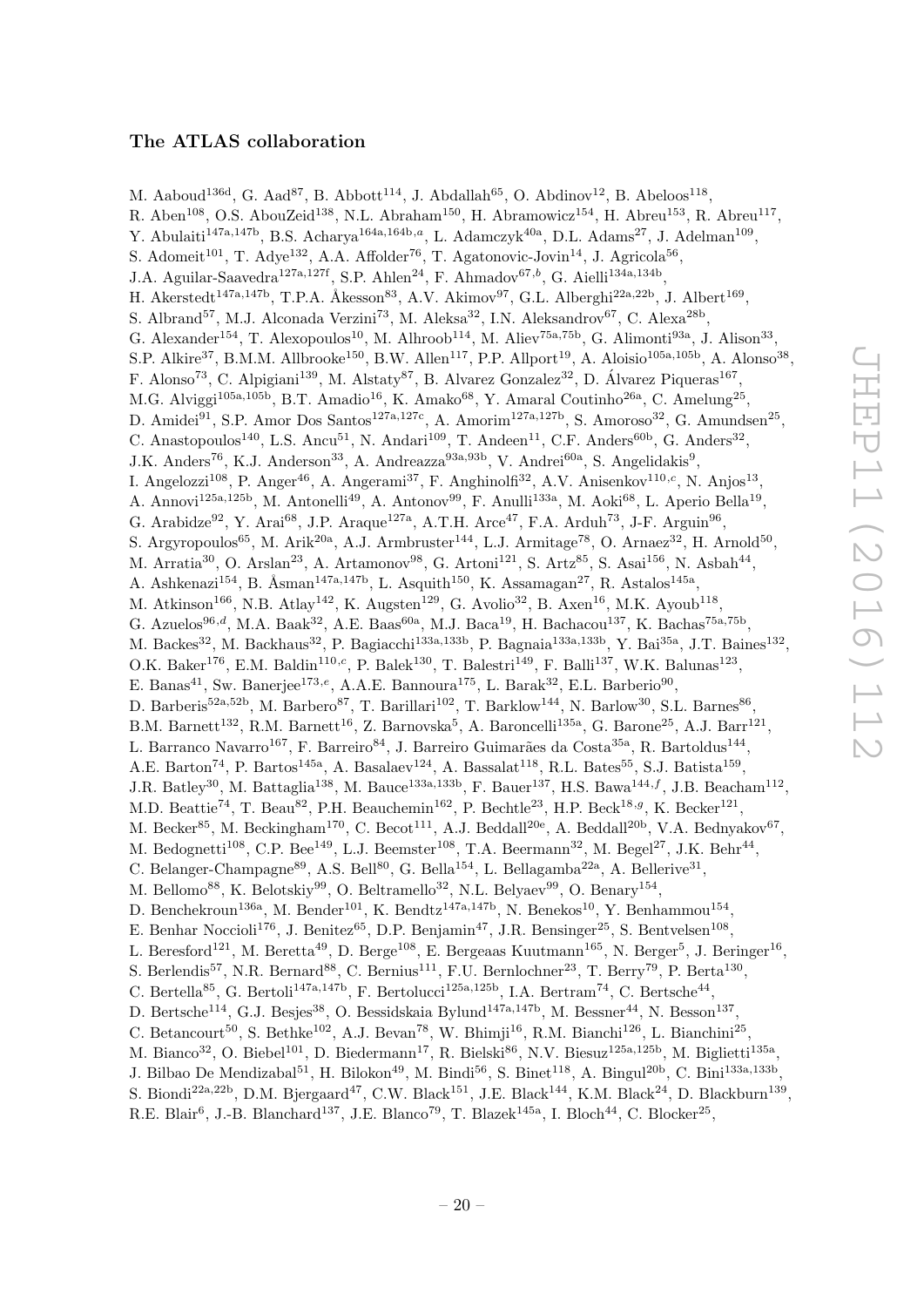W. Blum<sup>85,\*</sup>, U. Blumenschein<sup>56</sup>, S. Blunier<sup>34a</sup>, G.J. Bobbink<sup>108</sup>, V.S. Bobrovnikov<sup>110,c</sup>, S.S. Bocchetta<sup>83</sup>, A. Bocci<sup>47</sup>, C. Bock<sup>101</sup>, M. Boehler<sup>50</sup>, D. Boerner<sup>175</sup>, J.A. Bogaerts<sup>32</sup>, D. Bogavac<sup>14</sup>, A.G. Bogdanchikov<sup>110</sup>, C. Bohm<sup>147a</sup>, V. Boisvert<sup>79</sup>, P. Bokan<sup>14</sup>, T. Bold<sup>40a</sup>, A.S. Boldyrev<sup>164a,164c</sup>, M. Bomben<sup>82</sup>, M. Bona<sup>78</sup>, M. Boonekamp<sup>137</sup>, A. Borisov<sup>131</sup>, G. Borissov<sup>74</sup>, J. Bortfeldt<sup>101</sup>, D. Bortoletto<sup>121</sup>, V. Bortolotto<sup>62a,62b,62c</sup>, K. Bos<sup>108</sup>, D. Boscherini<sup>22a</sup>, M. Bosman<sup>13</sup>, J.D. Bossio Sola<sup>29</sup>, J. Boudreau<sup>126</sup>, J. Bouffard<sup>2</sup>, E.V. Bouhova-Thacker<sup>74</sup>, D. Boumediene<sup>36</sup>, C. Bourdarios<sup>118</sup>, S.K. Boutle<sup>55</sup>, A. Boveia<sup>32</sup>, J. Boyd<sup>32</sup>, I.R. Boyko<sup>67</sup>, J. Bracinik<sup>19</sup>, A. Brandt<sup>8</sup>, G. Brandt<sup>56</sup>, O. Brandt<sup>60a</sup>, U. Bratzler<sup>157</sup>, B. Brau<sup>88</sup>, J.E. Brau<sup>117</sup>, H.M. Braun<sup>175,\*</sup>, W.D. Breaden Madden<sup>55</sup>, K. Brendlinger<sup>123</sup>, A.J. Brennan<sup>90</sup>, L. Brenner<sup>108</sup>, R. Brenner<sup>165</sup>, S. Bressler<sup>172</sup>, T.M. Bristow<sup>48</sup>, D. Britton<sup>55</sup>, D. Britzger<sup>44</sup>, F.M. Brochu<sup>30</sup>, I. Brock<sup>23</sup>, R. Brock<sup>92</sup>, G. Brooijmans<sup>37</sup>, T. Brooks<sup>79</sup>, W.K. Brooks<sup>34b</sup>, J. Brosamer<sup>16</sup>, E. Brost<sup>117</sup>, J.H Broughton<sup>19</sup>, P.A. Bruckman de Renstrom<sup>41</sup>, D. Bruncko<sup>145b</sup>, R. Bruneliere<sup>50</sup>, A. Bruni<sup>22a</sup>, G. Bruni<sup>22a</sup>, BH Brunt<sup>30</sup>, M. Bruschi<sup>22a</sup>, N. Bruscino<sup>23</sup>, P. Bryant<sup>33</sup>, L. Bryngemark<sup>83</sup>, T. Buanes<sup>15</sup>, Q. Buat<sup>143</sup>, P. Buchholz<sup>142</sup>, A.G. Buckley<sup>55</sup>, I.A. Budagov<sup>67</sup>, F. Buehrer<sup>50</sup>, M.K. Bugge<sup>120</sup>, O. Bulekov<sup>99</sup>, D. Bullock<sup>8</sup>, H. Burckhart<sup>32</sup>, S. Burdin<sup>76</sup>, C.D. Burgard<sup>50</sup>, B. Burghgrave<sup>109</sup>, K. Burka<sup>41</sup>, S. Burke<sup>132</sup>, I. Burmeister<sup>45</sup>, E. Busato<sup>36</sup>, D. Büscher<sup>50</sup>, V. Büscher<sup>85</sup>, P. Bussey<sup>55</sup>, J.M. Butler<sup>24</sup>, C.M. Buttar<sup>55</sup>, J.M. Butterworth<sup>80</sup>, P. Butti<sup>108</sup>, W. Buttinger<sup>27</sup>, A. Buzatu<sup>55</sup>, A.R. Buzykaev<sup>110,c</sup>, S. Cabrera Urbán<sup>167</sup>, D. Caforio<sup>129</sup>, V.M. Cairo<sup>39a,39b</sup>, O. Cakir<sup>4a</sup>, N. Calace<sup>51</sup>, P. Calafiura<sup>16</sup>, A. Calandri<sup>87</sup>, G. Calderini<sup>82</sup>, P. Calfayan<sup>101</sup>, L.P. Caloba<sup>26a</sup>, D. Calvet<sup>36</sup>, S. Calvet<sup>36</sup>, T.P. Calvet<sup>87</sup>, R. Camacho Toro<sup>33</sup>, S. Camarda<sup>32</sup>, P. Camarri<sup>134a,134b</sup>, D. Cameron<sup>120</sup>, R. Caminal Armadans<sup>166</sup>, C. Camincher<sup>57</sup>, S. Campana<sup>32</sup>, M. Campanelli<sup>80</sup>, A. Camplani<sup>93a,93b</sup>, A. Campoverde<sup>149</sup>, V. Canale<sup>105a, 105b</sup>, A. Canepa<sup>160a</sup>, M. Cano Bret<sup>35e</sup>, J. Cantero<sup>115</sup>, R. Cantrill<sup>127a</sup>, T. Cao<sup>42</sup>, M.D.M. Capeans Garrido<sup>32</sup>, I. Caprini<sup>28b</sup>, M. Caprini<sup>28b</sup>, M. Capua<sup>39a,39b</sup>, R. Caputo<sup>85</sup>, R.M. Carbone<sup>37</sup>, R. Cardarelli<sup>134a</sup>, F. Cardillo<sup>50</sup>, I. Carli<sup>130</sup>, T. Carli<sup>32</sup>, G. Carlino<sup>105a</sup>, L. Carminati<sup>93a, 93b</sup>, S. Caron<sup>107</sup>, E. Carquin<sup>34b</sup>, G.D. Carrillo-Montoya<sup>32</sup>, J.R. Carter<sup>30</sup>, J. Carvalho<sup>127a,127c</sup>, D. Casadei<sup>19</sup>, M.P. Casado<sup>13,h</sup>, M. Casolino<sup>13</sup>, D.W. Casper<sup>163</sup>, E. Castaneda-Miranda<sup>146a</sup>, R. Castelijn<sup>108</sup>, A. Castelli<sup>108</sup>, V. Castillo Gimenez<sup>167</sup>, N.F. Castro<sup>127a,i</sup>, A. Catinaccio<sup>32</sup>, J.R. Catmore<sup>120</sup>, A. Cattai<sup>32</sup>, J. Caudron<sup>85</sup>, V. Cavaliere<sup>166</sup>, E. Cavallaro<sup>13</sup>, D. Cavalli<sup>93a</sup>, M. Cavalli-Sforza<sup>13</sup>, V. Cavasinni<sup>125a,125b</sup>, F. Ceradini<sup>135a,135b</sup>, L. Cerda Alberich<sup>167</sup>, B.C. Cerio<sup>47</sup>, A.S. Cerqueira<sup>26b</sup>, A. Cerri<sup>150</sup>, L. Cerrito<sup>78</sup>, F. Cerutti<sup>16</sup>, M. Cerv<sup>32</sup>, A. Cervelli<sup>18</sup>, S.A. Cetin<sup>20d</sup>, A. Chafaq<sup>136a</sup>, D. Chakraborty<sup>109</sup>, S.K. Chan<sup>59</sup>, Y.L. Chan<sup>62a</sup>, P. Chang<sup>166</sup>, J.D. Chapman<sup>30</sup>, D.G. Charlton<sup>19</sup>, A. Chatterjee<sup>51</sup>, C.C. Chau<sup>159</sup>, C.A. Chavez Barajas<sup>150</sup>, S. Che<sup>112</sup>, S. Cheatham<sup>74</sup>, A. Chegwidden<sup>92</sup>, S. Chekanov<sup>6</sup>, S.V. Chekulaev<sup>160a</sup>, G.A. Chelkov<sup>67,j</sup>, M.A. Chelstowska<sup>91</sup>, C. Chen<sup>66</sup>, H. Chen<sup>27</sup>, K. Chen<sup>149</sup>, S. Chen<sup>35c</sup>, S. Chen<sup>156</sup>, X. Chen<sup>35f</sup>, Y. Chen<sup>69</sup>, H.C. Cheng<sup>91</sup>, H.J Cheng<sup>35a</sup>, Y. Cheng<sup>33</sup>, A. Cheplakov<sup>67</sup>, E. Cheremushkina<sup>131</sup>, R. Cherkaoui El Moursli<sup>136e</sup>, V. Chernyatin<sup>27,\*</sup>, E. Cheu<sup>7</sup>, L. Chevalier<sup>137</sup>, V. Chiarella<sup>49</sup>, G. Chiarelli<sup>125a,125b</sup>, G. Chiodini<sup>75a</sup>, A.S. Chisholm<sup>19</sup>, A. Chitan<sup>28b</sup>, M.V. Chizhov<sup>67</sup>, K. Choi<sup>63</sup>, A.R. Chomont<sup>36</sup>, S. Chouridou<sup>9</sup>, B.K.B. Chow<sup>101</sup>, V. Christodoulou<sup>80</sup>, D. Chromek-Burckhart<sup>32</sup>, J. Chudoba<sup>128</sup>, A.J. Chuinard<sup>89</sup>, J.J. Chwastowski<sup>41</sup>, L. Chytka<sup>116</sup>, G. Ciapetti<sup>133a,133b</sup>, A.K. Ciftci<sup>4a</sup>, D. Cinca<sup>55</sup>, V. Cindro<sup>77</sup>, I.A. Cioara<sup>23</sup>, A. Ciocio<sup>16</sup>, F. Cirotto<sup>105a,105b</sup>, Z.H. Citron<sup>172</sup>, M. Citterio<sup>93a</sup>, M. Ciubancan<sup>28b</sup>, A. Clark<sup>51</sup>, B.L. Clark<sup>59</sup>, M.R. Clark<sup>37</sup>, P.J. Clark<sup>48</sup>, R.N. Clarke<sup>16</sup>, C. Clement<sup>147a,147b</sup>, Y. Coadou<sup>87</sup>, M. Cobal<sup>164a,164c</sup>, A. Coccaro<sup>51</sup>, J. Cochran<sup>66</sup>, L. Coffey<sup>25</sup>, L. Colasurdo<sup>107</sup>, B. Cole<sup>37</sup>, A.P. Colijn<sup>108</sup>, J. Collot<sup>57</sup>, T. Colombo<sup>32</sup>, G. Compostella<sup>102</sup>, P. Conde Muiño<sup>127a,127b</sup>, E. Coniavitis<sup>50</sup>, S.H. Connell<sup>146b</sup>, I.A. Connelly<sup>79</sup>, V. Consorti<sup>50</sup>, S. Constantinescu<sup>28b</sup>,

- G. Conti<sup>32</sup>, F. Conventi<sup>105a,k</sup>, M. Cooke<sup>16</sup>, B.D. Cooper<sup>80</sup>, A.M. Cooper-Sarkar<sup>121</sup>,
- K.J.R. Cormier<sup>159</sup>, T. Cornelissen<sup>175</sup>, M. Corradi<sup>133a,133b</sup>, F. Corriveau<sup>89,*l*</sup>, A. Corso-Radu<sup>163</sup>,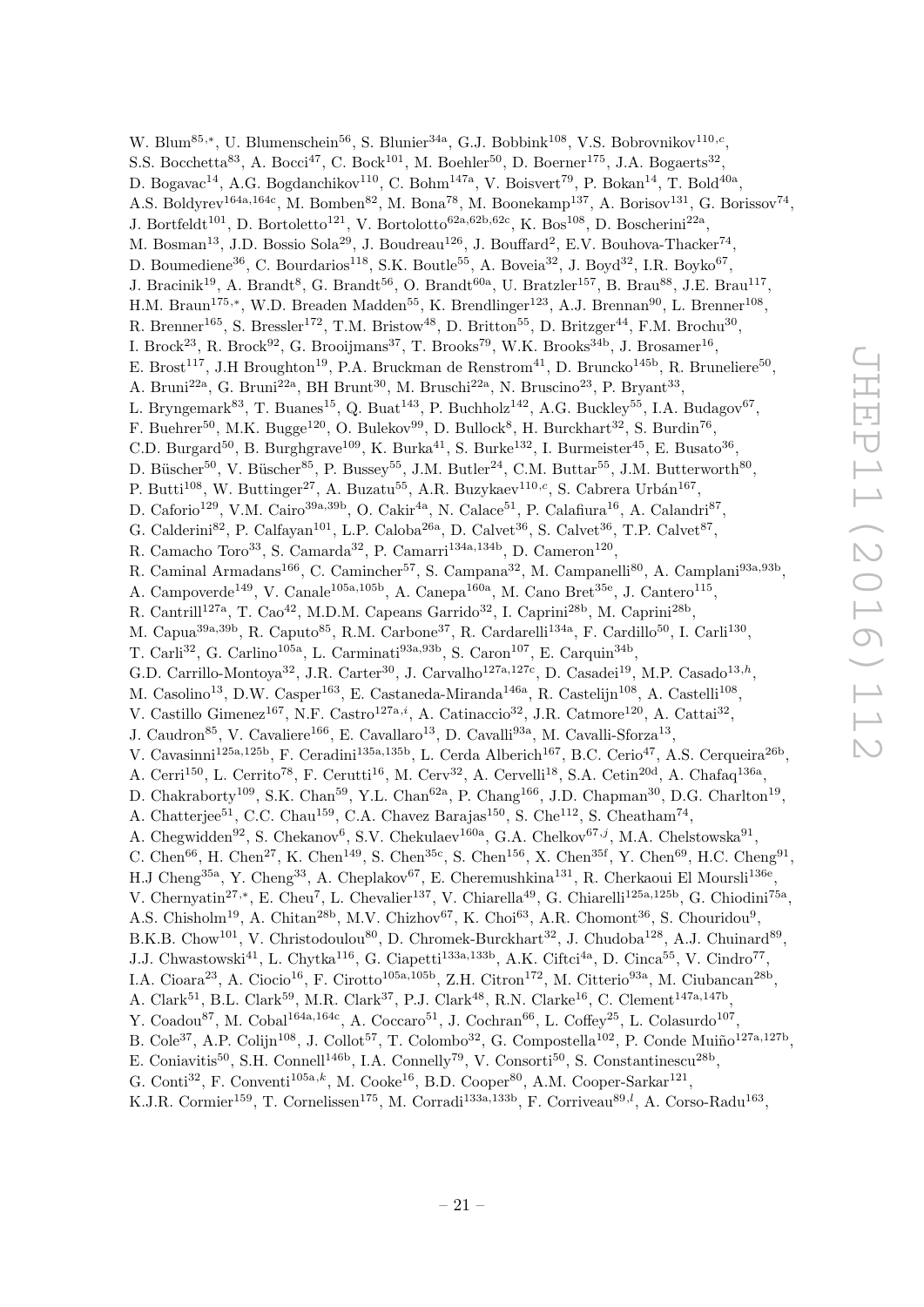A. Cortes-Gonzalez<sup>13</sup>, G. Cortiana<sup>102</sup>, G. Costa<sup>93a</sup>, M.J. Costa<sup>167</sup>, D. Costanzo<sup>140</sup>, G. Cottin<sup>30</sup>, G. Cowan<sup>79</sup>, B.E. Cox<sup>86</sup>, K. Cranmer<sup>111</sup>, S.J. Crawley<sup>55</sup>, G. Cree<sup>31</sup>, S. Crépé-Renaudin<sup>57</sup>, F. Crescioli<sup>82</sup>, W.A. Cribbs<sup>147a,147b</sup>, M. Crispin Ortuzar<sup>121</sup>, M. Cristinziani<sup>23</sup>, V. Croft<sup>107</sup>, G. Crosetti<sup>39a, 39b</sup>, T. Cuhadar Donszelmann<sup>140</sup>, J. Cummings<sup>176</sup>, M. Curatolo<sup>49</sup>, J. Cúth<sup>85</sup>, C. Cuthbert<sup>151</sup>, H. Czirr<sup>142</sup>, P. Czodrowski<sup>3</sup>, G. D'amen<sup>22a,22b</sup>, S. D'Auria<sup>55</sup>, M. D'Onofrio<sup>76</sup>, M.J. Da Cunha Sargedas De Sousa<sup>127a,127b</sup>, C. Da Via<sup>86</sup>, W. Dabrowski<sup>40a</sup>, T. Dado<sup>145a</sup>, T. Dai<sup>91</sup>, O. Dale<sup>15</sup>, F. Dallaire<sup>96</sup>, C. Dallapiccola<sup>88</sup>, M. Dam<sup>38</sup>, J.R. Dandoy<sup>33</sup>, N.P. Dang<sup>50</sup>, A.C. Daniells<sup>19</sup>, N.S. Dann<sup>86</sup>, M. Danninger<sup>168</sup>, M. Dano Hoffmann<sup>137</sup>, V. Dao<sup>50</sup>, G. Darbo<sup>52a</sup>, S. Darmora<sup>8</sup>, J. Dassoulas<sup>3</sup>, A. Dattagupta<sup>63</sup>, W. Davey<sup>23</sup>, C. David<sup>169</sup>, T. Davidek<sup>130</sup>, M. Davies<sup>154</sup>, P. Davison<sup>80</sup>, E. Dawe<sup>90</sup>, I. Dawson<sup>140</sup>, R.K. Daya-Ishmukhametova<sup>88</sup>, K. De<sup>8</sup>, R. de Asmundis<sup>105a</sup>, A. De Benedetti<sup>114</sup>, S. De Castro<sup>22a, 22b</sup>, S. De Cecco<sup>82</sup>, N. De Groot<sup>107</sup>, P. de Jong<sup>108</sup>, H. De la Torre<sup>84</sup>, F. De Lorenzi<sup>66</sup>, A. De Maria<sup>56</sup>, D. De Pedis<sup>133a</sup>, A. De Salvo<sup>133a</sup>, U. De Sanctis<sup>150</sup>, A. De Santo<sup>150</sup>, J.B. De Vivie De Regie<sup>118</sup>, W.J. Dearnaley<sup>74</sup>, R. Debbe<sup>27</sup>, C. Debenedetti<sup>138</sup>, D.V. Dedovich<sup>67</sup>, N. Dehghanian<sup>3</sup>, I. Deigaard<sup>108</sup>, M. Del Gaudio<sup>39a,39b</sup>, J. Del Peso<sup>84</sup>, T. Del Prete<sup>125a,125b</sup>, D. Delgove<sup>118</sup>, F. Deliot<sup>137</sup>, C.M. Delitzsch<sup>51</sup>, M. Deliyergiyev<sup>77</sup>, A. Dell'Acqua<sup>32</sup>, L. Dell'Asta<sup>24</sup>, M. Dell'Orso<sup>125a,125b</sup>, M. Della Pietra<sup>105a,k</sup>, D. della Volpe<sup>51</sup>, M. Delmastro<sup>5</sup>, P.A. Delsart<sup>57</sup>, C. Deluca<sup>108</sup>, D.A. DeMarco<sup>159</sup>, S. Demers<sup>176</sup>, M. Demichev<sup>67</sup>, A. Demilly<sup>82</sup>, S.P. Denisov<sup>131</sup>, D. Denysiuk<sup>137</sup>, D. Derendarz<sup>41</sup>, J.E. Derkaoui<sup>136d</sup>, F. Derue<sup>82</sup>, P. Dervan<sup>76</sup>, K. Desch<sup>23</sup>, C. Deterre<sup>44</sup>, K. Dette<sup>45</sup>, P.O. Deviveiros<sup>32</sup>, A. Dewhurst<sup>132</sup>, S. Dhaliwal<sup>25</sup>, A. Di Ciaccio<sup>134a,134b</sup>, L. Di Ciaccio<sup>5</sup>, W.K. Di Clemente<sup>123</sup>, C. Di Donato<sup>133a,133b</sup>, A. Di Girolamo<sup>32</sup>, B. Di Girolamo<sup>32</sup>, B. Di Micco<sup>135a,135b</sup>, R. Di Nardo<sup>32</sup>, A. Di Simone<sup>50</sup>, R. Di Sipio<sup>159</sup>, D. Di Valentino<sup>31</sup>, C. Diaconu<sup>87</sup>, M. Diamond<sup>159</sup>, F.A. Dias<sup>48</sup>, M.A. Diaz<sup>34a</sup>, E.B. Diehl<sup>91</sup>, J. Dietrich<sup>17</sup>, S. Diglio<sup>87</sup>, A. Dimitrievska<sup>14</sup>, J. Dingfelder<sup>23</sup>, P. Dita<sup>28b</sup>, S. Dita<sup>28b</sup>, F. Dittus<sup>32</sup>, F. Djama<sup>87</sup>, T. Djobava<sup>53b</sup>, J.I. Djuvsland<sup>60a</sup>, M.A.B. do Vale<sup>26c</sup>, D. Dobos<sup>32</sup>, M. Dobre<sup>28b</sup>, C. Doglioni<sup>83</sup>, T. Dohmae<sup>156</sup>, J. Dolejsi<sup>130</sup>, Z. Dolezal<sup>130</sup>, B.A. Dolgoshein<sup>99,\*</sup>, M. Donadelli<sup>26d</sup>, S. Donati<sup>125a,125b</sup>, P. Dondero<sup>122a,122b</sup>, J. Donini<sup>36</sup>, J. Dopke<sup>132</sup>, A. Doria<sup>105a</sup>, M.T. Dova<sup>73</sup>, A.T. Doyle<sup>55</sup>, E. Drechsler<sup>56</sup>, M. Dris<sup>10</sup>, Y. Du<sup>35d</sup>, J. Duarte-Campderros<sup>154</sup>, E. Duchovni<sup>172</sup>, G. Duckeck<sup>101</sup>, O.A. Ducu<sup>96,*m*</sup>, D. Duda<sup>108</sup>, A. Dudarev<sup>32</sup>, E.M. Duffield<sup>16</sup>, L. Duflot<sup>118</sup>, L. Duguid<sup>79</sup>, M. Dührssen<sup>32</sup>, M. Dumancic<sup>172</sup>, M. Dunford<sup>60a</sup>, H. Duran Yildiz<sup>4a</sup>, M. Düren<sup>54</sup>, A. Durglishvili<sup>53b</sup>, D. Duschinger<sup>46</sup>, B. Dutta<sup>44</sup>, M. Dyndal<sup>44</sup>, C. Eckardt<sup>44</sup>, K.M. Ecker<sup>102</sup>, R.C. Edgar<sup>91</sup>, N.C. Edwards<sup>48</sup>, T. Eifert<sup>32</sup>, G. Eigen<sup>15</sup>, K. Einsweiler<sup>16</sup>, T. Ekelof<sup>165</sup>, M. El Kacimi<sup>136c</sup>, V. Ellajosyula<sup>87</sup>, M. Ellert<sup>165</sup>, S. Elles<sup>5</sup>, F. Ellinghaus<sup>175</sup>, A.A. Elliot<sup>169</sup>, N. Ellis<sup>32</sup>, J. Elmsheuser<sup>27</sup>, M. Elsing<sup>32</sup>, D. Emeliyanov<sup>132</sup>, Y. Enari<sup>156</sup>, O.C. Endner<sup>85</sup>, M. Endo<sup>119</sup>, J.S. Ennis<sup>170</sup>, J. Erdmann<sup>45</sup>, A. Ereditato<sup>18</sup>, G. Ernis<sup>175</sup>, J. Ernst<sup>2</sup>, M. Ernst<sup>27</sup>, S. Errede<sup>166</sup>, E. Ertel<sup>85</sup>, M. Escalier<sup>118</sup>, H. Esch<sup>45</sup>, C. Escobar<sup>126</sup>, B. Esposito<sup>49</sup>, A.I. Etienvre<sup>137</sup>, E. Etzion<sup>154</sup>, H. Evans<sup>63</sup>, A. Ezhilov<sup>124</sup>, F. Fabbri<sup>22a,22b</sup>, L. Fabbri<sup>22a,22b</sup>, G. Facini<sup>33</sup>, R.M. Fakhrutdinov<sup>131</sup>, S. Falciano<sup>133a</sup>, R.J. Falla<sup>80</sup>, J. Faltova<sup>130</sup>, Y. Fang<sup>35a</sup>, M. Fanti<sup>93a,93b</sup>, A. Farbin<sup>8</sup>, A. Farilla<sup>135a</sup>, C. Farina<sup>126</sup>, T. Farooque<sup>13</sup>, S. Farrell<sup>16</sup>, S.M. Farrington<sup>170</sup>, P. Farthouat<sup>32</sup>, F. Fassi<sup>136e</sup>, P. Fassnacht<sup>32</sup>, D. Fassouliotis<sup>9</sup>, M. Faucci Giannelli<sup>79</sup>, A. Favareto<sup>52a, 52b</sup>, W.J. Fawcett<sup>121</sup>, L. Fayard<sup>118</sup>, O.L. Fedin<sup>124,n</sup>, W. Fedorko<sup>168</sup>, S. Feigl<sup>120</sup>, L. Feligioni<sup>87</sup>, C. Feng<sup>35d</sup>, E.J. Feng<sup>32</sup>, H. Feng<sup>91</sup>, A.B. Fenyuk<sup>131</sup>, L. Feremenga<sup>8</sup>, P. Fernandez Martinez<sup>167</sup>, S. Fernandez Perez<sup>13</sup>, J. Ferrando<sup>55</sup>, A. Ferrari<sup>165</sup>, P. Ferrari<sup>108</sup>, R. Ferrari<sup>122a</sup>, D.E. Ferreira de Lima<sup>60b</sup>, A. Ferrer<sup>167</sup>, D. Ferrere<sup>51</sup>, C. Ferretti<sup>91</sup>, A. Ferretto Parodi<sup>52a,52b</sup>, F. Fiedler<sup>85</sup>, A. Filipčič<sup>77</sup>, M. Filipuzzi<sup>44</sup>, F. Filthaut<sup>107</sup>, M. Fincke-Keeler<sup>169</sup>, K.D. Finelli<sup>151</sup>, M.C.N. Fiolhais<sup>127a,127c</sup>, L. Fiorini<sup>167</sup>, A. Firan<sup>42</sup>, A. Fischer<sup>2</sup>, C. Fischer<sup>13</sup>, J. Fischer<sup>175</sup>, W.C. Fisher<sup>92</sup>, N. Flaschel<sup>44</sup>, I. Fleck<sup>142</sup>, P. Fleischmann<sup>91</sup>, G.T. Fletcher<sup>140</sup>, R.R.M. Fletcher<sup>123</sup>, T. Flick<sup>175</sup>, A. Floderus<sup>83</sup>,

L.R. Flores Castillo<sup>62a</sup>, M.J. Flowerdew<sup>102</sup>, G.T. Forcolin<sup>86</sup>, A. Formica<sup>137</sup>, A. Forti<sup>86</sup>,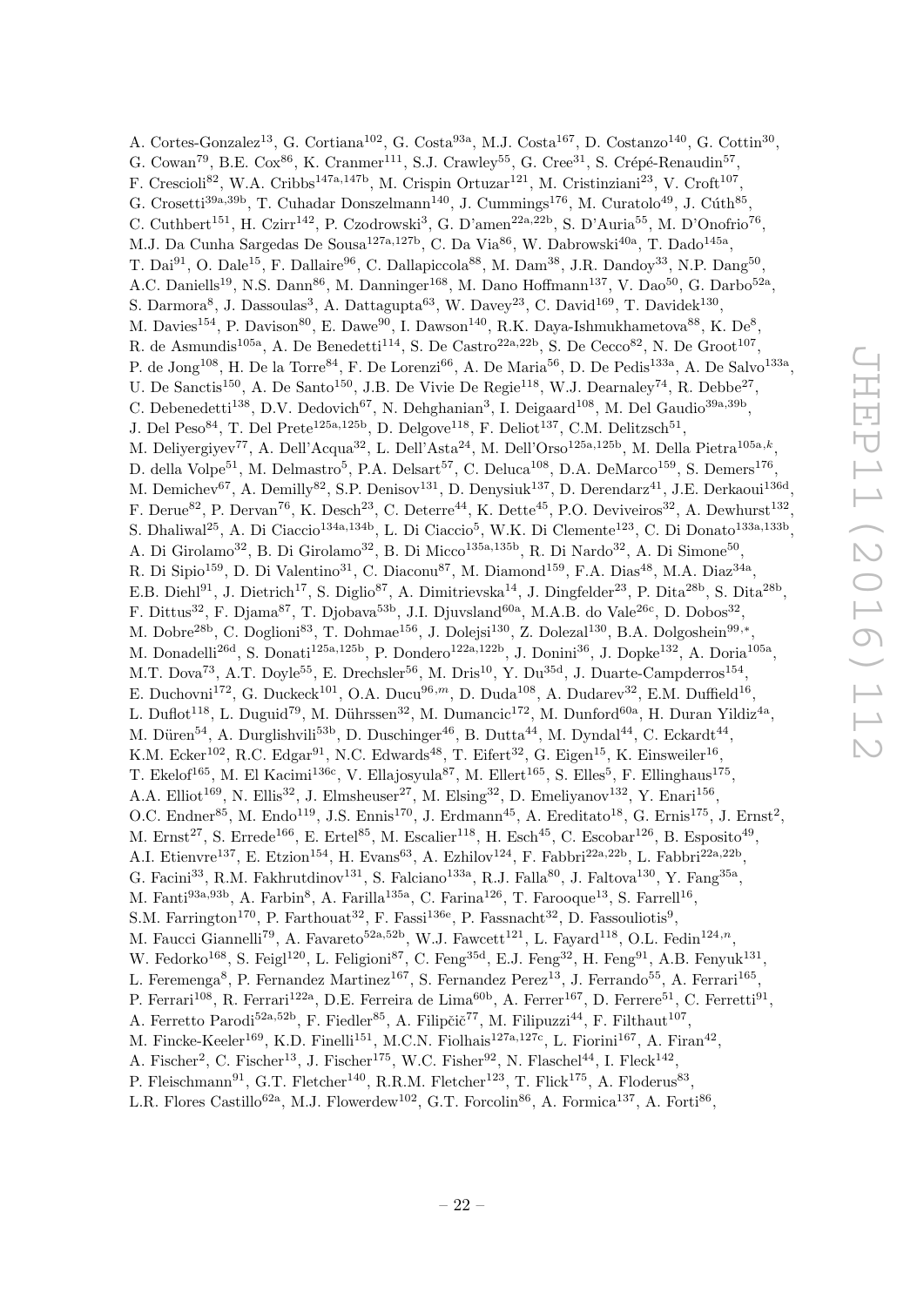A.G. Foster<sup>19</sup>, D. Fournier<sup>118</sup>, H. Fox<sup>74</sup>, S. Fracchia<sup>13</sup>, P. Francavilla<sup>82</sup>, M. Franchini<sup>22a,22b</sup>, D. Francis<sup>32</sup>, L. Franconi<sup>120</sup>, M. Franklin<sup>59</sup>, M. Frate<sup>163</sup>, M. Fraternali<sup>122a,122b</sup>, D. Freeborn<sup>80</sup>, S.M. Fressard-Batraneanu<sup>32</sup>, F. Friedrich<sup>46</sup>, D. Froidevaux<sup>32</sup>, J.A. Frost<sup>121</sup>, C. Fukunaga<sup>157</sup>, E. Fullana Torregrosa<sup>85</sup>, T. Fusayasu<sup>103</sup>, J. Fuster<sup>167</sup>, C. Gabaldon<sup>57</sup>, O. Gabizon<sup>175</sup>, A. Gabrielli<sup>22a, 22b</sup>, A. Gabrielli<sup>16</sup>, G.P. Gach<sup>40a</sup>, S. Gadatsch<sup>32</sup>, S. Gadomski<sup>51</sup>, G. Gagliardi<sup>52a,52b</sup>, L.G. Gagnon<sup>96</sup>, P. Gagnon<sup>63</sup>, C. Galea<sup>107</sup>, B. Galhardo<sup>127a,127c</sup>, E.J. Gallas<sup>121</sup>, B.J. Gallop<sup>132</sup>, P. Gallus<sup>129</sup>, G. Galster<sup>38</sup>, K.K. Gan<sup>112</sup>, J. Gao<sup>35b,87</sup>, Y. Gao<sup>48</sup>, Y.S. Gao $^{144,f}$ , F.M. Garay Walls<sup>48</sup>, C. García<sup>167</sup>, J.E. García Navarro<sup>167</sup>, M. Garcia-Sciveres<sup>16</sup>, R.W. Gardner<sup>33</sup>, N. Garelli<sup>144</sup>, V. Garonne<sup>120</sup>, A. Gascon Bravo<sup>44</sup>, C. Gatti<sup>49</sup>, A. Gaudiello<sup>52a,52b</sup>, G. Gaudio<sup>122a</sup>, B. Gaur<sup>142</sup>, L. Gauthier<sup>96</sup>, I.L. Gavrilenko<sup>97</sup>, C. Gay<sup>168</sup>, G. Gaycken<sup>23</sup>, E.N. Gazis<sup>10</sup>, Z. Gecse<sup>168</sup>, C.N.P. Gee<sup>132</sup>, Ch. Geich-Gimbel<sup>23</sup>, M. Geisen<sup>85</sup>, M.P. Geisler<sup>60a</sup>, C. Gemme<sup>52a</sup>, M.H. Genest<sup>57</sup>, C. Geng<sup>35b,o</sup>, S. Gentile<sup>133a,133b</sup>, S. George<sup>79</sup>, D. Gerbaudo<sup>13</sup>, A. Gershon<sup>154</sup>, S. Ghasemi<sup>142</sup>, H. Ghazlane<sup>136b</sup>, M. Ghneimat<sup>23</sup>, B. Giacobbe<sup>22a</sup>, S. Giagu<sup>133a,133b</sup>, P. Giannetti<sup>125a,125b</sup>, B. Gibbard<sup>27</sup>, S.M. Gibson<sup>79</sup>, M. Gignac<sup>168</sup>, M. Gilchriese<sup>16</sup>, T.P.S. Gillam<sup>30</sup>, D. Gillberg<sup>31</sup>, G. Gilles<sup>175</sup>, D.M. Gingrich<sup>3,d</sup>, N. Giokaris<sup>9</sup>, M.P. Giordani<sup>164a,164c</sup>, F.M. Giorgi<sup>22a</sup>, F.M. Giorgi<sup>17</sup>, P.F. Giraud<sup>137</sup>, P. Giromini<sup>59</sup>, D. Giugni<sup>93a</sup>, F. Giuli<sup>121</sup>, C. Giuliani<sup>102</sup>, M. Giulini<sup>60b</sup>, B.K. Gjelsten<sup>120</sup>, S. Gkaitatzis<sup>155</sup>, I. Gkialas<sup>155</sup>, E.L. Gkougkousis<sup>118</sup>, L.K. Gladilin<sup>100</sup>, C. Glasman<sup>84</sup>, J. Glatzer<sup>32</sup>, P.C.F. Glaysher<sup>48</sup>, A. Glazov<sup>44</sup>, M. Goblirsch-Kolb<sup>102</sup>, J. Godlewski<sup>41</sup>, S. Goldfarb<sup>91</sup>, T. Golling<sup>51</sup>, D. Golubkov<sup>131</sup>, A. Gomes<sup>127a,127b,127d</sup>, R. Gonçalo<sup>127a</sup>, J. Goncalves Pinto Firmino Da Costa<sup>137</sup>, L. Gonella<sup>19</sup>, A. Gongadze<sup>67</sup>, S. González de la Hoz<sup>167</sup>, G. Gonzalez Parra<sup>13</sup>, S. Gonzalez-Sevilla<sup>51</sup>, L. Goossens<sup>32</sup>, P.A. Gorbounov<sup>98</sup>, H.A. Gordon<sup>27</sup>, I. Gorelov<sup>106</sup>, B. Gorini<sup>32</sup>, E. Gorini<sup>75a,75b</sup>, A. Gorišek<sup>77</sup>, E. Gornicki<sup>41</sup>, A.T. Goshaw<sup>47</sup>, C. Gössling<sup>45</sup>, M.I. Gostkin<sup>67</sup>, C.R. Goudet<sup>118</sup>, D. Goujdami<sup>136c</sup>, A.G. Goussiou<sup>139</sup>, N. Govender<sup>146b,p</sup>, E. Gozani<sup>153</sup>, L. Graber<sup>56</sup>, I. Grabowska-Bold<sup>40a</sup>, P.O.J. Gradin<sup>57</sup>, P. Grafström<sup>22a,22b</sup>, J. Gramling<sup>51</sup>, E. Gramstad<sup>120</sup>, S. Grancagnolo<sup>17</sup>, V. Gratchev<sup>124</sup>, P.M. Gravila<sup>28e</sup>, H.M. Gray<sup>32</sup>, E. Graziani<sup>135a</sup>, Z.D. Greenwood<sup>81,q</sup>, C. Grefe<sup>23</sup>, K. Gregersen<sup>80</sup>, I.M. Gregor<sup>44</sup>, P. Grenier<sup>144</sup>, K. Grevtsov<sup>5</sup>, J. Griffiths<sup>8</sup>, A.A. Grillo<sup>138</sup>, K. Grimm<sup>74</sup>, S. Grinstein<sup>13,r</sup>, Ph. Gris<sup>36</sup>, J.-F. Grivaz<sup>118</sup>, S. Groh<sup>85</sup>, J.P. Grohs<sup>46</sup>, E. Gross<sup>172</sup>, J. Grosse-Knetter<sup>56</sup>, G.C. Grossi<sup>81</sup>, Z.J. Grout<sup>150</sup>, L. Guan<sup>91</sup>, W. Guan<sup>173</sup>, J. Guenther<sup>129</sup>, F. Guescini<sup>51</sup>, D. Guest<sup>163</sup>, O. Gueta<sup>154</sup>, E. Guido<sup>52a,52b</sup>, T. Guillemin<sup>5</sup>, S. Guindon<sup>2</sup>, U. Gul<sup>55</sup>, C. Gumpert<sup>32</sup>, J. Guo<sup>35e</sup>, Y. Guo<sup>35b,o</sup>, S. Gupta<sup>121</sup>, G. Gustavino<sup>133a,133b</sup>, P. Gutierrez<sup>114</sup>, N.G. Gutierrez Ortiz<sup>80</sup>, C. Gutschow<sup>46</sup>, C. Guyot<sup>137</sup>, C. Gwenlan<sup>121</sup>, C.B. Gwilliam<sup>76</sup>, A. Haas<sup>111</sup>, C. Haber<sup>16</sup>, H.K. Hadavand<sup>8</sup>, N. Haddad<sup>136e</sup>, A. Hadef<sup>87</sup>, P. Haefner<sup>23</sup>, S. Hageböck<sup>23</sup>, Z. Hajduk<sup>41</sup>, H. Hakobyan<sup>177,\*</sup>, M. Haleem<sup>44</sup>, J. Haley<sup>115</sup>, G. Halladjian<sup>92</sup>, G.D. Hallewell<sup>87</sup>, K. Hamacher<sup>175</sup>, P. Hamal<sup>116</sup>, K. Hamano<sup>169</sup>, A. Hamilton<sup>146a</sup>, G.N. Hamity<sup>140</sup>, P.G. Hamnett<sup>44</sup>, L. Han<sup>35b</sup>, K. Hanagaki<sup>68,s</sup>, K. Hanawa<sup>156</sup>, M. Hance<sup>138</sup>, B. Haney<sup>123</sup>, P. Hanke $^{60a}$ , R. Hanna<sup>137</sup>, J.B. Hansen<sup>38</sup>, J.D. Hansen<sup>38</sup>, M.C. Hansen<sup>23</sup>, P.H. Hansen<sup>38</sup>, K. Hara<sup>161</sup>, A.S. Hard<sup>173</sup>, T. Harenberg<sup>175</sup>, F. Hariri<sup>118</sup>, S. Harkusha<sup>94</sup>, R.D. Harrington<sup>48</sup>, P.F. Harrison<sup>170</sup>, F. Hartjes<sup>108</sup>, N.M. Hartmann<sup>101</sup>, M. Hasegawa<sup>69</sup>, Y. Hasegawa<sup>141</sup>, A. Hasib<sup>114</sup>, S. Hassani<sup>137</sup>, S. Haug<sup>18</sup>, R. Hauser<sup>92</sup>, L. Hauswald<sup>46</sup>, M. Havranek<sup>128</sup>, C.M. Hawkes<sup>19</sup>, R.J. Hawkings<sup>32</sup>, D. Hayden<sup>92</sup>, C.P. Hays<sup>121</sup>, J.M. Hays<sup>78</sup>, H.S. Hayward<sup>76</sup>, S.J. Haywood<sup>132</sup>, S.J. Head<sup>19</sup>, T. Heck<sup>85</sup>, V. Hedberg<sup>83</sup>, L. Heelan<sup>8</sup>, S. Heim<sup>123</sup>, T. Heim<sup>16</sup>, B. Heinemann<sup>16</sup>, J.J. Heinrich<sup>101</sup>, L. Heinrich<sup>111</sup>, C. Heinz<sup>54</sup>, J. Hejbal<sup>128</sup>, L. Helary<sup>24</sup>, S. Hellman<sup>147a,147b</sup>, C. Helsens<sup>32</sup>, J. Henderson<sup>121</sup>, R.C.W. Henderson<sup>74</sup>, Y. Heng<sup>173</sup>, S. Henkelmann<sup>168</sup>, A.M. Henriques Correia<sup>32</sup>, S. Henrot-Versille<sup>118</sup>, G.H. Herbert<sup>17</sup>, Y. Hernández Jiménez<sup>167</sup>, G. Herten<sup>50</sup>, R. Hertenberger<sup>101</sup>, L. Hervas<sup>32</sup>, G.G. Hesketh<sup>80</sup>, N.P. Hessey<sup>108</sup>, J.W. Hetherly<sup>42</sup>,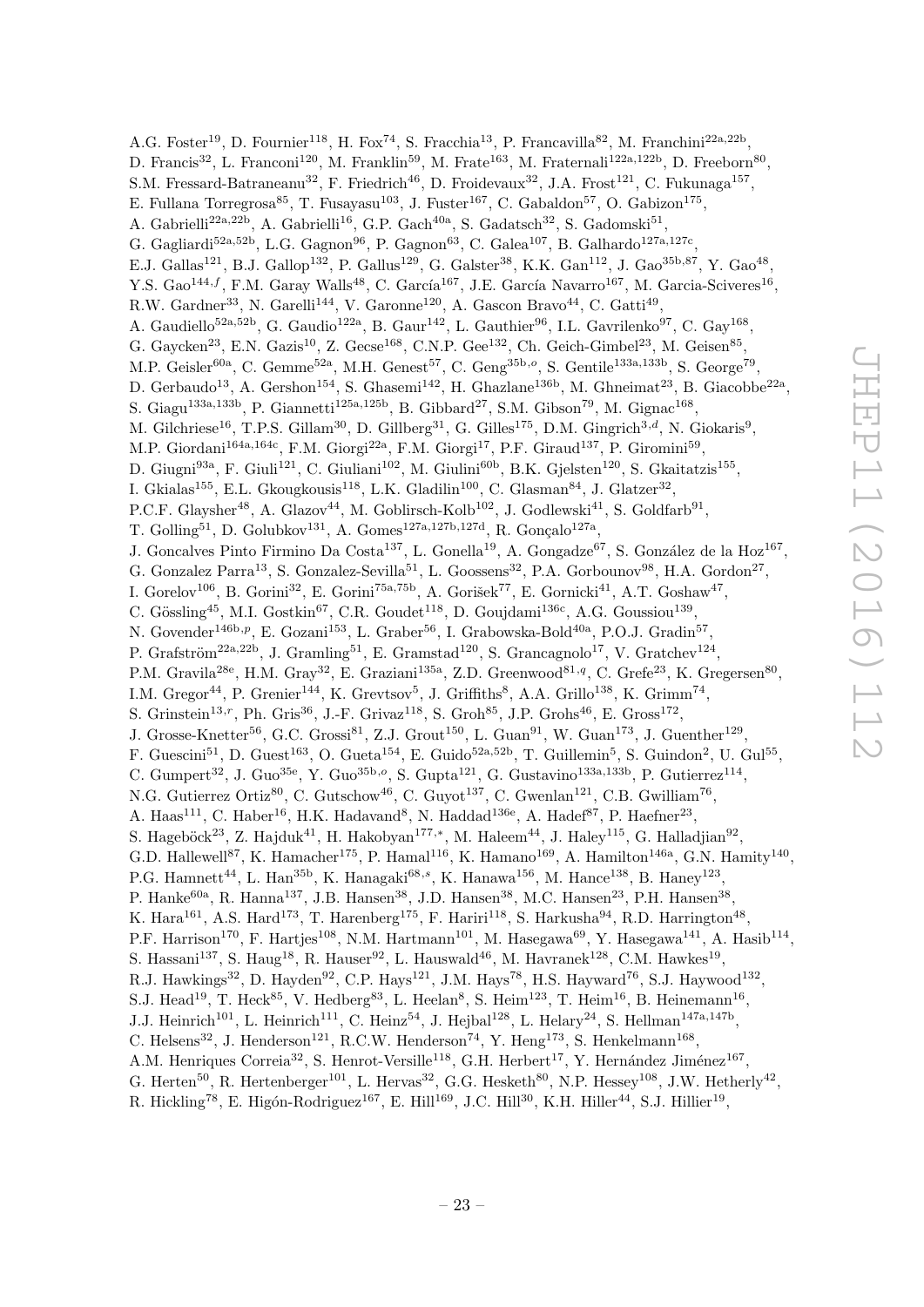I. Hinchliffe<sup>16</sup>, E. Hines<sup>123</sup>, R.R. Hinman<sup>16</sup>, M. Hirose<sup>158</sup>, D. Hirschbuehl<sup>175</sup>, J. Hobbs<sup>149</sup>, N. Hod<sup>160a</sup>, M.C. Hodgkinson<sup>140</sup>, P. Hodgson<sup>140</sup>, A. Hoecker<sup>32</sup>, M.R. Hoeferkamp<sup>106</sup>, F. Hoenig<sup>101</sup>, D. Hohn<sup>23</sup>, T.R. Holmes<sup>16</sup>, M. Homann<sup>45</sup>, T.M. Hong<sup>126</sup>, B.H. Hooberman<sup>166</sup>, W.H. Hopkins<sup>117</sup>, Y. Horii<sup>104</sup>, A.J. Horton<sup>143</sup>, J-Y. Hostachy<sup>57</sup>, S. Hou<sup>152</sup>, A. Hoummada<sup>136a</sup>, J. Howarth<sup>44</sup>, M. Hrabovsky<sup>116</sup>, I. Hristova<sup>17</sup>, J. Hrivnac<sup>118</sup>, T. Hryn'ova<sup>5</sup>, A. Hrynevich<sup>95</sup>, C. Hsu<sup>146c</sup>, P.J. Hsu<sup>152,*t*</sup>, S.-C. Hsu<sup>139</sup>, D. Hu<sup>37</sup>, Q. Hu<sup>35b</sup>, Y. Huang<sup>44</sup>, Z. Hubacek<sup>129</sup>, F. Hubaut<sup>87</sup>, F. Huegging<sup>23</sup>, T.B. Huffman<sup>121</sup>, E.W. Hughes<sup>37</sup>, G. Hughes<sup>74</sup>, M. Huhtinen<sup>32</sup>, T.A. Hülsing<sup>85</sup>, P. Huo<sup>149</sup>, N. Huseynov<sup>67,b</sup>, J. Huston<sup>92</sup>, J. Huth<sup>59</sup>, G. Iacobucci<sup>51</sup>, G. Iakovidis<sup>27</sup>, I. Ibragimov<sup>142</sup>, L. Iconomidou-Fayard<sup>118</sup>, E. Ideal<sup>176</sup>, Z. Idrissi<sup>136e</sup>, P. Iengo<sup>32</sup>, O. Igonkina<sup>108,*u*</sup>, T. Iizawa<sup>171</sup>, Y. Ikegami<sup>68</sup>, M. Ikeno<sup>68</sup>, Y. Ilchenko<sup>11,*v*</sup>, D. Iliadis<sup>155</sup>, N. Ilic<sup>144</sup>, T. Ince<sup>102</sup>, G. Introzzi<sup>122a,122b</sup>, P. Ioannou<sup>9,\*</sup>, M. Iodice<sup>135a</sup>, K. Iordanidou<sup>37</sup>, V. Ippolito<sup>59</sup>, M. Ishino<sup>70</sup>, M. Ishitsuka<sup>158</sup>, R. Ishmukhametov<sup>112</sup>, C. Issever<sup>121</sup>, S. Istin<sup>20a</sup>, F. Ito<sup>161</sup>, J.M. Iturbe Ponce<sup>86</sup>, R. Iuppa<sup>134a,134b</sup>, W. Iwanski<sup>41</sup>, H. Iwasaki<sup>68</sup>, J.M. Izen<sup>43</sup>, V. Izzo<sup>105a</sup>, S. Jabbar<sup>3</sup>, B. Jackson<sup>123</sup>, M. Jackson<sup>76</sup>, P. Jackson<sup>1</sup>, V. Jain<sup>2</sup>, K.B. Jakobi<sup>85</sup>, K. Jakobs<sup>50</sup>, S. Jakobsen<sup>32</sup>, T. Jakoubek<sup>128</sup>, D.O. Jamin<sup>115</sup>, D.K. Jana<sup>81</sup>, E. Jansen<sup>80</sup>, R. Jansky<sup>64</sup>, J. Janssen<sup>23</sup>, M. Janus<sup>56</sup>, G. Jarlskog<sup>83</sup>, N. Javadov<sup>67,b</sup>, T. Javůrek<sup>50</sup>, F. Jeanneau<sup>137</sup>, L. Jeanty<sup>16</sup>, J. Jejelava<sup>53a,w</sup>, G.-Y. Jeng<sup>151</sup>, D. Jennens<sup>90</sup>, P. Jenni<sup>50,x</sup>, J. Jentzsch<sup>45</sup>, C. Jeske<sup>170</sup>, S. Jézéquel<sup>5</sup>, H. Ji<sup>173</sup>, J. Jia<sup>149</sup>, H. Jiang<sup>66</sup>, Y. Jiang<sup>35b</sup>, S. Jiggins<sup>80</sup>, J. Jimenez Pena<sup>167</sup>, S. Jin<sup>35a</sup>, A. Jinaru<sup>28b</sup>, O. Jinnouchi<sup>158</sup>, P. Johansson<sup>140</sup>, K.A. Johns<sup>7</sup>, W.J. Johnson<sup>139</sup>, K. Jon-And<sup>147a,147b</sup>, G. Jones<sup>170</sup>, R.W.L. Jones<sup>74</sup>, S. Jones<sup>7</sup>, T.J. Jones<sup>76</sup>, J. Jongmanns<sup>60a</sup>, P.M. Jorge<sup>127a,127b</sup>, J. Jovicevic<sup>160a</sup>, X. Ju<sup>173</sup>, A. Juste Rozas<sup>13,r</sup>, M.K. Köhler<sup>172</sup>, A. Kaczmarska<sup>41</sup>, M. Kado<sup>118</sup>, H. Kagan<sup>112</sup>, M. Kagan<sup>144</sup>, S.J. Kahn<sup>87</sup>, E. Kajomovitz<sup>47</sup>, C.W. Kalderon<sup>121</sup>, A. Kaluza<sup>85</sup>, S. Kama<sup>42</sup>, A. Kamenshchikov<sup>131</sup>, N. Kanaya<sup>156</sup>, S. Kaneti<sup>30</sup>, L. Kanjir<sup>77</sup>, V.A. Kantserov<sup>99</sup>, J. Kanzaki<sup>68</sup>, B. Kaplan<sup>111</sup>, L.S. Kaplan<sup>173</sup>, A. Kapliy<sup>33</sup>, D. Kar<sup>146c</sup>, K. Karakostas<sup>10</sup>, A. Karamaoun<sup>3</sup>, N. Karastathis<sup>10</sup>, M.J. Kareem<sup>56</sup>, E. Karentzos<sup>10</sup>, M. Karnevskiy<sup>85</sup>, S.N. Karpov<sup>67</sup>, Z.M. Karpova<sup>67</sup>, K. Karthik<sup>111</sup>, V. Kartvelishvili<sup>74</sup>, A.N. Karyukhin<sup>131</sup>, K. Kasahara<sup>161</sup>, L. Kashif<sup>173</sup>, R.D. Kass<sup>112</sup>, A. Kastanas<sup>15</sup>, Y. Kataoka<sup>156</sup>, C. Kato<sup>156</sup>, A. Katre<sup>51</sup>, J. Katzy<sup>44</sup>, K. Kawagoe<sup>72</sup>, T. Kawamoto<sup>156</sup>, G. Kawamura<sup>56</sup>, S. Kazama<sup>156</sup>, V.F. Kazanin<sup>110,c</sup>, R. Keeler<sup>169</sup>, R. Kehoe<sup>42</sup>, J.S. Keller<sup>44</sup>, J.J. Kempster<sup>79</sup>, K Kentaro<sup>104</sup>, H. Keoshkerian<sup>159</sup>, O. Kepka<sup>128</sup>, B.P. Kerševan<sup>77</sup>, S. Kersten<sup>175</sup>, R.A. Keyes<sup>89</sup>, F. Khalil-zada<sup>12</sup>, A. Khanov<sup>115</sup>, A.G. Kharlamov<sup>110,c</sup>, T.J. Khoo<sup>51</sup>, V. Khovanskiy<sup>98</sup>, E. Khramov<sup>67</sup>, J. Khubua<sup>53b, y</sup>, S. Kido<sup>69</sup>, H.Y. Kim<sup>8</sup>, S.H. Kim<sup>161</sup>, Y.K. Kim<sup>33</sup>, N. Kimura<sup>155</sup>, O.M. Kind<sup>17</sup>, B.T. King<sup>76</sup>, M. King<sup>167</sup>, S.B. King<sup>168</sup>, J. Kirk<sup>132</sup>, A.E. Kiryunin<sup>102</sup>, T. Kishimoto<sup>69</sup>, D. Kisielewska<sup>40a</sup>, F. Kiss<sup>50</sup>, K. Kiuchi<sup>161</sup>, O. Kivernyk<sup>137</sup>, E. Kladiva<sup>145b</sup>, M.H. Klein<sup>37</sup>, M. Klein<sup>76</sup>, U. Klein<sup>76</sup>, K. Kleinknecht<sup>85</sup>, P. Klimek<sup>147a,147b</sup>, A. Klimentov<sup>27</sup>, R. Klingenberg<sup>45</sup>, J.A. Klinger<sup>140</sup>, T. Klioutchnikova<sup>32</sup>, E.-E. Kluge<sup>60a</sup>, P. Kluit<sup>108</sup>, S. Kluth<sup>102</sup>, J. Knapik<sup>41</sup>, E. Kneringer<sup>64</sup>, E.B.F.G. Knoops<sup>87</sup>, A. Knue<sup>55</sup>, A. Kobayashi<sup>156</sup>, D. Kobayashi<sup>158</sup>, T. Kobayashi<sup>156</sup>, M. Kobel<sup>46</sup>, M. Kocian<sup>144</sup>, P. Kodys<sup>130</sup>, T. Koffas<sup>31</sup>, E. Koffeman<sup>108</sup>, T. Koi<sup>144</sup>, H. Kolanoski<sup>17</sup>, M. Kolb<sup>60b</sup>, I. Koletsou<sup>5</sup>, A.A. Komar<sup>97,\*</sup>, Y. Komori<sup>156</sup>, T. Kondo<sup>68</sup>, N. Kondrashova<sup>44</sup>, K. Köneke<sup>50</sup>, A.C. König<sup>107</sup>, T. Kono<sup>68,*z*</sup>, R. Konoplich<sup>111,aa</sup>, N. Konstantinidis<sup>80</sup>, R. Kopeliansky<sup>63</sup>, S. Koperny<sup>40a</sup>, L. Köpke<sup>85</sup>, A.K. Kopp<sup>50</sup>, K. Korcyl<sup>41</sup>, K. Kordas<sup>155</sup>, A. Korn<sup>80</sup>, A.A. Korol<sup>110,c</sup>, I. Korolkov<sup>13</sup>, E.V. Korolkova<sup>140</sup>, O. Kortner<sup>102</sup>, S. Kortner<sup>102</sup>, T. Kosek<sup>130</sup>, V.V. Kostyukhin<sup>23</sup>, A. Kotwal<sup>47</sup>, A. Kourkoumeli-Charalampidi<sup>155</sup>, C. Kourkoumelis<sup>9</sup>, V. Kouskoura<sup>27</sup>, A.B. Kowalewska<sup>41</sup>, R. Kowalewski<sup>169</sup>, T.Z. Kowalski<sup>40a</sup>, C. Kozakai<sup>156</sup>, W. Kozanecki<sup>137</sup>, A.S. Kozhin<sup>131</sup>, V.A. Kramarenko<sup>100</sup>, G. Kramberger<sup>77</sup>, D. Krasnopevtsev $^{99}$ , M.W. Krasny $^{82}$ , A. Krasznahorkay $^{32}$ , J.K. Kraus $^{23}$ , A. Kravchenko $^{27}$ ,

- M. Kretz<sup>60c</sup>, J. Kretzschmar<sup>76</sup>, K. Kreutzfeldt<sup>54</sup>, P. Krieger<sup>159</sup>, K. Krizka<sup>33</sup>, K. Kroeninger<sup>45</sup>,
- H. Kroha<sup>102</sup>, J. Kroll<sup>123</sup>, J. Kroseberg<sup>23</sup>, J. Krstic<sup>14</sup>, U. Kruchonak<sup>67</sup>, H. Krüger<sup>23</sup>,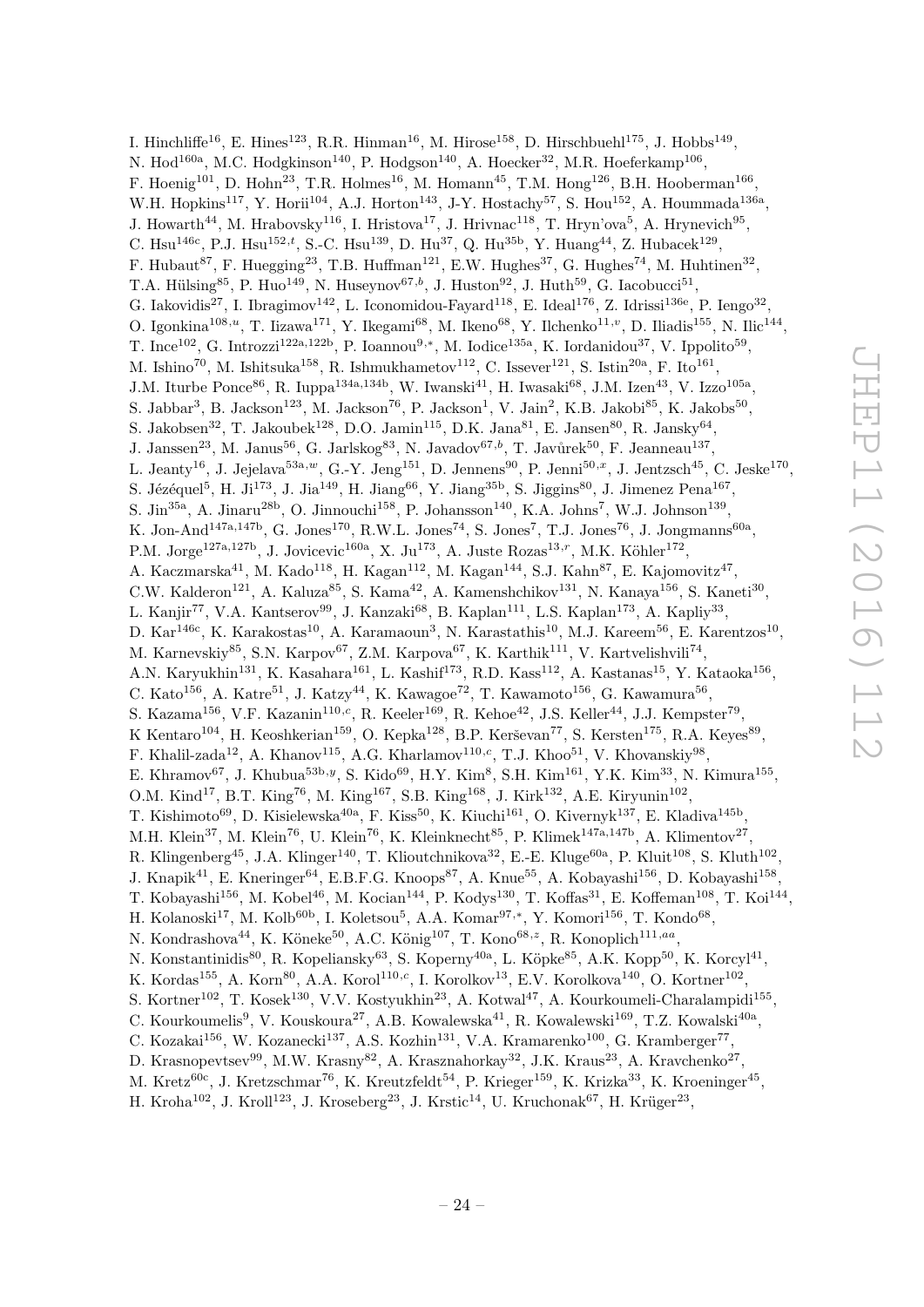N. Krumnack $^{66}$ , A. Kruse $^{173}$ , M.C. Kruse $^{47}$ , M. Kruskal $^{24}$ , T. Kubota $^{90}$ , H. Kucuk $^{80}$ , S. Kuday $^{4b}$ , J.T. Kuechler<sup>175</sup>, S. Kuehn<sup>50</sup>, A. Kugel<sup>60c</sup>, F. Kuger<sup>174</sup>, A. Kuhl<sup>138</sup>, T. Kuhl<sup>44</sup>, V. Kukhtin<sup>67</sup>, R. Kukla<sup>137</sup>, Y. Kulchitsky<sup>94</sup>, S. Kuleshov<sup>34b</sup>, M. Kuna<sup>133a,133b</sup>, T. Kunigo<sup>70</sup>, A. Kupco<sup>128</sup>, H. Kurashige $^{69}$ , Y.A. Kurochkin $^{94}$ , V. Kus $^{128}$ , E.S. Kuwertz $^{169}$ , M. Kuze $^{158}$ , J. Kvita $^{116}$ , T. Kwan<sup>169</sup>, D. Kyriazopoulos<sup>140</sup>, A. La Rosa<sup>102</sup>, J.L. La Rosa Navarro<sup>26d</sup>, L. La Rotonda<sup>39a,39b</sup>, C. Lacasta<sup>167</sup>, F. Lacava<sup>133a,133b</sup>, J. Lacey<sup>31</sup>, H. Lacker<sup>17</sup>, D. Lacour<sup>82</sup>, V.R. Lacuesta<sup>167</sup>, E. Ladygin<sup>67</sup>, R. Lafaye<sup>5</sup>, B. Laforge<sup>82</sup>, T. Lagouri<sup>176</sup>, S. Lai<sup>56</sup>, S. Lammers<sup>63</sup>, W. Lampl<sup>7</sup>, E. Lançon<sup>137</sup>, U. Landgraf<sup>50</sup>, M.P.J. Landon<sup>78</sup>, V.S. Lang<sup>60a</sup>, J.C. Lange<sup>13</sup>, A.J. Lankford<sup>163</sup>, F. Lanni<sup>27</sup>, K. Lantzsch<sup>23</sup>, A. Lanza<sup>122a</sup>, S. Laplace<sup>82</sup>, C. Lapoire<sup>32</sup>, J.F. Laporte<sup>137</sup>, T. Lari<sup>93a</sup>, F. Lasagni Manghi<sup>22a,22b</sup>, M. Lassnig<sup>32</sup>, P. Laurelli<sup>49</sup>, W. Lavrijsen<sup>16</sup>, A.T. Law<sup>138</sup>, P. Laycock<sup>76</sup>, T. Lazovich<sup>59</sup>, M. Lazzaroni<sup>93a,93b</sup>, B. Le<sup>90</sup>, O. Le Dortz<sup>82</sup>, E. Le Guirriec<sup>87</sup>, E.P. Le Quilleuc<sup>137</sup>, M. LeBlanc<sup>169</sup>, T. LeCompte<sup>6</sup>, F. Ledroit-Guillon<sup>57</sup>, C.A. Lee<sup>27</sup>, S.C. Lee<sup>152</sup>, L. Lee<sup>1</sup>, G. Lefebvre<sup>82</sup>, M. Lefebvre<sup>169</sup>, F. Legger<sup>101</sup>, C. Leggett<sup>16</sup>, A. Lehan<sup>76</sup>, G. Lehmann Miotto<sup>32</sup>, X. Lei<sup>7</sup>, W.A. Leight<sup>31</sup>, A. Leisos<sup>155,ab</sup>, A.G. Leister<sup>176</sup>, M.A.L. Leite<sup>26d</sup>, R. Leitner<sup>130</sup>, D. Lellouch<sup>172</sup>, B. Lemmer<sup>56</sup>, K.J.C. Leney<sup>80</sup>, T. Lenz<sup>23</sup>, B. Lenzi<sup>32</sup>, R. Leone<sup>7</sup>, S. Leone<sup>125a,125b</sup>, C. Leonidopoulos<sup>48</sup>, S. Leontsinis<sup>10</sup>, G. Lerner<sup>150</sup>, C. Leroy<sup>96</sup>, A.A.J. Lesage<sup>137</sup>, C.G. Lester<sup>30</sup>, M. Levchenko<sup>124</sup>, J. Levêque<sup>5</sup>, D. Levin<sup>91</sup>, L.J. Levinson<sup>172</sup>, M. Levy<sup>19</sup>, D. Lewis<sup>78</sup>, A.M. Leyko<sup>23</sup>, M. Leyton<sup>43</sup>, B. Li<sup>35b,o</sup>, H. Li<sup>149</sup>, H.L. Li<sup>33</sup>, L. Li<sup>47</sup>, L. Li<sup>35</sup>e, Q. Li<sup>35a</sup>, S. Li<sup>47</sup>, X. Li<sup>86</sup>, Y. Li<sup>142</sup>, Z. Liang<sup>35a</sup>, B. Liberti<sup>134a</sup>, A. Liblong<sup>159</sup>, P. Lichard<sup>32</sup>, K. Lie<sup>166</sup>, J. Liebal<sup>23</sup>, W. Liebig<sup>15</sup>, A. Limosani<sup>151</sup>, S.C. Lin<sup>152,ac</sup>, T.H. Lin<sup>85</sup>, B.E. Lindquist<sup>149</sup>, A.E. Lionti<sup>51</sup>, E. Lipeles<sup>123</sup>, A. Lipniacka<sup>15</sup>, M. Lisovyi<sup>60b</sup>, T.M. Liss<sup>166</sup>, A. Lister<sup>168</sup>, A.M. Litke<sup>138</sup>, B. Liu<sup>152,ad</sup>, D. Liu<sup>152</sup>, H. Liu<sup>91</sup>, H. Liu<sup>27</sup>, J. Liu<sup>87</sup>, J.B. Liu<sup>35b</sup>, K. Liu<sup>87</sup>, L. Liu<sup>166</sup>, M. Liu<sup>47</sup>, M. Liu<sup>35b</sup>, Y.L. Liu<sup>35b</sup>, Y. Liu<sup>35b</sup>, M. Livan<sup>122a,122b</sup>, A. Lleres<sup>57</sup>, J. Llorente Merino<sup>35a</sup>, S.L. Lloyd<sup>78</sup>, F. Lo Sterzo<sup>152</sup>, E. Lobodzinska<sup>44</sup>, P. Loch<sup>7</sup>, W.S. Lockman<sup>138</sup>, F.K. Loebinger<sup>86</sup>, A.E. Loevschall-Jensen<sup>38</sup>, K.M. Loew<sup>25</sup>, A. Loginov<sup>176</sup>, T. Lohse<sup>17</sup>, K. Lohwasser<sup>44</sup>, M. Lokajicek<sup>128</sup>, B.A. Long<sup>24</sup>, J.D. Long<sup>166</sup>, R.E. Long<sup>74</sup>, L. Longo<sup>75a,75b</sup>, K.A. Looper<sup>112</sup>, L. Lopes<sup>127a</sup>, D. Lopez Mateos<sup>59</sup>, B. Lopez Paredes<sup>140</sup>, I. Lopez Paz<sup>13</sup>, A. Lopez Solis<sup>82</sup>, J. Lorenz<sup>101</sup>, N. Lorenzo Martinez<sup>63</sup>, M. Losada $^{21}$ , P.J. Lösel $^{101}$ , X. Lou $^{35a}$ , A. Lounis $^{118}$ , J. Love $^6$ , P.A. Love $^{74}$ , H. Lu $^{62a}$ , N. Lu $^{91}$ , H.J. Lubatti<sup>139</sup>, C. Luci<sup>133a,133b</sup>, A. Lucotte<sup>57</sup>, C. Luedtke<sup>50</sup>, F. Luehring<sup>63</sup>, W. Lukas<sup>64</sup>, L. Luminari<sup>133a</sup>, O. Lundberg<sup>147a,147b</sup>, B. Lund-Jensen<sup>148</sup>, P.M. Luzi<sup>82</sup>, D. Lynn<sup>27</sup>, R. Lysak<sup>128</sup>, E. Lytken<sup>83</sup>, V. Lyubushkin<sup>67</sup>, H. Ma<sup>27</sup>, L.L. Ma<sup>35d</sup>, Y. Ma<sup>35d</sup>, G. Maccarrone<sup>49</sup>, A. Macchiolo<sup>102</sup>, C.M. Macdonald<sup>140</sup>, B. Maček<sup>77</sup>, J. Machado Miguens<sup>123,127b</sup>, D. Madaffari<sup>87</sup>, R. Madar<sup>36</sup>, H.J. Maddocks<sup>165</sup>, W.F. Mader<sup>46</sup>, A. Madsen<sup>44</sup>, J. Maeda<sup>69</sup>, S. Maeland<sup>15</sup>, T. Maeno<sup>27</sup>, A. Maevskiy<sup>100</sup>, E. Magradze<sup>56</sup>, J. Mahlstedt<sup>108</sup>, C. Maiani<sup>118</sup>, C. Maidantchik<sup>26a</sup>, A.A. Maier<sup>102</sup>, T. Maier<sup>101</sup>, A. Maio<sup>127a,127b,127d</sup>, S. Majewski<sup>117</sup>, Y. Makida<sup>68</sup>, N. Makovec<sup>118</sup>, B. Malaescu<sup>82</sup>, Pa. Malecki<sup>41</sup>, V.P. Maleev<sup>124</sup>, F. Malek<sup>57</sup>, U. Mallik<sup>65</sup>, D. Malon<sup>6</sup>, C. Malone<sup>144</sup>, S. Maltezos<sup>10</sup>, S. Malyukov<sup>32</sup>, J. Mamuzic<sup>167</sup>, G. Mancini<sup>49</sup>, B. Mandelli<sup>32</sup>, L. Mandelli<sup>93a</sup>, I. Mandić<sup>77</sup>, J. Maneira<sup>127a,127b</sup>, L. Manhaes de Andrade Filho<sup>26b</sup>, J. Manjarres Ramos<sup>160b</sup>, A. Mann<sup>101</sup>, A. Manousos<sup>32</sup>, B. Mansoulie<sup>137</sup>, J.D. Mansour<sup>35a</sup>, R. Mantifel<sup>89</sup>, M. Mantoani<sup>56</sup>, S. Manzoni<sup>93a,93b</sup>, L. Mapelli<sup>32</sup>, G. Marceca<sup>29</sup>, L. March<sup>51</sup>, G. Marchiori<sup>82</sup>, M. Marcisovsky<sup>128</sup>, M. Marjanovic<sup>14</sup>, D.E. Marley<sup>91</sup>, F. Marroquim<sup>26a</sup>, S.P. Marsden<sup>86</sup>, Z. Marshall<sup>16</sup>, S. Marti-Garcia<sup>167</sup>, B. Martin<sup>92</sup>, T.A. Martin<sup>170</sup>, V.J. Martin<sup>48</sup>, B. Martin dit Latour<sup>15</sup>, M. Martinez<sup>13,r</sup>, S. Martin-Haugh<sup>132</sup>, V.S. Martoiu<sup>28b</sup>, A.C. Martyniuk<sup>80</sup>, M. Marx<sup>139</sup>, A. Marzin<sup>32</sup>, L. Masetti<sup>85</sup>, T. Mashimo<sup>156</sup>, R. Mashinistov<sup>97</sup>, J. Masik<sup>86</sup>, A.L. Maslennikov<sup>110,*c*</sup>, I. Massa<sup>22a,22b</sup>, L. Massa<sup>22a,22b</sup>, P. Mastrandrea<sup>5</sup>, A. Mastroberardino<sup>39a,39b</sup>, T. Masubuchi<sup>156</sup>, P. Mättig<sup>175</sup>, J. Mattmann<sup>85</sup>, J. Maurer<sup>28b</sup>, S.J. Maxfield<sup>76</sup>, D.A. Maximov<sup>110,c</sup>, R. Mazini<sup>152</sup>, S.M. Mazza<sup>93a,93b</sup>, N.C. Mc Fadden<sup>106</sup>, G. Mc Goldrick<sup>159</sup>, S.P. Mc Kee<sup>91</sup>, A. McCarn<sup>91</sup>,

R.L. McCarthy<sup>149</sup>, T.G. McCarthy<sup>31</sup>, L.I. McClymont<sup>80</sup>, E.F. McDonald<sup>90</sup>, K.W. McFarlane<sup>58,\*</sup>,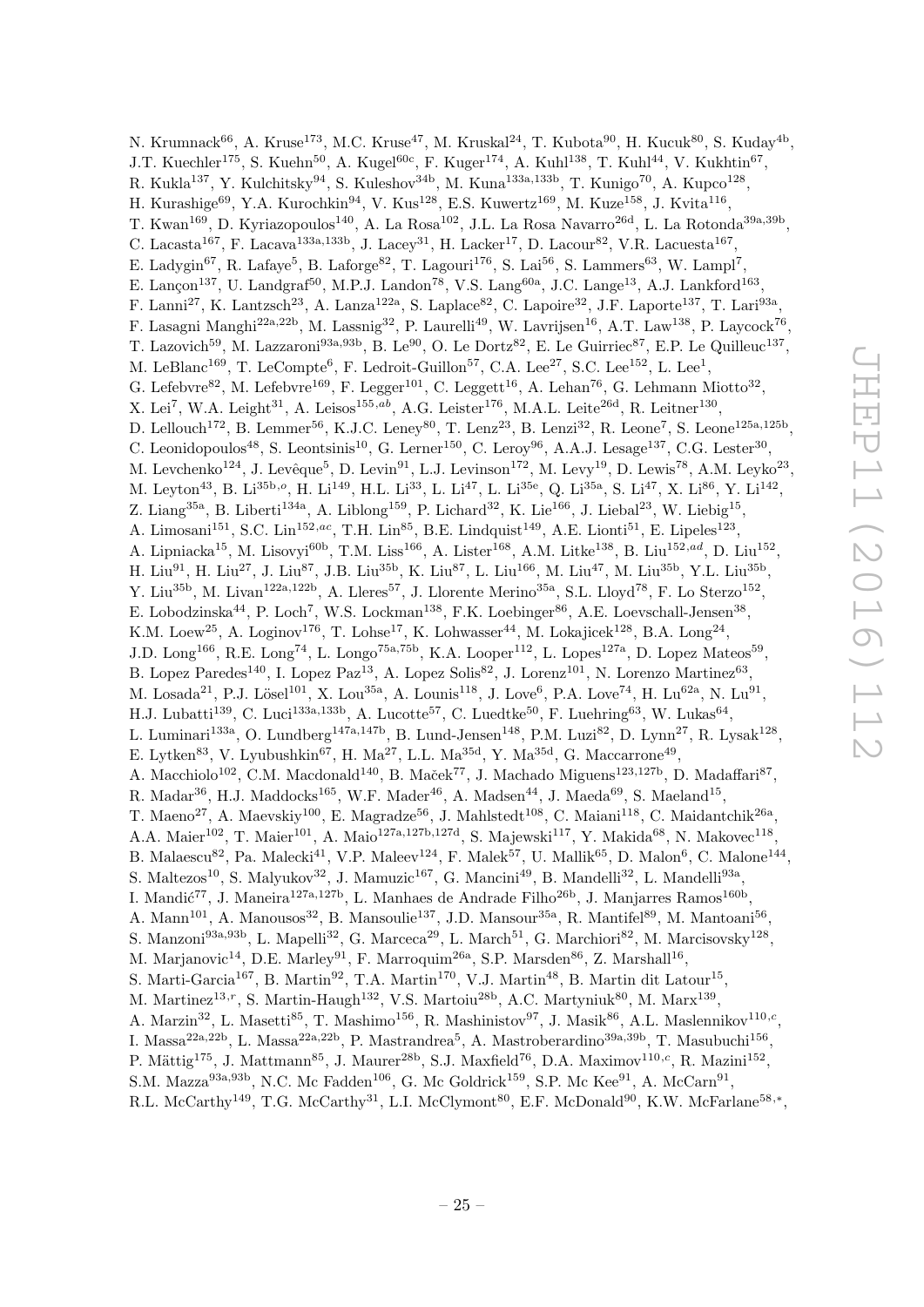J.A. Mcfayden<sup>80</sup>, G. Mchedlidze<sup>56</sup>, S.J. McMahon<sup>132</sup>, R.A. McPherson<sup>169,*l*</sup>, M. Medinnis<sup>44</sup>, S. Meehan<sup>139</sup>, S. Mehlhase<sup>101</sup>, A. Mehta<sup>76</sup>, K. Meier<sup>60a</sup>, C. Meineck<sup>101</sup>, B. Meirose<sup>43</sup>, D. Melini<sup>167</sup>, B.R. Mellado Garcia<sup>146c</sup>, M. Melo<sup>145a</sup>, F. Meloni<sup>18</sup>, A. Mengarelli<sup>22a,22b</sup>, S. Menke<sup>102</sup>, E. Meoni<sup>162</sup>, S. Mergelmeyer<sup>17</sup>, P. Mermod<sup>51</sup>, L. Merola<sup>105a,105b</sup>, C. Meroni<sup>93a</sup>, F.S. Merritt<sup>33</sup>, A. Messina<sup>133a,133b</sup>, J. Metcalfe<sup>6</sup>, A.S. Mete<sup>163</sup>, C. Meyer<sup>85</sup>, C. Meyer<sup>123</sup>, J-P. Meyer<sup>137</sup>, J. Meyer<sup>108</sup>, H. Meyer Zu Theenhausen<sup>60a</sup>, F. Miano<sup>150</sup>, R.P. Middleton<sup>132</sup>, S. Miglioranzi<sup>52a,52b</sup>, L. Mijović<sup>23</sup>, G. Mikenberg<sup>172</sup>, M. Mikestikova<sup>128</sup>, M. Mikuž<sup>77</sup>, M. Milesi<sup>90</sup>, A. Milic<sup>64</sup>, D.W. Miller<sup>33</sup>, C. Mills<sup>48</sup>, A. Milov<sup>172</sup>, D.A. Milstead<sup>147a,147b</sup>, A.A. Minaenko<sup>131</sup>, Y. Minami<sup>156</sup>, I.A. Minashvili<sup>67</sup>, A.I. Mincer<sup>111</sup>, B. Mindur<sup>40a</sup>, M. Mineev<sup>67</sup>, Y. Ming<sup>173</sup>, L.M. Mir<sup>13</sup>, K.P. Mistry<sup>123</sup>, T. Mitani<sup>171</sup>, J. Mitrevski<sup>101</sup>, V.A. Mitsou<sup>167</sup>, A. Miucci<sup>51</sup>, P.S. Miyagawa<sup>140</sup>, J.U. Mjörnmark<sup>83</sup>, T. Moa<sup>147a,147b</sup>, K. Mochizuki<sup>96</sup>, S. Mohapatra<sup>37</sup>, S. Molander<sup>147a,147b</sup>, R. Moles-Valls<sup>23</sup>, R. Monden<sup>70</sup>, M.C. Mondragon<sup>92</sup>, K. Mönig<sup>44</sup>, J. Monk<sup>38</sup>, E. Monnier<sup>87</sup>, A. Montalbano<sup>149</sup>, J. Montejo Berlingen<sup>32</sup>, F. Monticelli<sup>73</sup>, S. Monzani<sup>93a,93b</sup>, R.W. Moore<sup>3</sup>, N. Morange<sup>118</sup>, D. Moreno<sup>21</sup>, M. Moreno Llácer<sup>56</sup>, P. Morettini<sup>52a</sup>, D. Mori<sup>143</sup>, T. Mori<sup>156</sup>, M. Morii<sup>59</sup>, M. Morinaga<sup>156</sup>, V. Morisbak<sup>120</sup>, S. Moritz<sup>85</sup>, A.K. Morley<sup>151</sup>, G. Mornacchi<sup>32</sup>, J.D. Morris<sup>78</sup>, S.S. Mortensen<sup>38</sup>, L. Morvaj<sup>149</sup>, M. Mosidze<sup>53b</sup>, J. Moss<sup>144</sup>, K. Motohashi<sup>158</sup>, R. Mount<sup>144</sup>, E. Mountricha<sup>27</sup>, S.V. Mouraviev<sup>97,\*</sup>, E.J.W. Moyse<sup>88</sup>, S. Muanza<sup>87</sup>, R.D. Mudd<sup>19</sup>, F. Mueller<sup>102</sup>, J. Mueller<sup>126</sup>, R.S.P. Mueller<sup>101</sup>, T. Mueller<sup>30</sup>, D. Muenstermann<sup>74</sup>, P. Mullen<sup>55</sup>, G.A. Mullier<sup>18</sup>, F.J. Munoz Sanchez<sup>86</sup>, J.A. Murillo Quijada<sup>19</sup>, W.J. Murray<sup>170,132</sup>, H. Musheghyan<sup>56</sup>, M. Muškinja<sup>77</sup>, A.G. Myagkov<sup>131,ae</sup>, M. Myska<sup>129</sup>, B.P. Nachman<sup>144</sup>, O. Nackenhorst<sup>51</sup>, K. Nagai<sup>121</sup>, R. Nagai<sup>68, z</sup>, K. Nagano<sup>68</sup>, Y. Nagasaka<sup>61</sup>, K. Nagata $^{161}$ , M. Nagel $^{50}$ , E. Nagy $^{87}$ , A.M. Nairz $^{32}$ , Y. Nakahama $^{32}$ , K. Nakamura $^{68}$ , T. Nakamura<sup>156</sup>, I. Nakano<sup>113</sup>, H. Namasivayam<sup>43</sup>, R.F. Naranjo Garcia<sup>44</sup>, R. Narayan<sup>11</sup>, D.I. Narrias Villar<sup>60a</sup>, I. Naryshkin<sup>124</sup>, T. Naumann<sup>44</sup>, G. Navarro<sup>21</sup>, R. Nayyar<sup>7</sup>, H.A. Neal<sup>91</sup>, P.Yu. Nechaeva<sup>97</sup>, T.J. Neep<sup>86</sup>, P.D. Nef<sup>144</sup>, A. Negri<sup>122a,122b</sup>, M. Negrini<sup>22a</sup>, S. Nektarijevic<sup>107</sup>, C. Nellist<sup>118</sup>, A. Nelson<sup>163</sup>, S. Nemecek<sup>128</sup>, P. Nemethy<sup>111</sup>, A.A. Nepomuceno<sup>26a</sup>, M. Nessi<sup>32,af</sup>, M.S. Neubauer<sup>166</sup>, M. Neumann<sup>175</sup>, R.M. Neves<sup>111</sup>, P. Nevski<sup>27</sup>, P.R. Newman<sup>19</sup>, D.H. Nguyen<sup>6</sup>, T. Nguyen Manh<sup>96</sup>, R.B. Nickerson<sup>121</sup>, R. Nicolaidou<sup>137</sup>, J. Nielsen<sup>138</sup>, A. Nikiforov<sup>17</sup>, V. Nikolaenko<sup>131,ae</sup>, I. Nikolic-Audit<sup>82</sup>, K. Nikolopoulos<sup>19</sup>, J.K. Nilsen<sup>120</sup>, P. Nilsson<sup>27</sup>, Y. Ninomiya<sup>156</sup>, A. Nisati<sup>133a</sup>, R. Nisius<sup>102</sup>, T. Nobe<sup>156</sup>, L. Nodulman<sup>6</sup>, M. Nomachi<sup>119</sup>, I. Nomidis<sup>31</sup>, T. Nooney<sup>78</sup>, S. Norberg<sup>114</sup>, M. Nordberg<sup>32</sup>, N. Norjoharuddeen<sup>121</sup>, O. Novgorodova<sup>46</sup>, S. Nowak<sup>102</sup>, M. Nozaki<sup>68</sup>, L. Nozka<sup>116</sup>, K. Ntekas<sup>10</sup>, E. Nurse<sup>80</sup>, F. Nuti<sup>90</sup>, F. O'grady<sup>7</sup>, D.C. O'Neil<sup>143</sup>, A.A. O'Rourke<sup>44</sup>, V. O'Shea<sup>55</sup>, F.G. Oakham<sup>31,d</sup>, H. Oberlack<sup>102</sup>, T. Obermann<sup>23</sup>, J. Ocariz<sup>82</sup>, A. Ochi<sup>69</sup>, I. Ochoa<sup>37</sup>, J.P. Ochoa-Ricoux<sup>34a</sup>, S. Oda<sup>72</sup>, S. Odaka<sup>68</sup>, H. Ogren<sup>63</sup>, A. Oh<sup>86</sup>, S.H. Oh<sup>47</sup>, C.C. Ohm<sup>16</sup>, H. Ohman<sup>165</sup>, H. Oide<sup>32</sup>, H. Okawa<sup>161</sup>, Y. Okumura<sup>33</sup>, T. Okuyama<sup>68</sup>, A. Olariu<sup>28b</sup>, L.F. Oleiro Seabra<sup>127a</sup>, S.A. Olivares Pino<sup>48</sup>, D. Oliveira Damazio<sup>27</sup>, A. Olszewski<sup>41</sup>, J. Olszowska<sup>41</sup>, A. Onofre<sup>127a,127e</sup>, K. Onogi<sup>104</sup>, P.U.E. Onyisi<sup>11,</sup><sup>v</sup>, M.J. Oreglia<sup>33</sup>, Y. Oren<sup>154</sup>, D. Orestano<sup>135a,135b</sup>, N. Orlando<sup>62b</sup>, R.S. Orr<sup>159</sup>, B. Osculati<sup>52a,52b</sup>, R. Ospanov<sup>86</sup>, G. Otero y Garzon<sup>29</sup>, H. Otono<sup>72</sup>, M. Ouchrif<sup>136d</sup>, F. Ould-Saada<sup>120</sup>, A. Ouraou<sup>137</sup>, K.P. Oussoren<sup>108</sup>, Q. Ouyang<sup>35a</sup>, M. Owen<sup>55</sup>, R.E. Owen<sup>19</sup>, V.E. Ozcan<sup>20a</sup>, N. Ozturk<sup>8</sup>, K. Pachal<sup>143</sup>, A. Pacheco Pages<sup>13</sup>, C. Padilla Aranda<sup>13</sup>, M. Pagáčová<sup>50</sup>, S. Pagan Griso<sup>16</sup>, F. Paige<sup>27</sup>, P. Pais<sup>88</sup>, K. Pajchel<sup>120</sup>, G. Palacino<sup>160b</sup>, S. Palestini<sup>32</sup>, M. Palka<sup>40b</sup>, D. Pallin<sup>36</sup>, A. Palma<sup>127a,127b</sup>, E.St. Panagiotopoulou<sup>10</sup>, C.E. Pandini<sup>82</sup>, J.G. Panduro Vazquez<sup>79</sup>, P. Pani<sup>147a,147b</sup>, S. Panitkin<sup>27</sup>, D. Pantea<sup>28b</sup>, L. Paolozzi<sup>51</sup>, Th.D. Papadopoulou<sup>10</sup>, K. Papageorgiou<sup>155</sup>, A. Paramonov<sup>6</sup>, D. Paredes Hernandez<sup>176</sup>, A.J. Parker<sup>74</sup>, M.A. Parker<sup>30</sup>, K.A. Parker<sup>140</sup>, F. Parodi<sup>52a,52b</sup>, J.A. Parsons<sup>37</sup>, U. Parzefall<sup>50</sup>, V.R. Pascuzzi<sup>159</sup>, E. Pasqualucci<sup>133a</sup>, S. Passaggio<sup>52a</sup>,

Fr. Pastore<sup>79</sup>, G. Pásztor<sup>31,ag</sup>, S. Pataraia<sup>175</sup>, J.R. Pater<sup>86</sup>, T. Pauly<sup>32</sup>, J. Pearce<sup>169</sup>,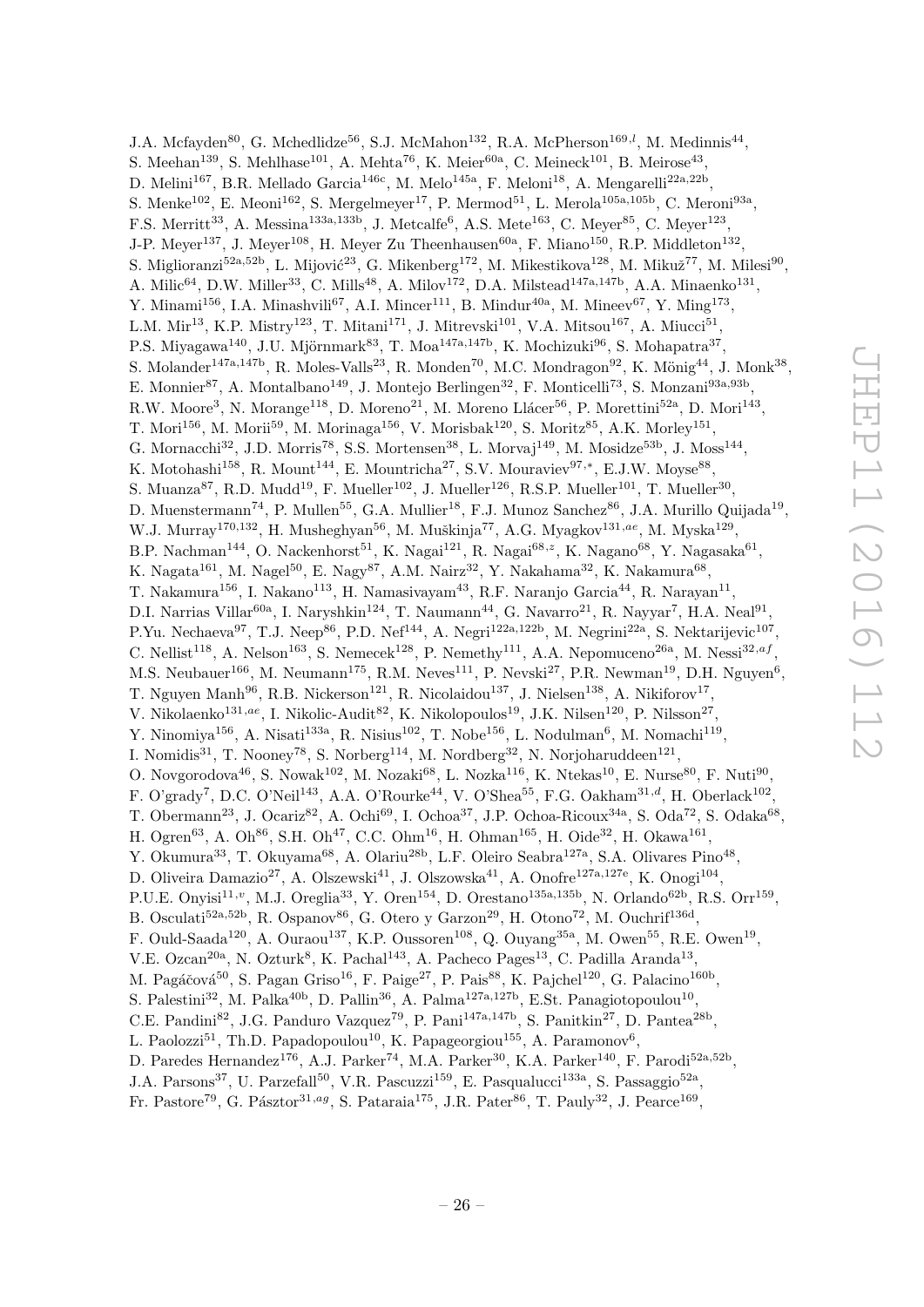B. Pearson<sup>114</sup>, L.E. Pedersen<sup>38</sup>, M. Pedersen<sup>120</sup>, S. Pedraza Lopez<sup>167</sup>, R. Pedro<sup>127a,127b</sup>, S.V. Peleganchuk<sup>110,c</sup>, D. Pelikan<sup>165</sup>, O. Penc<sup>128</sup>, C. Peng<sup>35a</sup>, H. Peng<sup>35b</sup>, J. Penwell<sup>63</sup>, B.S. Peralva<sup>26b</sup>, M.M. Perego<sup>137</sup>, D.V. Perepelitsa<sup>27</sup>, E. Perez Codina<sup>160a</sup>, L. Perini<sup>93a,93b</sup>, H. Pernegger<sup>32</sup>, S. Perrella<sup>105a,105b</sup>, R. Peschke<sup>44</sup>, V.D. Peshekhonov<sup>67</sup>, K. Peters<sup>44</sup>, R.F.Y. Peters<sup>86</sup>, B.A. Petersen<sup>32</sup>, T.C. Petersen<sup>38</sup>, E. Petit<sup>57</sup>, A. Petridis<sup>1</sup>, C. Petridou<sup>155</sup>, P. Petroff<sup>118</sup>, E. Petrolo<sup>133a</sup>, M. Petrov<sup>121</sup>, F. Petrucci<sup>135a,135b</sup>, N.E. Pettersson<sup>88</sup>, A. Peyaud<sup>137</sup>, R. Pezoa<sup>34b</sup>, P.W. Phillips<sup>132</sup>, G. Piacquadio<sup>144</sup>, E. Pianori<sup>170</sup>, A. Picazio<sup>88</sup>, E. Piccaro<sup>78</sup>, M. Piccinini<sup>22a,22b</sup>, M.A. Pickering<sup>121</sup>, R. Piegaia<sup>29</sup>, J.E. Pilcher<sup>33</sup>, A.D. Pilkington<sup>86</sup>, A.W.J. Pin<sup>86</sup>, M. Pinamonti<sup>164a,164c,ah</sup>, J.L. Pinfold<sup>3</sup>, A. Pingel<sup>38</sup>, S. Pires<sup>82</sup>, H. Pirumov<sup>44</sup>, M. Pitt<sup>172</sup>, L. Plazak<sup>145a</sup>, M.-A. Pleier<sup>27</sup>, V. Pleskot<sup>85</sup>, E. Plotnikova<sup>67</sup>, P. Plucinski<sup>92</sup>, D. Pluth<sup>66</sup>, R. Poettgen<sup>147a,147b</sup>, L. Poggioli<sup>118</sup>, D. Pohl<sup>23</sup>, G. Polesello<sup>122a</sup>, A. Poley<sup>44</sup>, A. Policicchio<sup>39a,39b</sup>, R. Polifka<sup>159</sup>, A. Polini<sup>22a</sup>, C.S. Pollard<sup>55</sup>, V. Polychronakos<sup>27</sup>, K. Pommès<sup>32</sup>, L. Pontecorvo<sup>133a</sup>, B.G. Pope<sup>92</sup>, G.A. Popeneciu<sup>28c</sup>, D.S. Popovic<sup>14</sup>, A. Poppleton<sup>32</sup>, S. Pospisil<sup>129</sup>, K. Potamianos<sup>16</sup>, I.N. Potrap<sup>67</sup>, C.J. Potter<sup>30</sup>, C.T. Potter<sup>117</sup>, G. Poulard<sup>32</sup>, J. Poveda<sup>32</sup>, V. Pozdnyakov<sup>67</sup>, M.E. Pozo Astigarraga $^{32}$ , P. Pralavorio $^{87}$ , A. Pranko $^{16}$ , S. Prell $^{66}$ , D. Price $^{86}$ , L.E. Price $^6$ , M. Primavera<sup>75a</sup>, S. Prince<sup>89</sup>, M. Proissl<sup>48</sup>, K. Prokofiev<sup>62c</sup>, F. Prokoshin<sup>34b</sup>, S. Protopopescu<sup>27</sup>, J. Proudfoot<sup>6</sup>, M. Przybycien<sup>40a</sup>, D. Puddu<sup>135a,135b</sup>, D. Puldon<sup>149</sup>, M. Purohit<sup>27,ai</sup>, P. Puzo<sup>118</sup>, J. Qian<sup>91</sup>, G. Qin<sup>55</sup>, Y. Qin<sup>86</sup>, A. Quadt<sup>56</sup>, W.B. Quayle<sup>164a,164b</sup>, M. Queitsch-Maitland<sup>86</sup>, D. Quilty<sup>55</sup>, S. Raddum<sup>120</sup>, V. Radeka<sup>27</sup>, V. Radescu<sup>60b</sup>, S.K. Radhakrishnan<sup>149</sup>, P. Radloff<sup>117</sup>, P. Rados<sup>90</sup>, F. Ragusa<sup>93a,93b</sup>, G. Rahal<sup>178</sup>, J.A. Raine<sup>86</sup>, S. Rajagopalan<sup>27</sup>, M. Rammensee<sup>32</sup>, C. Rangel-Smith<sup>165</sup>, M.G. Ratti<sup>93a,93b</sup>, F. Rauscher<sup>101</sup>, S. Rave<sup>85</sup>, T. Ravenscroft<sup>55</sup>, I. Ravinovich<sup>172</sup>, M. Raymond<sup>32</sup>, A.L. Read<sup>120</sup>, N.P. Readioff<sup>76</sup>, M. Reale<sup>75a,75b</sup>, D.M. Rebuzzi<sup>122a,122b</sup>, A. Redelbach<sup>174</sup>, G. Redlinger<sup>27</sup>, R. Reece<sup>138</sup>, K. Reeves<sup>43</sup>, L. Rehnisch<sup>17</sup>, J. Reichert<sup>123</sup>, H. Reisin<sup>29</sup>, C. Rembser<sup>32</sup>, H. Ren<sup>35a</sup>, M. Rescigno<sup>133a</sup>, S. Resconi<sup>93a</sup>, O.L. Rezanova<sup>110,c</sup>, P. Reznicek<sup>130</sup>, R. Rezvani<sup>96</sup>, R. Richter<sup>102</sup>, S. Richter<sup>80</sup>, E. Richter-Was<sup>40b</sup>, O. Ricken<sup>23</sup>, M. Ridel<sup>82</sup>, P. Rieck<sup>17</sup>, C.J. Riegel<sup>175</sup>, J. Rieger<sup>56</sup>, O. Rifki<sup>114</sup>, M. Rijssenbeek<sup>149</sup>, A. Rimoldi<sup>122a,122b</sup>, M. Rimoldi<sup>18</sup>, L. Rinaldi<sup>22a</sup>, B. Risti $\epsilon^{51}$ , E. Ritsch<sup>32</sup>, I. Riu<sup>13</sup>, F. Rizatdinova<sup>115</sup>, E. Rizvi<sup>78</sup>, C. Rizzi<sup>13</sup>, S.H. Robertson<sup>89,*l*</sup>, A. Robichaud-Veronneau<sup>89</sup>, D. Robinson<sup>30</sup>, J.E.M. Robinson<sup>44</sup>, A. Robson<sup>55</sup>, C. Roda<sup>125a,125b</sup>, Y. Rodina<sup>87</sup>, A. Rodriguez Perez<sup>13</sup>, D. Rodriguez Rodriguez<sup>167</sup>, S. Roe<sup>32</sup>, C.S. Rogan<sup>59</sup>, O. Røhne<sup>120</sup>, A. Romaniouk<sup>99</sup>, M. Romano<sup>22a,22b</sup>, S.M. Romano Saez<sup>36</sup>, E. Romero Adam<sup>167</sup>, N. Rompotis<sup>139</sup>, M. Ronzani<sup>50</sup>, L. Roos<sup>82</sup>, E. Ros<sup>167</sup>, S. Rosati<sup>133a</sup>, K. Rosbach<sup>50</sup>, P. Rose<sup>138</sup>, O. Rosenthal<sup>142</sup>, N.-A. Rosien<sup>56</sup>, V. Rossetti<sup>147a,147b</sup>, E. Rossi<sup>105a,105b</sup>, L.P. Rossi<sup>52a</sup>, J.H.N. Rosten<sup>30</sup>, R. Rosten<sup>139</sup>, M. Rotaru<sup>28b</sup>, I. Roth<sup>172</sup>, J. Rothberg<sup>139</sup>, D. Rousseau<sup>118</sup>, C.R. Royon<sup>137</sup>, A. Rozanov<sup>87</sup>, Y. Rozen<sup>153</sup>, X. Ruan<sup>146c</sup>, F. Rubbo<sup>144</sup>, M.S. Rudolph<sup>159</sup>, F. Rühr<sup>50</sup>, A. Ruiz-Martinez<sup>31</sup>, Z. Rurikova<sup>50</sup>, N.A. Rusakovich<sup>67</sup>, A. Ruschke<sup>101</sup>, H.L. Russell<sup>139</sup>, J.P. Rutherfoord<sup>7</sup>, N. Ruthmann<sup>32</sup>, Y.F. Ryabov<sup>124</sup>, M. Rybar<sup>166</sup>, G. Rybkin<sup>118</sup>, S. Ryu<sup>6</sup>, A. Ryzhov<sup>131</sup>, G.F. Rzehorz<sup>56</sup>, A.F. Saavedra<sup>151</sup>, G. Sabato<sup>108</sup>, S. Sacerdoti<sup>29</sup>, H.F-W. Sadrozinski<sup>138</sup>, R. Sadykov<sup>67</sup>, F. Safai Tehrani<sup>133a</sup>, P. Saha<sup>109</sup>, M. Sahinsoy<sup>60a</sup>, M. Saimpert<sup>137</sup>, T. Saito<sup>156</sup>, H. Sakamoto<sup>156</sup>, Y. Sakurai<sup>171</sup>, G. Salamanna<sup>135a,135b</sup>, A. Salamon<sup>134a,134b</sup>, J.E. Salazar Loyola<sup>34b</sup>, D. Salek<sup>108</sup>, P.H. Sales De Bruin<sup>139</sup>, D. Salihagic<sup>102</sup>, A. Salnikov<sup>144</sup>, J. Salt<sup>167</sup>, D. Salvatore<sup>39a,39b</sup>, F. Salvatore<sup>150</sup>, A. Salvucci<sup>62a</sup>, A. Salzburger<sup>32</sup>, D. Sammel<sup>50</sup>, D. Sampsonidis<sup>155</sup>, A. Sanchez<sup>105a,105b</sup>, J. Sánchez<sup>167</sup>, V. Sanchez Martinez<sup>167</sup>, H. Sandaker<sup>120</sup>, R.L. Sandbach<sup>78</sup>, H.G. Sander<sup>85</sup>, M. Sandhoff<sup>175</sup>, C. Sandoval<sup>21</sup>, R. Sandstroem<sup>102</sup>, D.P.C. Sankey<sup>132</sup>, M. Sannino<sup>52a,52b</sup>, A. Sansoni<sup>49</sup>, C. Santoni<sup>36</sup>, R. Santonico<sup>134a,134b</sup>, H. Santos<sup>127a</sup>, I. Santoyo Castillo<sup>150</sup>, K. Sapp<sup>126</sup>, A. Sapronov<sup>67</sup>, J.G. Saraiva<sup>127a,127d</sup>, B. Sarrazin<sup>23</sup>, O. Sasaki<sup>68</sup>, Y. Sasaki<sup>156</sup>, K. Sato<sup>161</sup>, G. Sauvage<sup>5,\*</sup>,

E. Sauvan<sup>5</sup>, G. Savage<sup>79</sup>, P. Savard<sup>159,d</sup>, C. Sawyer<sup>132</sup>, L. Sawyer<sup>81,q</sup>, J. Saxon<sup>33</sup>, C. Sbarra<sup>22a</sup>,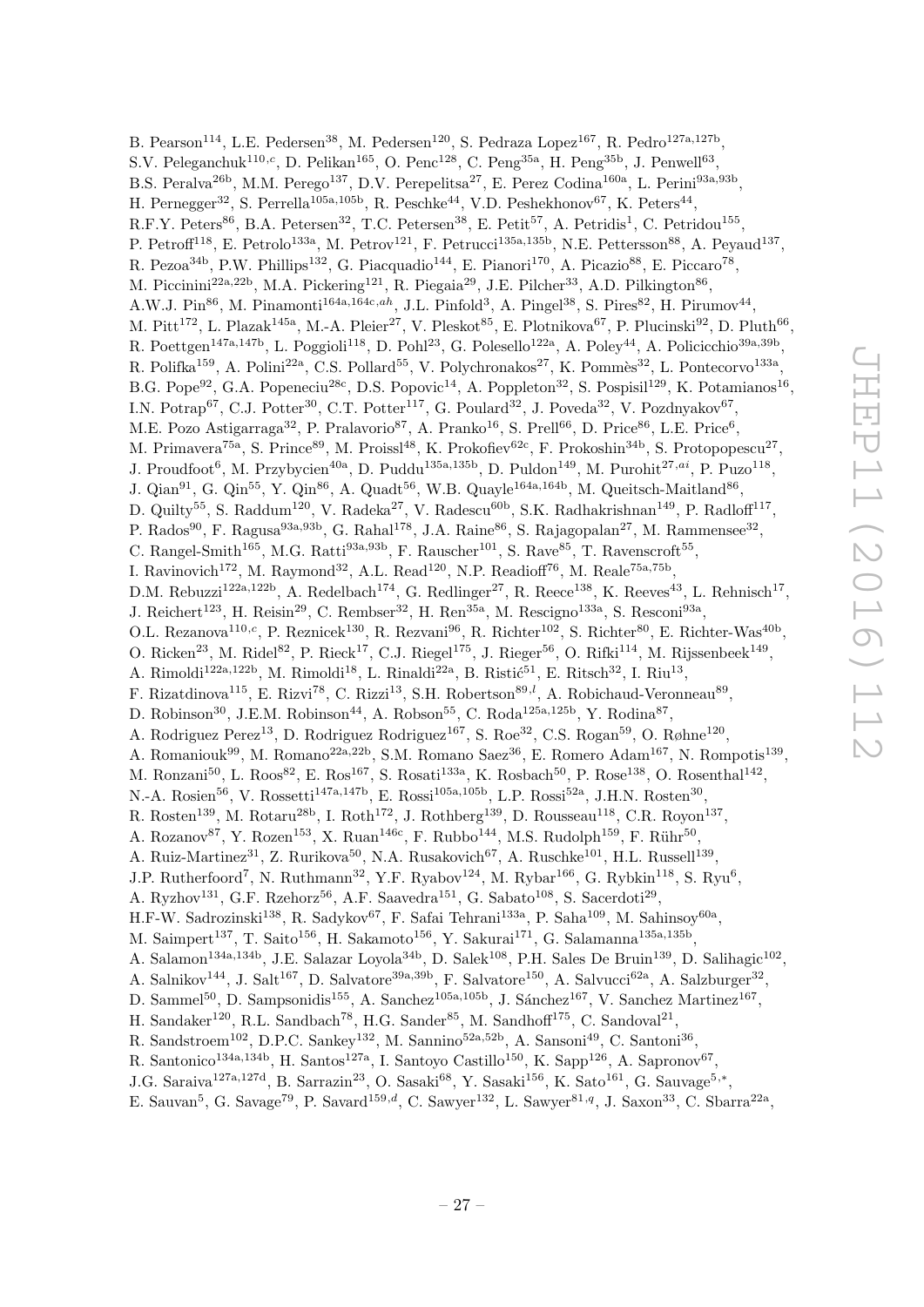A. Sbrizzi<sup>22a,22b</sup>, T. Scanlon<sup>80</sup>, D.A. Scannicchio<sup>163</sup>, M. Scarcella<sup>151</sup>, V. Scarfone<sup>39a,39b</sup>, J. Schaarschmidt<sup>172</sup>, P. Schacht<sup>102</sup>, B.M. Schachtner<sup>101</sup>, D. Schaefer<sup>32</sup>, R. Schaefer<sup>44</sup>, J. Schaeffer<sup>85</sup>, S. Schaepe<sup>23</sup>, S. Schaetzel<sup>60b</sup>, U. Schäfer<sup>85</sup>, A.C. Schaffer<sup>118</sup>, D. Schaile<sup>101</sup>, R.D. Schamberger<sup>149</sup>, V. Scharf<sup>60a</sup>, V.A. Schegelsky<sup>124</sup>, D. Scheirich<sup>130</sup>, M. Schernau<sup>163</sup>, C. Schiavi<sup>52a,52b</sup>, S. Schier<sup>138</sup>, C. Schillo<sup>50</sup>, M. Schioppa<sup>39a,39b</sup>, S. Schlenker<sup>32</sup>, K.R. Schmidt-Sommerfeld<sup>102</sup>, K. Schmieden<sup>32</sup>, C. Schmitt<sup>85</sup>, S. Schmitt<sup>44</sup>, S. Schmitz<sup>85</sup>, B. Schneider<sup>160a</sup>, U. Schnoor<sup>50</sup>, L. Schoeffel<sup>137</sup>, A. Schoening<sup>60b</sup>, B.D. Schoenrock<sup>92</sup>, E. Schopf<sup>23</sup>, M. Schott<sup>85</sup>, J. Schovancova<sup>8</sup>, S. Schramm<sup>51</sup>, M. Schreyer<sup>174</sup>, N. Schuh<sup>85</sup>, M.J. Schultens<sup>23</sup>, H.-C. Schultz-Coulon<sup>60a</sup>, H. Schulz<sup>17</sup>, M. Schumacher<sup>50</sup>, B.A. Schumm<sup>138</sup>, Ph. Schune<sup>137</sup>, A. Schwartzman<sup>144</sup>, T.A. Schwarz<sup>91</sup>, Ph. Schwegler<sup>102</sup>, H. Schweiger<sup>86</sup>, Ph. Schwemling<sup>137</sup>, R. Schwienhorst<sup>92</sup>, J. Schwindling<sup>137</sup>, T. Schwindt<sup>23</sup>, G. Sciolla<sup>25</sup>, F. Scuri<sup>125a,125b</sup>, F. Scutti<sup>90</sup>, J. Searcy<sup>91</sup>, P. Seema<sup>23</sup>, S.C. Seidel<sup>106</sup>, A. Seiden<sup>138</sup>, F. Seifert<sup>129</sup>, J.M. Seixas<sup>26a</sup>, G. Sekhniaidze<sup>105a</sup>, K. Sekhon<sup>91</sup>, S.J. Sekula<sup>42</sup>, D.M. Seliverstov<sup>124,\*</sup>, N. Semprini-Cesari<sup>22a,22b</sup>, C. Serfon<sup>120</sup>, L. Serin<sup>118</sup>, L. Serkin<sup>164a,164b</sup>, M. Sessa<sup>135a,135b</sup>, R. Seuster<sup>169</sup>, H. Severini<sup>114</sup>, T. Sfiligoj<sup>77</sup>, F. Sforza<sup>32</sup>, A. Sfyrla<sup>51</sup>, E. Shabalina<sup>56</sup>, N.W. Shaikh<sup>147a,147b</sup>, L.Y. Shan<sup>35a</sup>, R. Shang<sup>166</sup>, J.T. Shank<sup>24</sup>, M. Shapiro<sup>16</sup>, P.B. Shatalov<sup>98</sup>, K. Shaw<sup>164a,164b</sup>, S.M. Shaw<sup>86</sup>, A. Shcherbakova<sup>147a,147b</sup>, C.Y. Shehu<sup>150</sup>, P. Sherwood<sup>80</sup>, L. Shi<sup>152,aj</sup>, S. Shimizu<sup>69</sup>, C.O. Shimmin<sup>163</sup>, M. Shimojima<sup>103</sup>, M. Shiyakova<sup>67,ak</sup>, A. Shmeleva<sup>97</sup>, D. Shoaleh Saadi<sup>96</sup>, M.J. Shochet<sup>33</sup>, S. Shojaii<sup>93a,93b</sup>, S. Shrestha<sup>112</sup>, E. Shulga<sup>99</sup>, M.A. Shupe<sup>7</sup>, P. Sicho<sup>128</sup>, A.M. Sickles<sup>166</sup>, P.E. Sidebo<sup>148</sup>, O. Sidiropoulou<sup>174</sup>, D. Sidorov<sup>115</sup>, A. Sidoti<sup>22a,22b</sup>, F. Siegert<sup>46</sup>, Dj. Sijacki<sup>14</sup>, J. Silva<sup>127a,127d</sup>, S.B. Silverstein<sup>147a</sup>, V. Simak<sup>129</sup>, O. Simard<sup>5</sup>, Lj. Simic<sup>14</sup>, S. Simion<sup>118</sup>, E. Simioni<sup>85</sup>, B. Simmons<sup>80</sup>, D. Simon<sup>36</sup>, M. Simon<sup>85</sup>, P. Sinervo<sup>159</sup>, N.B. Sinev<sup>117</sup>, M. Sioli $^{22a,22b}$ , G. Siragusa<sup>174</sup>, S.Yu. Sivoklokov<sup>100</sup>, J. Sjölin<sup>147a,147b</sup>, T.B. Sjursen<sup>15</sup>, M.B. Skinner<sup>74</sup>, H.P. Skottowe<sup>59</sup>, P. Skubic<sup>114</sup>, M. Slater<sup>19</sup>, T. Slavicek<sup>129</sup>, M. Slawinska<sup>108</sup>, K. Sliwa<sup>162</sup>, R. Slovak<sup>130</sup>, V. Smakhtin<sup>172</sup>, B.H. Smart<sup>5</sup>, L. Smestad<sup>15</sup>, J. Smiesko<sup>145a</sup>, S.Yu. Smirnov<sup>99</sup>, Y. Smirnov<sup>99</sup>, L.N. Smirnova<sup>100,al</sup>, O. Smirnova<sup>83</sup>, M.N.K. Smith<sup>37</sup>, R.W. Smith<sup>37</sup>, M. Smizanska<sup>74</sup>, K. Smolek<sup>129</sup>, A.A. Snesarev<sup>97</sup>, S. Snyder<sup>27</sup>, R. Sobie<sup>169,*l*</sup>, F. Socher<sup>46</sup>, A. Soffer<sup>154</sup>, D.A. Soh<sup>152</sup>, G. Sokhrannyi<sup>77</sup>, C.A. Solans Sanchez<sup>32</sup>, M. Solar<sup>129</sup>, E.Yu. Soldatov<sup>99</sup>, U. Soldevila<sup>167</sup>, A.A. Solodkov<sup>131</sup>, A. Soloshenko<sup>67</sup>, O.V. Solovyanov<sup>131</sup>, V. Solovyev<sup>124</sup>, P. Sommer<sup>50</sup>, H. Son<sup>162</sup>, H.Y. Song<sup>35b,am</sup>, A. Sood<sup>16</sup>, A. Sopczak<sup>129</sup>, V. Sopko<sup>129</sup>, V. Sorin<sup>13</sup>, D. Sosa<sup>60b</sup>, C.L. Sotiropoulou<sup>125a,125b</sup>, R. Soualah<sup>164a,164c</sup>, A.M. Soukharev<sup>110,c</sup>, D. South<sup>44</sup>, B.C. Sowden<sup>79</sup>, S. Spagnolo<sup>75a,75b</sup>, M. Spalla<sup>125a,125b</sup>, M. Spangenberg<sup>170</sup>, F. Spanò<sup>79</sup>, D. Sperlich<sup>17</sup>, F. Spettel<sup>102</sup>, R. Spighi<sup>22a</sup>, G. Spigo<sup>32</sup>, L.A. Spiller<sup>90</sup>, M. Spousta<sup>130</sup>, R.D. St. Denis<sup>55,\*</sup>, A. Stabile<sup>93a</sup>, R. Stamen<sup>60a</sup>, S. Stamm<sup>17</sup>, E. Stanecka<sup>41</sup>, R.W. Stanek<sup>6</sup>, C. Stanescu<sup>135a</sup>, M. Stanescu-Bellu<sup>44</sup>, M.M. Stanitzki<sup>44</sup>, S. Stapnes<sup>120</sup>, E.A. Starchenko<sup>131</sup>, G.H. Stark<sup>33</sup>, J. Stark<sup>57</sup>, P. Staroba<sup>128</sup>, P. Starovoitov<sup>60a</sup>, S. Stärz<sup>32</sup>, R. Staszewski<sup>41</sup>, P. Steinberg<sup>27</sup>, B. Stelzer<sup>143</sup>, H.J. Stelzer<sup>32</sup>, O. Stelzer-Chilton<sup>160a</sup>, H. Stenzel<sup>54</sup>, G.A. Stewart<sup>55</sup>, J.A. Stillings<sup>23</sup>, M.C. Stockton<sup>89</sup>, M. Stoebe<sup>89</sup>, G. Stoicea<sup>28b</sup>, P. Stolte<sup>56</sup>, S. Stonjek<sup>102</sup>, A.R. Stradling<sup>8</sup>, A. Straessner<sup>46</sup>, M.E. Stramaglia<sup>18</sup>, J. Strandberg<sup>148</sup>, S. Strandberg<sup>147a,147b</sup>, A. Strandlie<sup>120</sup>, M. Strauss<sup>114</sup>, P. Strizenec<sup>145b</sup>, R. Ströhmer<sup>174</sup>, D.M. Strom<sup>117</sup>, R. Stroynowski<sup>42</sup>, A. Strubig<sup>107</sup>, S.A. Stucci<sup>18</sup>, B. Stugu<sup>15</sup>, N.A. Styles<sup>44</sup>, D. Su<sup>144</sup>, J. Su<sup>126</sup>, R. Subramaniam<sup>81</sup>, S. Suchek<sup>60a</sup>, Y. Sugaya<sup>119</sup>, M. Suk<sup>129</sup>, V.V. Sulin<sup>97</sup>, S. Sultansoy<sup>4c</sup>, T. Sumida<sup>70</sup>, S. Sun<sup>59</sup>, X. Sun<sup>35a</sup>, J.E. Sundermann<sup>50</sup>, K. Suruliz<sup>150</sup>, G. Susinno<sup>39a,39b</sup>, M.R. Sutton<sup>150</sup>, S. Suzuki<sup>68</sup>, M. Svatos<sup>128</sup>, M. Swiatlowski<sup>33</sup>, I. Sykora<sup>145a</sup>, T. Sykora<sup>130</sup>, D. Ta<sup>50</sup>, C. Taccini<sup>135a,135b</sup>, K. Tackmann<sup>44</sup>, J. Taenzer<sup>159</sup>, A. Taffard<sup>163</sup>, R. Tafirout<sup>160a</sup>, N. Taiblum<sup>154</sup>, H. Takai<sup>27</sup>, R. Takashima<sup>71</sup>, T. Takeshita<sup>141</sup>, Y. Takubo<sup>68</sup>, M. Talby<sup>87</sup>, A.A. Talyshev<sup>110,c</sup>, K.G. Tan $^{90}$ , J. Tanaka $^{156}$ , R. Tanaka $^{118}$ , S. Tanaka $^{68}$ , B.B. Tannenwald $^{112}$ , S. Tapia Araya $^{34b}$ , S. Tapprogge<sup>85</sup>, S. Tarem<sup>153</sup>, G.F. Tartarelli<sup>93a</sup>, P. Tas<sup>130</sup>, M. Tasevsky<sup>128</sup>, T. Tashiro<sup>70</sup>,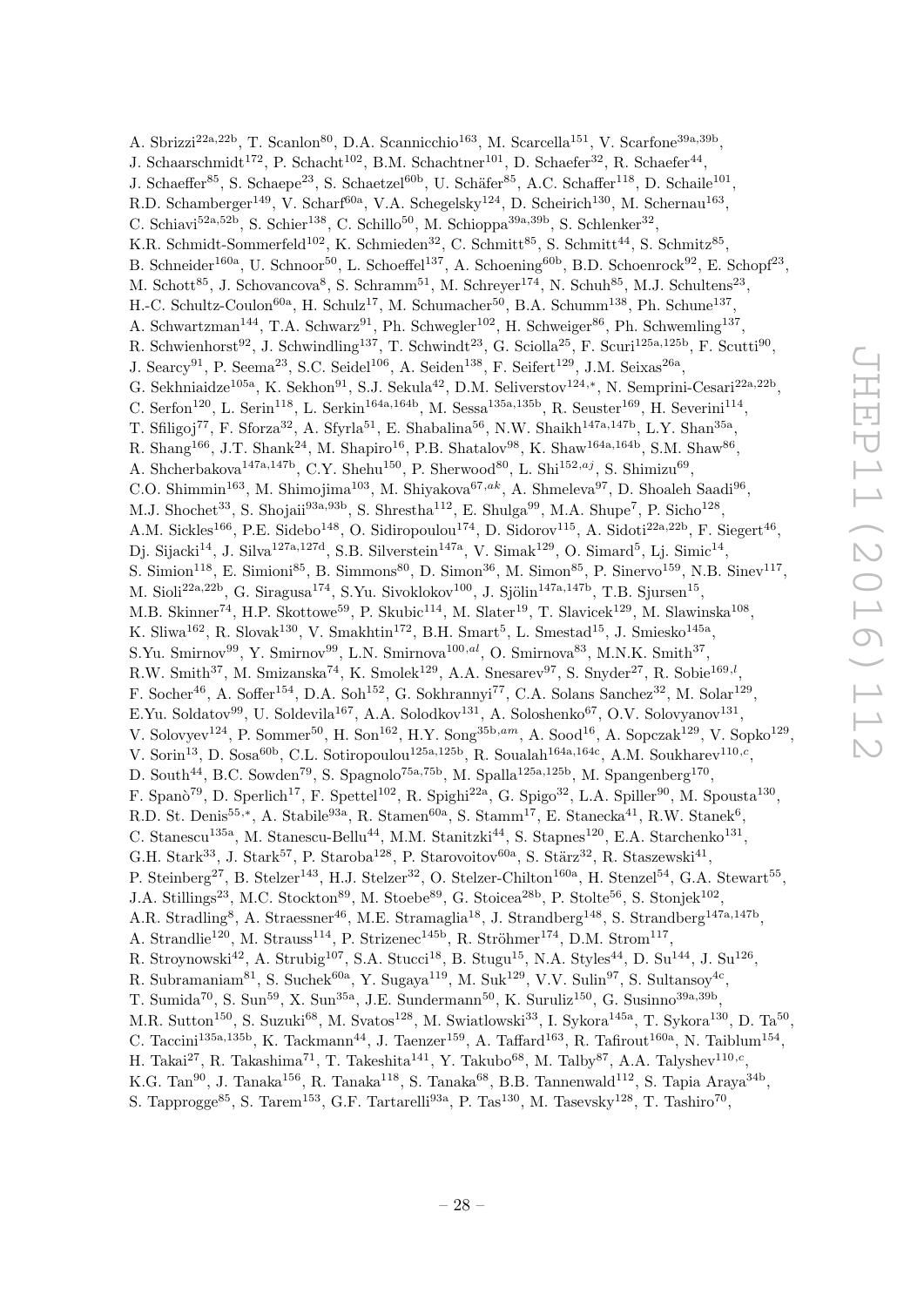E. Tassi<sup>39a,39b</sup>, A. Tavares Delgado<sup>127a,127b</sup>, Y. Tayalati<sup>136d</sup>, A.C. Taylor<sup>106</sup>, G.N. Taylor<sup>90</sup>, P.T.E. Taylor<sup>90</sup>, W. Taylor<sup>160b</sup>, F.A. Teischinger<sup>32</sup>, P. Teixeira-Dias<sup>79</sup>, K.K. Temming<sup>50</sup>, D. Temple<sup>143</sup>, H. Ten Kate<sup>32</sup>, P.K. Teng<sup>152</sup>, J.J. Teoh<sup>119</sup>, F. Tepel<sup>175</sup>, S. Terada<sup>68</sup>, K. Terashi<sup>156</sup>, J. Terron<sup>84</sup>, S. Terzo<sup>102</sup>, M. Testa<sup>49</sup>, R.J. Teuscher<sup>159,*l*</sup>, T. Theveneaux-Pelzer<sup>87</sup>, J.P. Thomas<sup>19</sup>, J. Thomas-Wilsker<sup>79</sup>, E.N. Thompson<sup>37</sup>, P.D. Thompson<sup>19</sup>, A.S. Thompson<sup>55</sup>, L.A. Thomsen<sup>176</sup>, E. Thomson<sup>123</sup>, M. Thomson<sup>30</sup>, M.J. Tibbetts<sup>16</sup>, R.E. Ticse Torres<sup>87</sup>, V.O. Tikhomirov<sup>97,*an*</sup>, Yu.A. Tikhonov<sup>110,c</sup>, S. Timoshenko<sup>99</sup>, P. Tipton<sup>176</sup>, S. Tisserant<sup>87</sup>, K. Todome<sup>158</sup>, T. Todorov<sup>5,\*</sup>, S. Todorova-Nova<sup>130</sup>, J. Tojo<sup>72</sup>, S. Tokár<sup>145a</sup>, K. Tokushuku<sup>68</sup>, E. Tolley<sup>59</sup>, L. Tomlinson<sup>86</sup>, M. Tomoto<sup>104</sup>, L. Tompkins<sup>144,ao</sup>, K. Toms<sup>106</sup>, B. Tong<sup>59</sup>, E. Torrence<sup>117</sup>, H. Torres<sup>143</sup>, E. Torró Pastor<sup>139</sup>, J. Toth<sup>87,ap</sup>, F. Touchard<sup>87</sup>, D.R. Tovey<sup>140</sup>, T. Trefzger<sup>174</sup>, A. Tricoli<sup>27</sup>, I.M. Trigger<sup>160a</sup>, S. Trincaz-Duvoid<sup>82</sup>, M.F. Tripiana<sup>13</sup>, W. Trischuk<sup>159</sup>, B. Trocmé<sup>57</sup>, A. Trofymov<sup>44</sup>, C. Troncon<sup>93a</sup>, M. Trottier-McDonald<sup>16</sup>, M. Trovatelli<sup>169</sup>, L. Truong<sup>164a,164c</sup>, M. Trzebinski<sup>41</sup>, A. Trzupek<sup>41</sup>, J.C-L. Tseng<sup>121</sup>, P.V. Tsiareshka<sup>94</sup>, G. Tsipolitis<sup>10</sup>, N. Tsirintanis<sup>9</sup>, S. Tsiskaridze<sup>13</sup>, V. Tsiskaridze<sup>50</sup>, E.G. Tskhadadze<sup>53a</sup>, K.M. Tsui<sup>62a</sup>, I.I. Tsukerman<sup>98</sup>, V. Tsulaia<sup>16</sup>, S. Tsuno<sup>68</sup>, D. Tsybychev<sup>149</sup>, A. Tudorache<sup>28b</sup>, V. Tudorache<sup>28b</sup>, A.N. Tuna<sup>59</sup>, S.A. Tupputi<sup>22a,22b</sup>, S. Turchikhin<sup>100,al</sup>, D. Turecek<sup>129</sup>, D. Turgeman<sup>172</sup>, R. Turra<sup>93a,93b</sup>, A.J. Turvey<sup>42</sup>, P.M. Tuts<sup>37</sup>, M. Tyndel<sup>132</sup>, G. Ucchielli<sup>22a,22b</sup>, I. Ueda<sup>156</sup>, R. Ueno<sup>31</sup>, M. Ughetto<sup>147a,147b</sup>, F. Ukegawa<sup>161</sup>, G. Unal<sup>32</sup>, A. Undrus<sup>27</sup>, G. Unel<sup>163</sup>, F.C. Ungaro<sup>90</sup>, Y. Unno<sup>68</sup>, C. Unverdorben<sup>101</sup>, J. Urban<sup>145b</sup>, P. Urquijo<sup>90</sup>, P. Urrejola<sup>85</sup>, G. Usai<sup>8</sup>, A. Usanova<sup>64</sup>, L. Vacavant<sup>87</sup>, V. Vacek<sup>129</sup>, B. Vachon<sup>89</sup>, C. Valderanis<sup>101</sup>, E. Valdes Santurio<sup>147a,147b</sup>, N. Valencic<sup>108</sup>, S. Valentinetti<sup>22a,22b</sup>, A. Valero<sup>167</sup>, L. Valery<sup>13</sup>, S. Valkar<sup>130</sup>, S. Vallecorsa<sup>51</sup>, J.A. Valls Ferrer<sup>167</sup>, W. Van Den Wollenberg<sup>108</sup>, P.C. Van Der Deijl<sup>108</sup>, R. van der Geer<sup>108</sup>, H. van der Graaf<sup>108</sup>, N. van Eldik<sup>153</sup>, P. van Gemmeren<sup>6</sup>, J. Van Nieuwkoop<sup>143</sup>, I. van Vulpen<sup>108</sup>, M.C. van Woerden<sup>32</sup>, M. Vanadia<sup>133a,133b</sup>, W. Vandelli<sup>32</sup>, R. Vanguri<sup>123</sup>, A. Vaniachine<sup>6</sup>, P. Vankov<sup>108</sup>, G. Vardanyan<sup>177</sup>, R. Vari<sup>133a</sup>, E.W. Varnes<sup>7</sup>, C. Varni<sup>52a,52b</sup>, T. Varol<sup>42</sup>, D. Varouchas<sup>82</sup>, A. Vartapetian<sup>8</sup>, K.E. Varvell<sup>151</sup>, J.G. Vasquez<sup>176</sup>, F. Vazeille<sup>36</sup>, T. Vazquez Schroeder<sup>89</sup>, J. Veatch<sup>56</sup>, L.M. Veloce<sup>159</sup>, F. Veloso<sup>127a,127c</sup>, S. Veneziano<sup>133a</sup>, A. Ventura<sup>75a,75b</sup>, M. Venturi<sup>169</sup>, N. Venturi<sup>159</sup>, A. Venturini<sup>25</sup>, V. Vercesi<sup>122a</sup>, M. Verducci<sup>133a,133b</sup>, W. Verkerke<sup>108</sup>, J.C. Vermeulen<sup>108</sup>, A. Vest<sup>46,aq</sup>, M.C. Vetterli<sup>143,d</sup>, O. Viazlo<sup>83</sup>, I. Vichou<sup>166</sup>, T. Vickey<sup>140</sup>, O.E. Vickey Boeriu<sup>140</sup>, G.H.A. Viehhauser<sup>121</sup>, S. Viel<sup>16</sup>, L. Vigani<sup>121</sup>, R. Vigne<sup>64</sup>, M. Villa<sup>22a,22b</sup>, M. Villaplana Perez<sup>93a,93b</sup>, E. Vilucchi<sup>49</sup>, M.G. Vincter<sup>31</sup>, V.B. Vinogradov<sup>67</sup>, C. Vittori<sup>22a,22b</sup>, I. Vivarelli<sup>150</sup>, S. Vlachos<sup>10</sup>, M. Vlasak<sup>129</sup>, M. Vogel<sup>175</sup>, P. Vokac<sup>129</sup>, G. Volpi<sup>125a,125b</sup>, M. Volpi<sup>90</sup>, H. von der Schmitt<sup>102</sup>, E. von Toerne<sup>23</sup>, V. Vorobel<sup>130</sup>, K. Vorobev<sup>99</sup>, M. Vos<sup>167</sup>, R. Voss<sup>32</sup>, J.H. Vossebeld<sup>76</sup>, N. Vranjes<sup>14</sup>, M. Vranjes Milosavljevic<sup>14</sup>, V. Vrba<sup>128</sup>, M. Vreeswijk<sup>108</sup>, R. Vuillermet<sup>32</sup>, I. Vukotic<sup>33</sup>, Z. Vykydal<sup>129</sup>, P. Wagner<sup>23</sup>, W. Wagner<sup>175</sup>, H. Wahlberg<sup>73</sup>, S. Wahrmund<sup>46</sup>, J. Wakabayashi<sup>104</sup>, J. Walder<sup>74</sup>, R. Walker<sup>101</sup>, W. Walkowiak<sup>142</sup>, V. Wallangen<sup>147a,147b</sup>, C. Wang<sup>35c</sup>, C. Wang<sup>35d,87</sup>, F. Wang<sup>173</sup>, H. Wang<sup>16</sup>, H. Wang<sup>42</sup>, J. Wang<sup>44</sup>, J. Wang<sup>151</sup>, K. Wang<sup>89</sup>, R. Wang<sup>6</sup>, S.M. Wang<sup>152</sup>, T. Wang<sup>23</sup>, T. Wang<sup>37</sup>, W. Wang<sup>35b</sup>, X. Wang<sup>176</sup>, C. Wanotayaroj<sup>117</sup>, A. Warburton<sup>89</sup>, C.P. Ward<sup>30</sup>, D.R. Wardrope<sup>80</sup>, A. Washbrook<sup>48</sup>, P.M. Watkins<sup>19</sup>, A.T. Watson<sup>19</sup>, M.F. Watson<sup>19</sup>, G. Watts<sup>139</sup>, S. Watts<sup>86</sup>, B.M. Waugh<sup>80</sup>, S. Webb<sup>85</sup>, M.S. Weber<sup>18</sup>, S.W. Weber<sup>174</sup>, J.S. Webster<sup>6</sup>, A.R. Weidberg<sup>121</sup>, B. Weinert<sup>63</sup>, J. Weingarten<sup>56</sup>, C. Weiser<sup>50</sup>, H. Weits<sup>108</sup>, P.S. Wells<sup>32</sup>, T. Wenaus<sup>27</sup>, T. Wengler<sup>32</sup>, S. Wenig<sup>32</sup>, N. Wermes<sup>23</sup>, M. Werner<sup>50</sup>, P. Werner<sup>32</sup>, M. Wessels<sup>60a</sup>, J. Wetter<sup>162</sup>, K. Whalen<sup>117</sup>, N.L. Whallon<sup>139</sup>, A.M. Wharton<sup>74</sup>, A. White<sup>8</sup>, M.J. White<sup>1</sup>, R. White<sup>34b</sup>, D. Whiteson<sup>163</sup>, F.J. Wickens<sup>132</sup>, W. Wiedenmann<sup>173</sup>, M. Wielers<sup>132</sup>, P. Wienemann<sup>23</sup>, C. Wiglesworth<sup>38</sup>,

- L.A.M. Wiik-Fuchs<sup>23</sup>, A. Wildauer<sup>102</sup>, F. Wilk<sup>86</sup>, H.G. Wilkens<sup>32</sup>, H.H. Williams<sup>123</sup>,
- S. Williams<sup>108</sup>, C. Willis<sup>92</sup>, S. Willocq<sup>88</sup>, J.A. Wilson<sup>19</sup>, I. Wingerter-Seez<sup>5</sup>, F. Winklmeier<sup>117</sup>,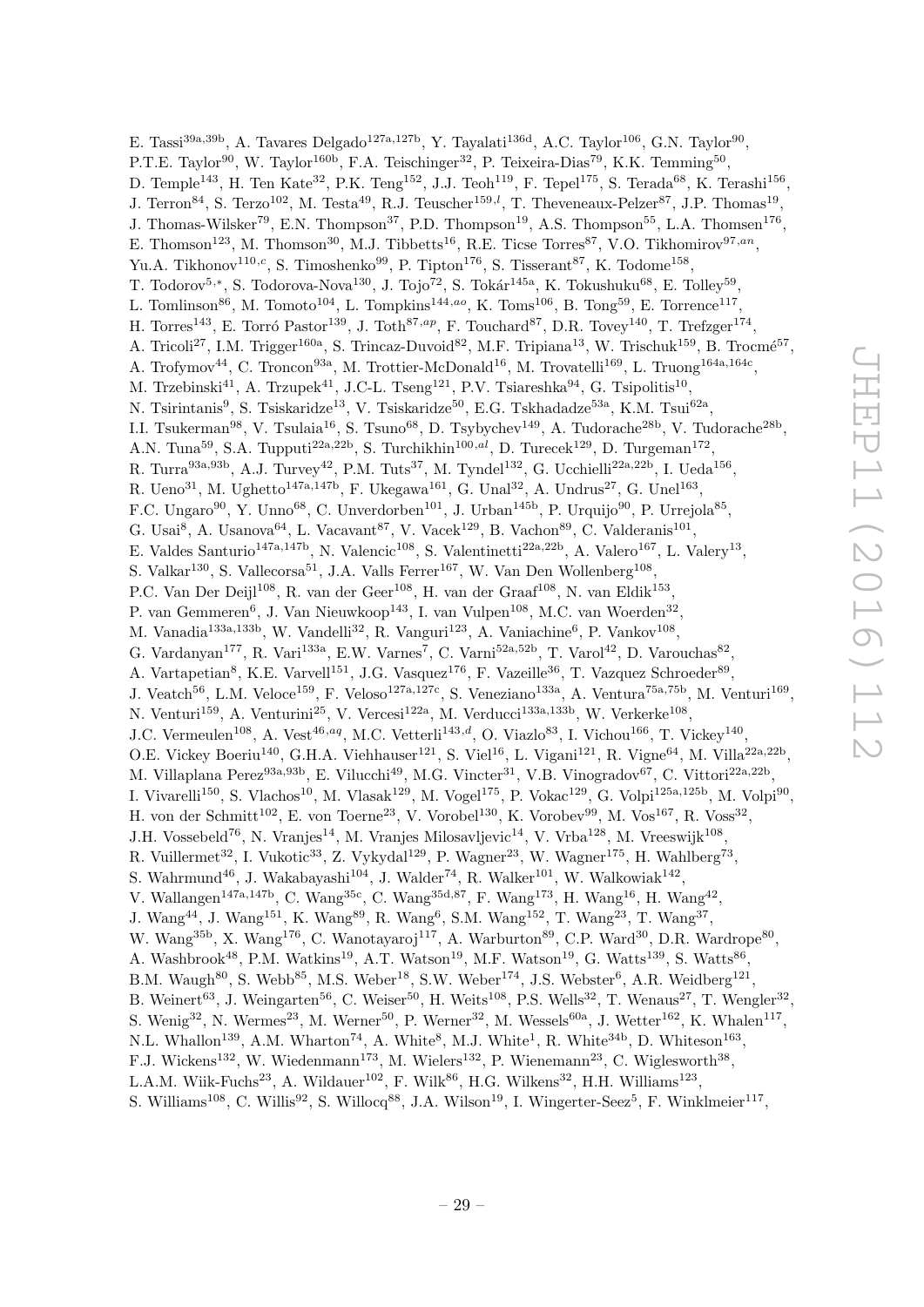O.J. Winston<sup>150</sup>, B.T. Winter<sup>23</sup>, M. Wittgen<sup>144</sup>, J. Wittkowski<sup>101</sup>, S.J. Wollstadt<sup>85</sup>, M.W. Wolter<sup>41</sup>, H. Wolters<sup>127a,127c</sup>, B.K. Wosiek<sup>41</sup>, J. Wotschack<sup>32</sup>, M.J. Woudstra<sup>86</sup>, K.W. Wozniak $^{41}$ , M. Wu $^{57}$ , M. Wu $^{33}$ , S.L. Wu $^{173}$ , X. Wu $^{51}$ , Y. Wu $^{91}$ , T.R. Wyatt $^{86}$ , B.M. Wynne<sup>48</sup>, S. Xella<sup>38</sup>, D. Xu<sup>35a</sup>, L. Xu<sup>27</sup>, B. Yabsley<sup>151</sup>, S. Yacoob<sup>146a</sup>, R. Yakabe<sup>69</sup>, D. Yamaguchi<sup>158</sup>, Y. Yamaguchi<sup>119</sup>, A. Yamamoto<sup>68</sup>, S. Yamamoto<sup>156</sup>, T. Yamanaka<sup>156</sup>, K. Yamauchi<sup>104</sup>, Y. Yamazaki<sup>69</sup>, Z. Yan<sup>24</sup>, H. Yang<sup>35e</sup>, H. Yang<sup>173</sup>, Y. Yang<sup>152</sup>, Z. Yang<sup>15</sup>, W-M. Yao<sup>16</sup>, Y.C. Yap<sup>82</sup>, Y. Yasu<sup>68</sup>, E. Yatsenko<sup>5</sup>, K.H. Yau Wong<sup>23</sup>, J. Ye<sup>42</sup>, S. Ye<sup>27</sup>, I. Yeletskikh<sup>67</sup>, A.L. Yen<sup>59</sup>, E. Yildirim<sup>85</sup>, K. Yorita<sup>171</sup>, R. Yoshida<sup>6</sup>, K. Yoshihara<sup>123</sup>, C. Young<sup>144</sup>, C.J.S. Young<sup>32</sup>, S. Youssef<sup>24</sup>, D.R. Yu<sup>16</sup>, J. Yu<sup>8</sup>, J.M. Yu<sup>91</sup>, J. Yu<sup>66</sup>, L. Yuan<sup>69</sup>, S.P.Y. Yuen<sup>23</sup>, I. Yusuff<sup>30,ar</sup>, B. Zabinski<sup>41</sup>, R. Zaidan<sup>35d</sup>, A.M. Zaitsev<sup>131,ae</sup>, N. Zakharchuk<sup>44</sup>, J. Zalieckas<sup>15</sup>, A. Zaman<sup>149</sup>, S. Zambito<sup>59</sup>, L. Zanello<sup>133a,133b</sup>, D. Zanzi<sup>90</sup>, C. Zeitnitz<sup>175</sup>, M. Zeman<sup>129</sup>, A. Zemla<sup>40a</sup>, J.C. Zeng<sup>166</sup>, Q. Zeng<sup>144</sup>, K. Zengel<sup>25</sup>, O. Zenin<sup>131</sup>, T. Ženiš<sup>145a</sup>, D. Zerwas<sup>118</sup>, D. Zhang<sup>91</sup>, F. Zhang<sup>173</sup>, G. Zhang<sup>35b,am</sup>, H. Zhang<sup>35c</sup>, J. Zhang<sup>6</sup>, L. Zhang<sup>50</sup>, R. Zhang<sup>23</sup>, R. Zhang<sup>35b,as</sup>, X. Zhang<sup>35d</sup>, Z. Zhang<sup>118</sup>, X. Zhao<sup>42</sup>, Y. Zhao<sup>35d</sup>, Z. Zhao<sup>35b</sup>, A. Zhemchugov<sup>67</sup>, J. Zhong<sup>121</sup>, B. Zhou<sup>91</sup>, C. Zhou<sup>47</sup>, L. Zhou<sup>37</sup>, L. Zhou<sup>42</sup>, M. Zhou<sup>149</sup>, N. Zhou $^{35f}$ , C.G. Zhu $^{35d}$ , H. Zhu $^{35a}$ , J. Zhu $^{91}$ , Y. Zhu $^{35b}$ , X. Zhuang $^{35a}$ , K. Zhukov $^{97}$ , A. Zibell<sup>174</sup>, D. Zieminska<sup>63</sup>, N.I. Zimine<sup>67</sup>, C. Zimmermann<sup>85</sup>, S. Zimmermann<sup>50</sup>, Z. Zinonos<sup>56</sup>,

M. Zinser<sup>85</sup>, M. Ziolkowski<sup>142</sup>, L. Živković<sup>14</sup>, G. Zobernig<sup>173</sup>, A. Zoccoli<sup>22a,22b</sup>, M. zur Nedden<sup>17</sup>,

G. Zurzolo<sup>105a,105b</sup> and L. Zwalinski<sup>32</sup>

- <sup>1</sup> Department of Physics, University of Adelaide, Adelaide, Australia
- <sup>2</sup> Physics Department, SUNY Albany, Albany NY, United States of America
- <sup>3</sup> Department of Physics, University of Alberta, Edmonton AB, Canada
- <sup>4</sup> <sup>(a)</sup> Department of Physics, Ankara University, Ankara; <sup>(b)</sup> Istanbul Aydin University, Istanbul; <sup>(c)</sup> Division of Physics, TOBB University of Economics and Technology, Ankara, Turkey
- $5$  LAPP, CNRS/IN2P3 and Université Savoie Mont Blanc, Annecy-le-Vieux, France
- <sup>6</sup> High Energy Physics Division, Argonne National Laboratory, Argonne IL, United States of America
- <sup>7</sup> Department of Physics, University of Arizona, Tucson AZ, United States of America
- <sup>8</sup> Department of Physics, The University of Texas at Arlington, Arlington TX, United States of America
- <sup>9</sup> Physics Department, University of Athens, Athens, Greece
- $10$  Phusics Department. National Technical University of Athens, Zografou, Greece
- <sup>11</sup> Department of Physics, The University of Texas at Austin, Austin TX, United States of America
- <sup>12</sup> Institute of Physics, Azerbaijan Academy of Sciences, Baku, Azerbaijan
- <sup>13</sup> Institut de Física d'Altes Energies (IFAE), The Barcelona Institute of Science and Technology, Barcelona, Spain, Spain
- <sup>14</sup> Institute of Physics, University of Belgrade, Belgrade, Serbia
- <sup>15</sup> Department for Physics and Technology, University of Bergen, Bergen, Norway
- <sup>16</sup> Physics Division, Lawrence Berkeley National Laboratory and University of California, Berkeley CA, United States of America
- <sup>17</sup> Department of Physics, Humboldt University, Berlin, Germany
- <sup>18</sup> Albert Einstein Center for Fundamental Physics and Laboratory for High Energy Physics, University of Bern, Bern, Switzerland
- <sup>19</sup> School of Physics and Astronomy, University of Birmingham, Birmingham, United Kingdom
- $20$  (a) Department of Physics, Bogazici University, Istanbul; (b) Department of Physics Engineering, Gaziantep University, Gaziantep; <sup>(d)</sup> Istanbul Bilgi University, Faculty of Engineering and Natural Sciences, Istanbul, Turkey;  $^{(e)}$  Bahcesehir University, Faculty of Engineering and Natural Sciences, Istanbul, Turkey, Turkey
- $21$  Centro de Investigaciones, Universidad Antonio Narino, Bogota, Colombia
- <sup>22 (a)</sup> INFN Sezione di Bologna; <sup>(b)</sup> Dipartimento di Fisica e Astronomia, Università di Bologna, Bologna, Italy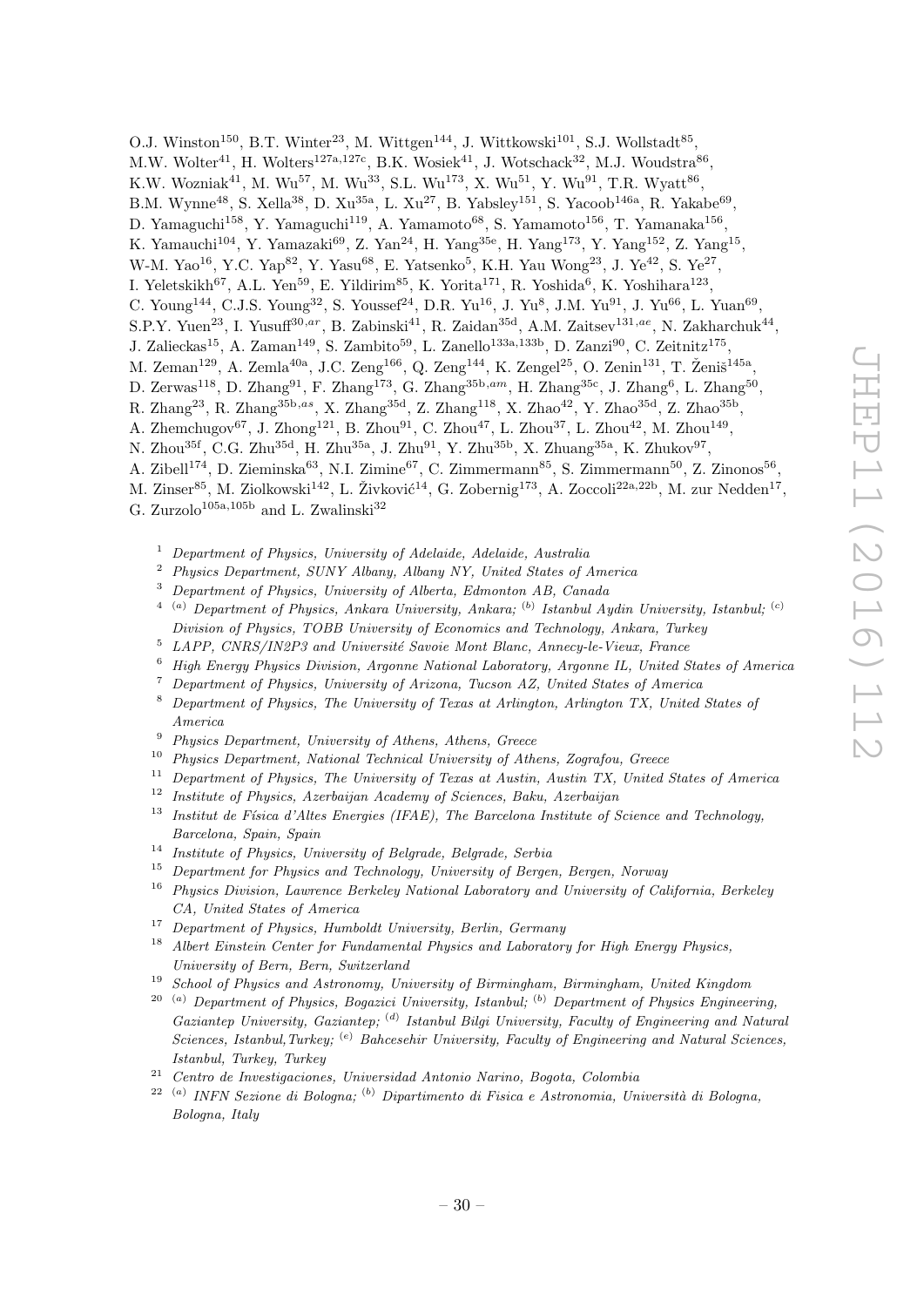- <sup>23</sup> Physikalisches Institut, University of Bonn, Bonn, Germany
- $24$  Department of Physics, Boston University, Boston MA, United States of America
- $25$  Department of Physics, Brandeis University, Waltham MA, United States of America
- <sup>26 (a)</sup> Universidade Federal do Rio De Janeiro COPPE/EE/IF, Rio de Janeiro; <sup>(b)</sup> Electrical Circuits Department, Federal University of Juiz de Fora (UFJF), Juiz de Fora;  $\binom{c}{r}$  Federal University of Sao Joao del Rei (UFSJ), Sao Joao del Rei; <sup>(d)</sup> Instituto de Fisica, Universidade de Sao Paulo, Sao Paulo, Brazil
- $27$  Physics Department, Brookhaven National Laboratory, Upton NY, United States of America
- $28$ <sup>(a)</sup> Transilvania University of Brasov, Brasov, Romania; <sup>(b)</sup> National Institute of Physics and Nuclear Engineering, Bucharest; <sup>(c)</sup> National Institute for Research and Development of Isotopic and Molecular Technologies, Physics Department, Cluj Napoca; <sup>(d)</sup> University Politehnica Bucharest, Bucharest;  $(e)$  West University in Timisoara, Timisoara, Romania
- $29$  Departamento de Física, Universidad de Buenos Aires, Buenos Aires, Argentina
- $30$  Cavendish Laboratory, University of Cambridge, Cambridge, United Kingdom<br> $31$  Department of Physics, Cambrian University, Ottowe ON, Canada
- <sup>31</sup> Department of Physics, Carleton University, Ottawa ON, Canada
- <sup>32</sup> CERN, Geneva, Switzerland
- <sup>33</sup> Enrico Fermi Institute, University of Chicago, Chicago IL, United States of America
- $34$ <sup>(a)</sup> Departamento de Física, Pontificia Universidad Católica de Chile, Santiago; <sup>(b)</sup> Departamento de Física, Universidad Técnica Federico Santa María, Valparaíso, Chile
- $35$ <sup>(a)</sup> Institute of High Energy Physics, Chinese Academy of Sciences, Beijing; <sup>(b)</sup> Department of Modern Physics, University of Science and Technology of China, Anhui; <sup>(c)</sup> Department of Physics, Nanjing University, Jiangsu; (d) School of Physics, Shandong University, Shandong; (e) Department of Physics and Astronomy, Shanghai Key Laboratory for Particle Physics and Cosmology, Shanghai Jiao Tong University, Shanghai; (also affiliated with  $PKU\text{-}CHEP$ ); (f) Physics Department, Tsinghua University, Beijing 100084, China
- $36$  Laboratoire de Physique Corpusculaire, Clermont Université and Université Blaise Pascal and CNRS/IN2P3, Clermont-Ferrand, France
- <sup>37</sup> Nevis Laboratory, Columbia University, Irvington NY, United States of America
- <sup>38</sup> Niels Bohr Institute, University of Copenhagen, Kobenhavn, Denmark
- <sup>39 (a)</sup> INFN Gruppo Collegato di Cosenza, Laboratori Nazionali di Frascati; <sup>(b)</sup> Dipartimento di Fisica, Università della Calabria, Rende, Italy
- $^{40}$  (a)  $AGH$  University of Science and Technology, Faculty of Physics and Applied Computer Science, Krakow; (b) Marian Smoluchowski Institute of Physics, Jagiellonian University, Krakow, Poland
- <sup>41</sup> Institute of Nuclear Physics Polish Academy of Sciences, Krakow, Poland
- <sup>42</sup> Physics Department, Southern Methodist University, Dallas TX, United States of America
- <sup>43</sup> Physics Department, University of Texas at Dallas, Richardson TX, United States of America
- <sup>44</sup> DESY, Hamburg and Zeuthen, Germany
- $45$  Institut für Experimentelle Physik IV, Technische Universität Dortmund, Dortmund, Germany
- $^{46}$  Institut für Kern- und Teilchenphysik, Technische Universität Dresden, Dresden, Germany
- <sup>47</sup> Department of Physics, Duke University, Durham NC, United States of America
- <sup>48</sup> SUPA School of Physics and Astronomy, University of Edinburgh, Edinburgh, United Kingdom<br><sup>49</sup> INEM Lehentari Nationali di Freesati, Freesati, Italy
- <sup>49</sup> INFN Laboratori Nazionali di Frascati, Frascati, Italy
- $50$  Fakultät für Mathematik und Physik, Albert-Ludwigs-Universität, Freiburg, Germany
- $51$  Section de Physique, Université de Genève, Geneva, Switzerland
- $52$ <sup>(a)</sup> INFN Sezione di Genova; <sup>(b)</sup> Dipartimento di Fisica, Università di Genova, Genova, Italy
- <sup>53</sup> (a) E. Andronikashvili Institute of Physics, Iv. Javakhishvili Tbilisi State University, Tbilisi; (b) High Energy Physics Institute, Tbilisi State University, Tbilisi, Georgia
- $^{\rm 54}$  II Physikalisches Institut, Justus-Liebig-Universität Giessen, Giessen, Germany
- <sup>55</sup> SUPA School of Physics and Astronomy, University of Glasgow, Glasgow, United Kingdom
- $56$  II Physikalisches Institut, Georg-August-Universität, Göttingen, Germany
- $57$  Laboratoire de Physique Subatomique et de Cosmologie, Université Grenoble-Alpes, CNRS/IN2P3, Grenoble, France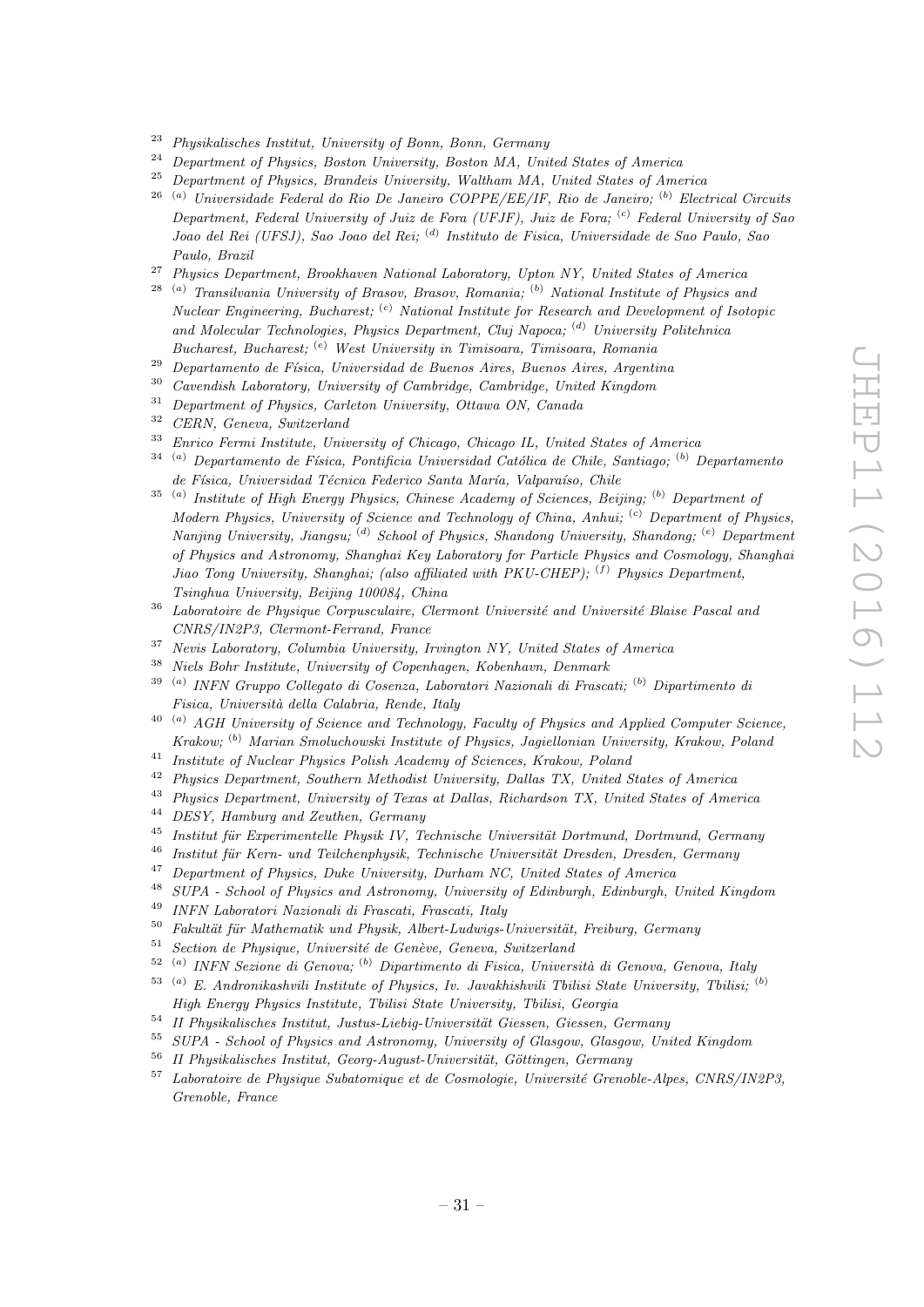- <sup>58</sup> Department of Physics, Hampton University, Hampton VA, United States of America
- <sup>59</sup> Laboratory for Particle Physics and Cosmology, Harvard University, Cambridge MA, United States of America
- $\overset{(a)}{\sim}$  Kirchhoff-Institut für Physik, Ruprecht-Karls-Universität Heidelberg, Heidelberg;  $\overset{(b)}{\sim}$  $Phusikalisches Institut, Runrecht-Karls-Universität Heidelberg, Heidelberg; <sup>(c)</sup> ZITI Institut für$ technische Informatik, Ruprecht-Karls-Universität Heidelberg, Mannheim, Germany
- <sup>61</sup> Faculty of Applied Information Science, Hiroshima Institute of Technology, Hiroshima, Japan
- $^{62}$  (a) Department of Physics, The Chinese University of Hong Kong, Shatin, N.T., Hong Kong; (b) Department of Physics, The University of Hong Kong, Hong Kong;  $(c)$  Department of Physics, The Hong Kong University of Science and Technology, Clear Water Bay, Kowloon, Hong Kong, China
- $^{63}$  Department of Physics, Indiana University, Bloomington IN, United States of America<br> $^{64}$  Institut film Actres and Teilshambusik Leonald Francesc University Innabush Austri
- Institut für Astro- und Teilchenphysik, Leopold-Franzens-Universität, Innsbruck, Austria
- <sup>65</sup> University of Iowa, Iowa City IA, United States of America
- <sup>66</sup> Department of Physics and Astronomy, Iowa State University, Ames IA, United States of America
- <sup>67</sup> Joint Institute for Nuclear Research, JINR Dubna, Dubna, Russia
- <sup>68</sup> KEK, High Energy Accelerator Research Organization, Tsukuba, Japan
- <sup>69</sup> Graduate School of Science, Kobe University, Kobe, Japan
- <sup>70</sup> Faculty of Science, Kyoto University, Kyoto, Japan<br> $^{71}$  Kyoto University of Education, Kyoto, Japan
- <sup>71</sup> Kyoto University of Education, Kyoto, Japan<sup>72</sup> Department of Physics Kyyoto, University F
- <sup>72</sup> Department of Physics, Kyushu University, Fukuoka, Japan
- $^{73}$  Instituto de Física La Plata, Universidad Nacional de La Plata and CONICET, La Plata, Argentina
- <sup>74</sup> Physics Department, Lancaster University, Lancaster, United Kingdom
- <sup>75 (a)</sup> INFN Sezione di Lecce; <sup>(b)</sup> Dipartimento di Matematica e Fisica, Università del Salento, Lecce, Italy
- <sup>76</sup> Oliver Lodge Laboratory, University of Liverpool, Liverpool, United Kingdom<br><sup>77</sup> Penerty and of Physics Jašef Stafan Institute and University of Livelians, L
- Department of Physics, Jožef Stefan Institute and University of Ljubljana, Ljubljana, Slovenia
- <sup>78</sup> School of Physics and Astronomy, Queen Mary University of London, London, United Kingdom
- <sup>79</sup> Department of Physics, Royal Holloway University of London, Surrey, United Kingdom
- <sup>80</sup> Department of Physics and Astronomy, University College London, London, United Kingdom
- <sup>81</sup> Louisiana Tech University, Ruston LA, United States of America
- $82$  Laboratoire de Physique Nucléaire et de Hautes Energies, UPMC and Université Paris-Diderot and CNRS/IN2P3, Paris, France
- <sup>83</sup> Fysiska institutionen, Lunds universitet, Lund, Sweden<br><sup>84</sup> Departmenta de Fisiae Teoriae C 15, Universided Aut
- <sup>84</sup> Departamento de Fisica Teorica C-15, Universidad Autonoma de Madrid, Madrid, Spain
- $85$  Institut für Physik, Universität Mainz, Mainz, Germany
- <sup>86</sup> School of Physics and Astronomy, University of Manchester, Manchester, United Kingdom
- $87$  CPPM, Aix-Marseille Université and CNRS/IN2P3, Marseille, France
- <sup>88</sup> Department of Physics, University of Massachusetts, Amherst MA, United States of America
- <sup>89</sup> Department of Physics, McGill University, Montreal QC, Canada
- <sup>90</sup> School of Physics, University of Melbourne, Victoria, Australia
- <sup>91</sup> Department of Physics, The University of Michigan, Ann Arbor MI, United States of America<br><sup>92</sup> Department of Physics and Astronomy, Michigan State University, East Lansing MI, United S
- <sup>92</sup> Department of Physics and Astronomy, Michigan State University, East Lansing MI, United States of America
- <sup>93 (a)</sup> INFN Sezione di Milano; <sup>(b)</sup> Dipartimento di Fisica, Università di Milano, Milano, Italy
- <sup>94</sup> B.I. Stepanov Institute of Physics, National Academy of Sciences of Belarus, Minsk, Republic of Belarus
- <sup>95</sup> National Scientific and Educational Centre for Particle and High Energy Physics, Minsk, Republic of Belarus
- <sup>96</sup> Group of Particle Physics, University of Montreal, Montreal QC, Canada
- $97$  P.N. Lebedev Physical Institute of the Russian Academy of Sciences, Moscow, Russia
- <sup>98</sup> Institute for Theoretical and Experimental Physics (ITEP), Moscow, Russia
- <sup>99</sup> National Research Nuclear University MEPhI, Moscow, Russia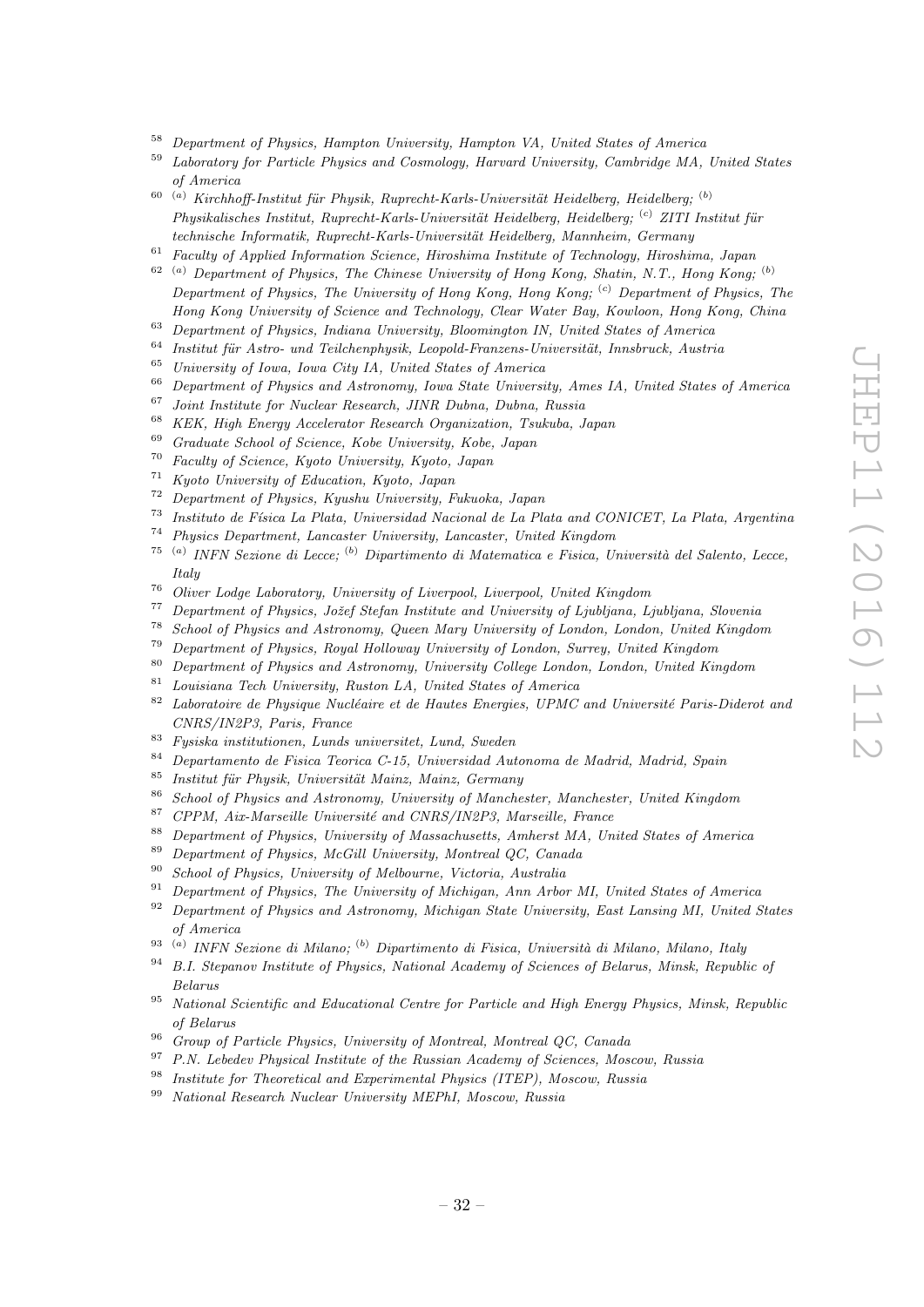- <sup>100</sup> D.V. Skobeltsyn Institute of Nuclear Physics, M.V. Lomonosov Moscow State University, Moscow, Russia
- $101$  Fakultät für Physik, Ludwig-Maximilians-Universität München, München, Germany
- $102$  Max-Planck-Institut für Physik (Werner-Heisenberg-Institut), München, Germany
- <sup>103</sup> Nagasaki Institute of Applied Science, Nagasaki, Japan
- <sup>104</sup> Graduate School of Science and Kobayashi-Maskawa Institute, Nagoya University, Nagoya, Japan<br><sup>105</sup> (a) IMEN Serience di Napolis <sup>(b)</sup> Dipertimenta di Fisice, Università di Napoli, Napoli, Italia
- <sup>105 (a)</sup> INFN Sezione di Napoli; <sup>(b)</sup> Dipartimento di Fisica, Università di Napoli, Napoli, Italy
- <sup>106</sup> Department of Physics and Astronomy, University of New Mexico, Albuquerque NM, United States of America
- $107$  Institute for Mathematics, Astrophysics and Particle Physics, Radboud University Nijmegen/Nikhef, Nijmegen, Netherlands
- <sup>108</sup> Nikhef National Institute for Subatomic Physics and University of Amsterdam, Amsterdam, Netherlands
- <sup>109</sup> Department of Physics, Northern Illinois University, DeKalb IL, United States of America
- <sup>110</sup> Budker Institute of Nuclear Physics, SB RAS, Novosibirsk, Russia
- <sup>111</sup> Department of Physics, New York University, New York NY, United States of America
- <sup>112</sup> Ohio State University, Columbus OH, United States of America
- <sup>113</sup> Faculty of Science, Okayama University, Okayama, Japan
- <sup>114</sup> Homer L. Dodge Department of Physics and Astronomy, University of Oklahoma, Norman OK, United States of America
- <sup>115</sup> Department of Physics, Oklahoma State University, Stillwater OK, United States of America
- <sup>116</sup> Palacký University, RCPTM, Olomouc, Czech Republic
- <sup>117</sup> Center for High Energy Physics, University of Oregon, Eugene OR, United States of America
- <sup>118</sup> LAL, Univ. Paris-Sud, CNRS/IN2P3, Université Paris-Saclay, Orsay, France
- <sup>119</sup> Graduate School of Science, Osaka University, Osaka, Japan<br><sup>120</sup> Department of Physics University of Oslo, Oslo, Namuru
- Department of Physics, University of Oslo, Oslo, Norway
- <sup>121</sup> Department of Physics, Oxford University, Oxford, United Kingdom
- $122$ <sup>(a)</sup> INFN Sezione di Pavia; <sup>(b)</sup> Dipartimento di Fisica, Università di Pavia, Pavia, Italy
- <sup>123</sup> Department of Physics, University of Pennsylvania, Philadelphia PA, United States of America <sup>124</sup> National Research Centre "Kurchatov Institute" B.P.Konstantinov Petersburg Nuclear Physics
- Institute, St. Petersburg, Russia <sup>125 (a)</sup> INFN Sezione di Pisa; <sup>(b)</sup> Dipartimento di Fisica E. Fermi, Università di Pisa, Pisa, Italy
- <sup>126</sup> Department of Physics and Astronomy, University of Pittsburgh, Pittsburgh PA, United States of America
- <sup>127 (a)</sup> Laboratório de Instrumentação e Física Experimental de Partículas LIP, Lisboa; <sup>(b)</sup> Faculdade de Ciências, Universidade de Lisboa, Lisboa; <sup>(c)</sup> Department of Physics, University of Coimbra, Coimbra; <sup>(d)</sup> Centro de Física Nuclear da Universidade de Lisboa, Lisboa; <sup>(e)</sup> Departamento de Fisica, Universidade do Minho, Braga;  $^{(f)}$  Departamento de Fisica Teorica y del Cosmos and  $CAFPE$ , Universidad de Granada, Granada (Spain); <sup>(g)</sup> Dep Fisica and CEFITEC of Faculdade de Ciencias e Tecnologia, Universidade Nova de Lisboa, Caparica, Portugal
- <sup>128</sup> Institute of Physics, Academy of Sciences of the Czech Republic, Praha, Czech Republic<br><sup>129</sup> Check Technical University in Prague, Praha, Creek Republic
- <sup>129</sup> Czech Technical University in Prague, Praha, Czech Republic
- <sup>130</sup> Faculty of Mathematics and Physics, Charles University in Prague, Praha, Czech Republic
- <sup>131</sup> State Research Center Institute for High Energy Physics (Protvino), NRC KI, Russia<br><sup>132</sup> Pertials Physics Department, Putherford Appleton Leharatony, Didact, United Kingdo
- <sup>132</sup> Particle Physics Department, Rutherford Appleton Laboratory, Didcot, United Kingdom
- <sup>133 (a)</sup> INFN Sezione di Roma; <sup>(b)</sup> Dipartimento di Fisica, Sapienza Università di Roma, Roma, Italy
- $134$ <sup>(a)</sup> INFN Sezione di Roma Tor Vergata; <sup>(b)</sup> Dipartimento di Fisica, Università di Roma Tor Vergata, Roma, Italy
- <sup>135 (a)</sup> INFN Sezione di Roma Tre; <sup>(b)</sup> Dipartimento di Matematica e Fisica, Università Roma Tre, Roma, Italy
- $136$ <sup>(a)</sup> Faculté des Sciences Ain Chock, Réseau Universitaire de Physique des Hautes Energies -Université Hassan II, Casablanca;  $^{(b)}$  Centre National de l'Energie des Sciences Techniques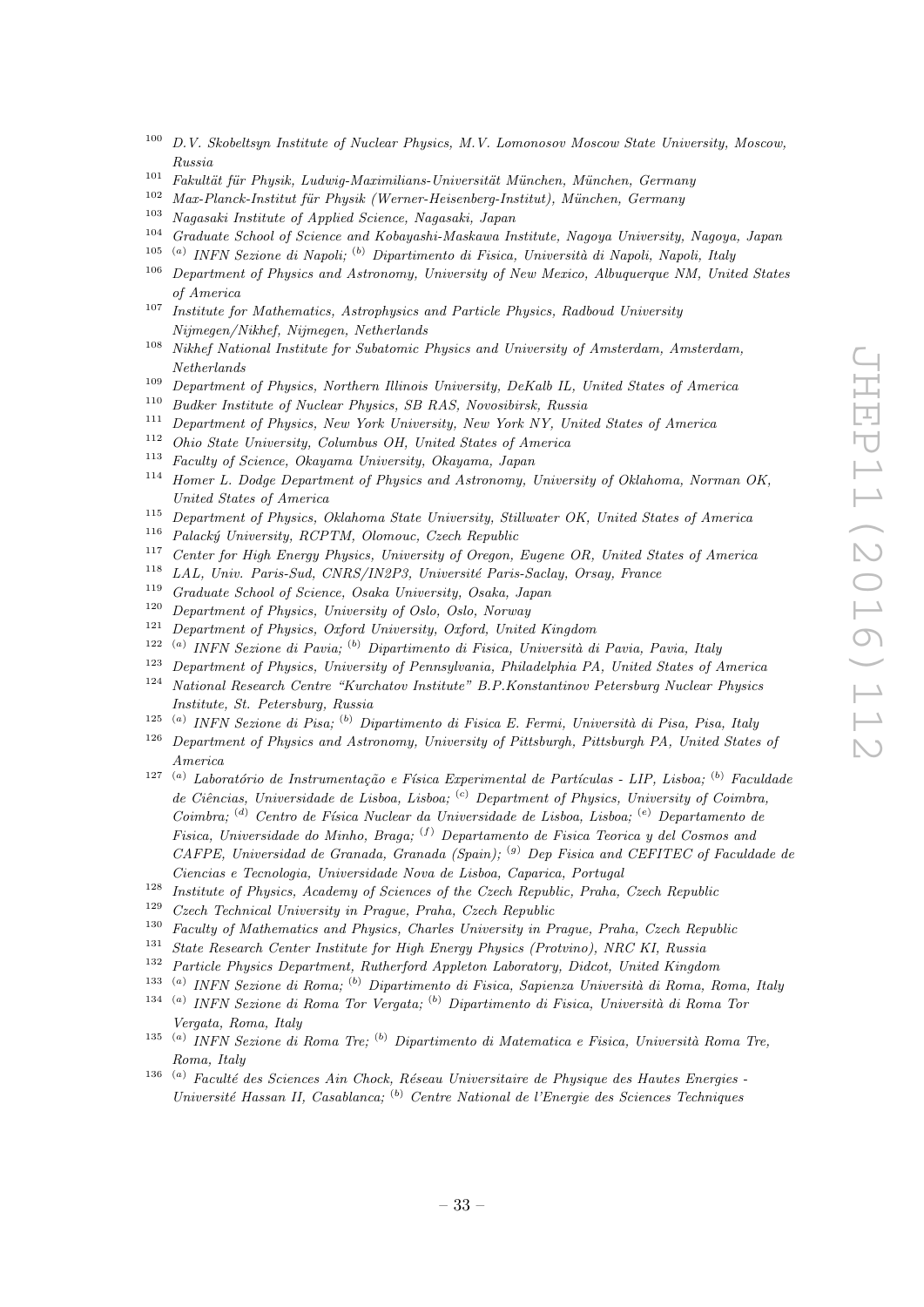$Nucleaires, Rabat; {}^{(c)}$  Faculté des Sciences Semlalia, Université Cadi Ayyad, LPHEA-Marrakech; (d) Faculté des Sciences, Université Mohamed Premier and LPTPM, Oujda;  $(e)$  Faculté des sciences, Université Mohammed V, Rabat, Morocco

- <sup>137</sup> DSM/IRFU (Institut de Recherches sur les Lois Fondamentales de l'Univers), CEA Saclay (Commissariat `a l'Energie Atomique et aux Energies Alternatives), Gif-sur-Yvette, France
- <sup>138</sup> Santa Cruz Institute for Particle Physics, University of California Santa Cruz, Santa Cruz CA, United States of America
- <sup>139</sup> Department of Physics, University of Washington, Seattle WA, United States of America
- <sup>140</sup> Department of Physics and Astronomy, University of Sheffield, Sheffield, United Kingdom
- <sup>141</sup> Department of Physics, Shinshu University, Nagano, Japan
- <sup>142</sup> Fachbereich Physik, Universität Siegen, Siegen, Germany<br><sup>143</sup> Densetreert of Physics, Simon Freese University, Pyrrol
- <sup>143</sup> Department of Physics, Simon Fraser University, Burnaby BC, Canada
- <sup>144</sup> SLAC National Accelerator Laboratory, Stanford CA, United States of America
- <sup>145</sup> <sup>(a)</sup> Faculty of Mathematics, Physics & Informatics, Comenius University, Bratislava; <sup>(b)</sup> Department of Subnuclear Physics, Institute of Experimental Physics of the Slovak Academy of Sciences, Kosice, Slovak Republic
- $146$  (a) Department of Physics, University of Cape Town, Cape Town; <sup>(b)</sup> Department of Physics, University of Johannesburg, Johannesburg; <sup>(c)</sup> School of Physics, University of the Witwatersrand, Johannesburg, South Africa
- <sup>147 (a)</sup> Department of Physics, Stockholm University; <sup>(b)</sup> The Oskar Klein Centre, Stockholm, Sweden<br><sup>148</sup> Physics Department, Boyal Institute of Technology, Stockholm, Sweden
- <sup>148</sup> Physics Department, Royal Institute of Technology, Stockholm, Sweden
- <sup>149</sup> Departments of Physics & Astronomy and Chemistry, Stony Brook University, Stony Brook NY, United States of America
- <sup>150</sup> Department of Physics and Astronomy, University of Sussex, Brighton, United Kingdom<br><sup>151</sup> Seheal of Physics University of Sudam, Sudam, Australia
- <sup>151</sup> School of Physics, University of Sydney, Sydney, Australia<br><sup>152</sup> Institute of Physics, Academia Sinics, Tringi, Trium
- <sup>152</sup> Institute of Physics, Academia Sinica, Taipei, Taiwan
- <sup>153</sup> Department of Physics, Technion: Israel Institute of Technology, Haifa, Israel
- <sup>154</sup> Raymond and Beverly Sackler School of Physics and Astronomy, Tel Aviv University, Tel Aviv, Israel
- <sup>155</sup> Department of Physics, Aristotle University of Thessaloniki, Thessaloniki, Greece
- <sup>156</sup> International Center for Elementary Particle Physics and Department of Physics, The University of Tokyo, Tokyo, Japan
- <sup>157</sup> Graduate School of Science and Technology, Tokyo Metropolitan University, Tokyo, Japan<br><sup>158</sup> Department of Physics, Takyo Institute of Technology, Tokyo, Japan
- <sup>158</sup> Department of Physics, Tokyo Institute of Technology, Tokyo, Japan
- <sup>159</sup> Department of Physics, University of Toronto, Toronto ON, Canada
- <sup>160</sup> (a) TRIUMF, Vancouver BC; <sup>(b)</sup> Department of Physics and Astronomy, York University, Toronto ON, Canada
- <sup>161</sup> Faculty of Pure and Applied Sciences, and Center for Integrated Research in Fundamental Science and Engineering, University of Tsukuba, Tsukuba, Japan
- <sup>162</sup> Department of Physics and Astronomy, Tufts University, Medford MA, United States of America
- <sup>163</sup> Department of Physics and Astronomy, University of California Irvine, Irvine CA, United States of America
- <sup>164 (a)</sup> INFN Gruppo Collegato di Udine, Sezione di Trieste, Udine; <sup>(b)</sup> ICTP, Trieste; <sup>(c)</sup> Dipartimento di Chimica, Fisica e Ambiente, Università di Udine, Udine, Italy
- 
- <sup>165</sup> Department of Physics and Astronomy, University of Uppsala, Uppsala, Sweden<br><sup>166</sup> Department of Physics Hairpenty of Hingie Habens H. Upited States of Ameri <sup>166</sup> Department of Physics, University of Illinois, Urbana IL, United States of America
- <sup>167</sup> Instituto de Fisica Corpuscular (IFIC) and Departamento de Fisica Atomica, Molecular y Nuclear and Departamento de Ingeniería Electrónica and Instituto de Microelectrónica de Barcelona (IMB-CNM), University of Valencia and CSIC, Valencia, Spain
- <sup>168</sup> Department of Physics, University of British Columbia, Vancouver BC, Canada
- <sup>169</sup> Department of Physics and Astronomy, University of Victoria, Victoria BC, Canada
- <sup>170</sup> Department of Physics, University of Warwick, Coventry, United Kingdom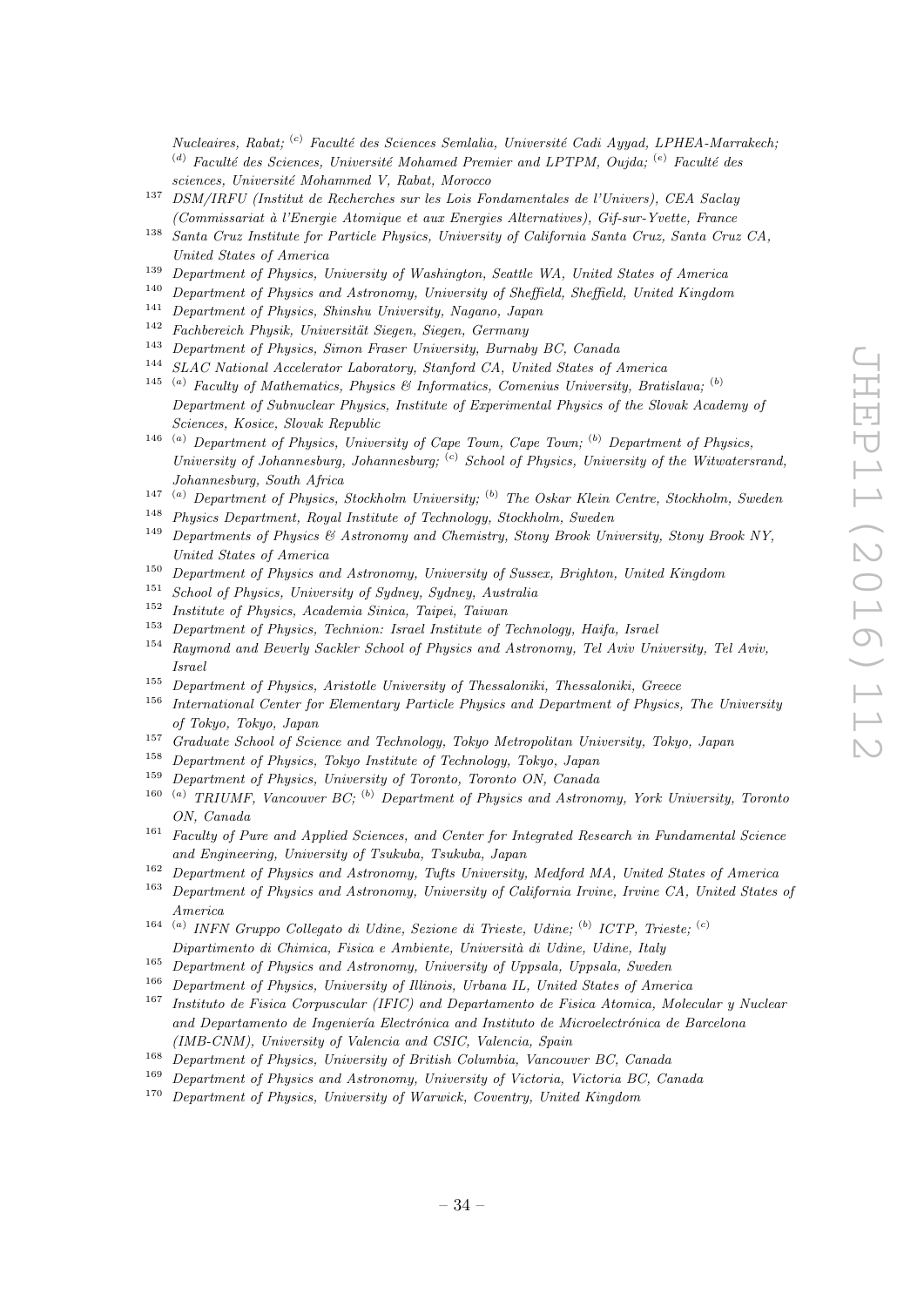- <sup>171</sup> Waseda University, Tokyo, Japan
- <sup>172</sup> Department of Particle Physics, The Weizmann Institute of Science, Rehovot, Israel
- <sup>173</sup> Department of Physics, University of Wisconsin, Madison WI, United States of America
- $174$  Fakultät für Physik und Astronomie, Julius-Maximilians-Universität, Würzburg, Germany
- $175$  Fakultät für Mathematik und Naturwissenschaften, Fachgruppe Physik, Bergische Universität Wuppertal, Wuppertal, Germany
- <sup>176</sup> Department of Physics, Yale University, New Haven CT, United States of America
- <sup>177</sup> Yerevan Physics Institute, Yerevan, Armenia<br><sup>178</sup> Centra de Calcul de l'Institut National de Ph
- Centre de Calcul de l'Institut National de Physique Nucléaire et de Physique des Particules (IN2P3), Villeurbanne, France
- <sup>a</sup> Also at Department of Physics, King's College London, London, United Kingdom
- $b$  Also at Institute of Physics, Azerbaijan Academy of Sciences, Baku, Azerbaijan
- <sup>c</sup> Also at Novosibirsk State University, Novosibirsk, Russia
- <sup>d</sup> Also at TRIUMF, Vancouver BC, Canada
- <sup>e</sup> Also at Department of Physics & Astronomy, University of Louisville, Louisville, KY, United States of America
- $f$  Also at Department of Physics, California State University, Fresno CA, United States of America
- <sup>g</sup> Also at Department of Physics, University of Fribourg, Fribourg, Switzerland
- <sup>h</sup> Also at Departament de Fisica de la Universitat Autonoma de Barcelona, Barcelona, Spain
- <sup>i</sup> Also at Departamento de Fisica e Astronomia, Faculdade de Ciencias, Universidade do Porto, Portugal
- <sup>j</sup> Also at Tomsk State University, Tomsk, Russia
- <sup>k</sup> Also at Universita di Napoli Parthenope, Napoli, Italy
- <sup>l</sup> Also at Institute of Particle Physics (IPP), Canada
- <sup>m</sup> Also at National Institute of Physics and Nuclear Engineering, Bucharest, Romania
- <sup>n</sup> Also at Department of Physics, St. Petersburg State Polytechnical University, St. Petersburg, Russia
- $\degree$  Also at Department of Physics, The University of Michigan, Ann Arbor MI, United States of America
- $P$  Also at Centre for High Performance Computing, CSIR Campus, Rosebank, Cape Town, South Africa
- Also at Louisiana Tech University, Ruston LA, United States of America
- <sup>r</sup> Also at Institucio Catalana de Recerca i Estudis Avancats, ICREA, Barcelona, Spain
- <sup>s</sup> Also at Graduate School of Science, Osaka University, Osaka, Japan
- <sup>t</sup> Also at Department of Physics, National Tsing Hua University, Taiwan
- Also at Institute for Mathematics, Astrophysics and Particle Physics, Radboud University Nijmegen/Nikhef, Nijmegen, Netherlands
- <sup>v</sup> Also at Department of Physics, The University of Texas at Austin, Austin TX, United States of America
- Also at Institute of Theoretical Physics, Ilia State University, Tbilisi, Georgia
- <sup>x</sup> Also at CERN, Geneva, Switzerland
- <sup>y</sup> Also at Georgian Technical University (GTU),Tbilisi, Georgia
- <sup>z</sup> Also at Ochadai Academic Production, Ochanomizu University, Tokyo, Japan
- <sup>aa</sup> Also at Manhattan College, New York NY, United States of America
- ab Also at Hellenic Open University, Patras, Greece
- ac Also at Academia Sinica Grid Computing, Institute of Physics, Academia Sinica, Taipei, Taiwan
- ad Also at School of Physics, Shandong University, Shandong, China
- ae Also at Moscow Institute of Physics and Technology State University, Dolgoprudny, Russia
- $a<sup>f</sup>$  Also at Section de Physique, Université de Genève, Geneva, Switzerland
- ag Also at Eotvos Lorand University, Budapest, Hungary
- $a<sup>h</sup>$  Also at International School for Advanced Studies (SISSA), Trieste, Italy